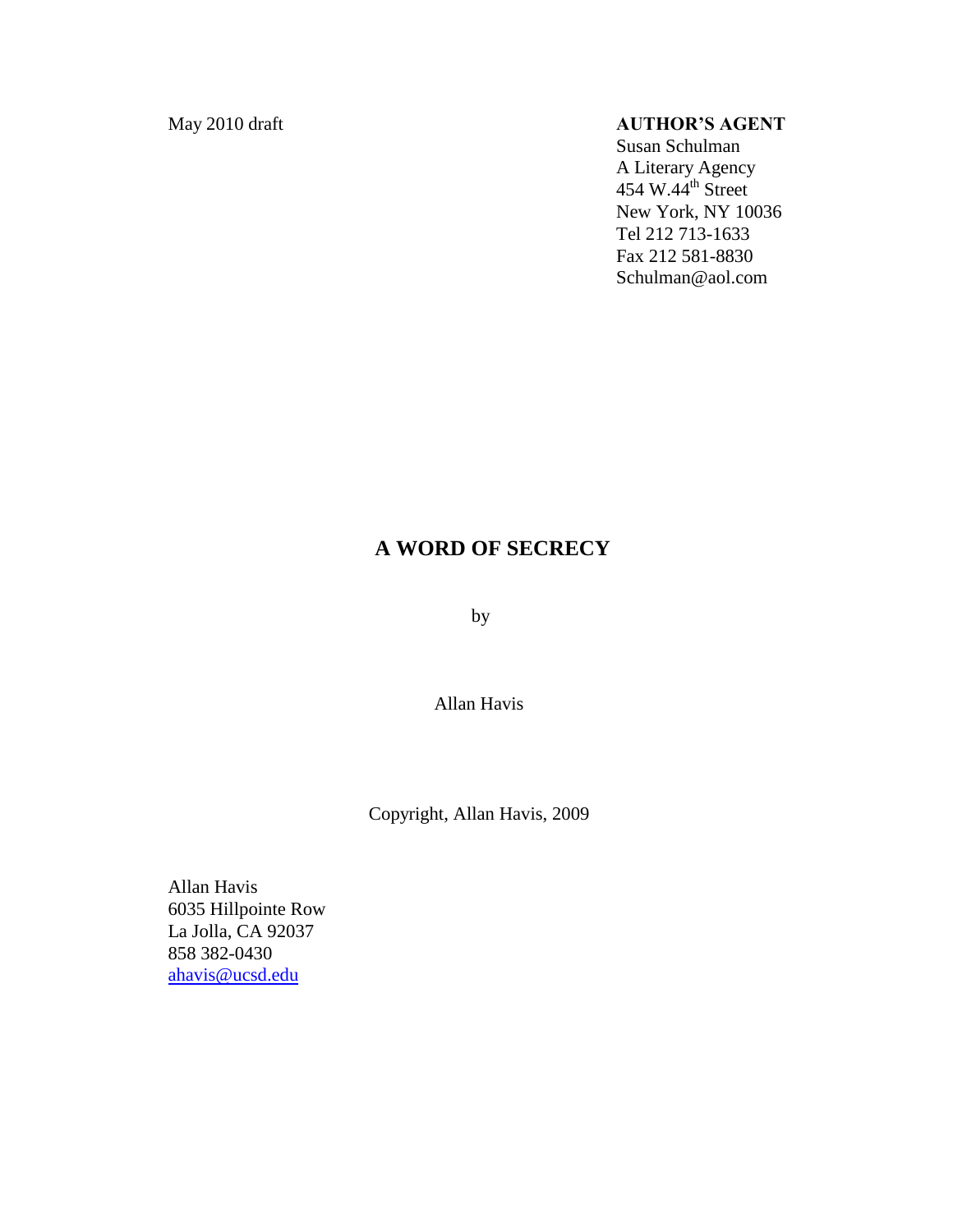# **CHARACTERS**

| Josie. $\dots \dots \dots \dots \dots \dots \dots \dots \dots$ late-30s, black |  |
|--------------------------------------------------------------------------------|--|
|                                                                                |  |
|                                                                                |  |
|                                                                                |  |
|                                                                                |  |

# **SETTING and TIME**

Senior living facility, New Jersey, Summer 2009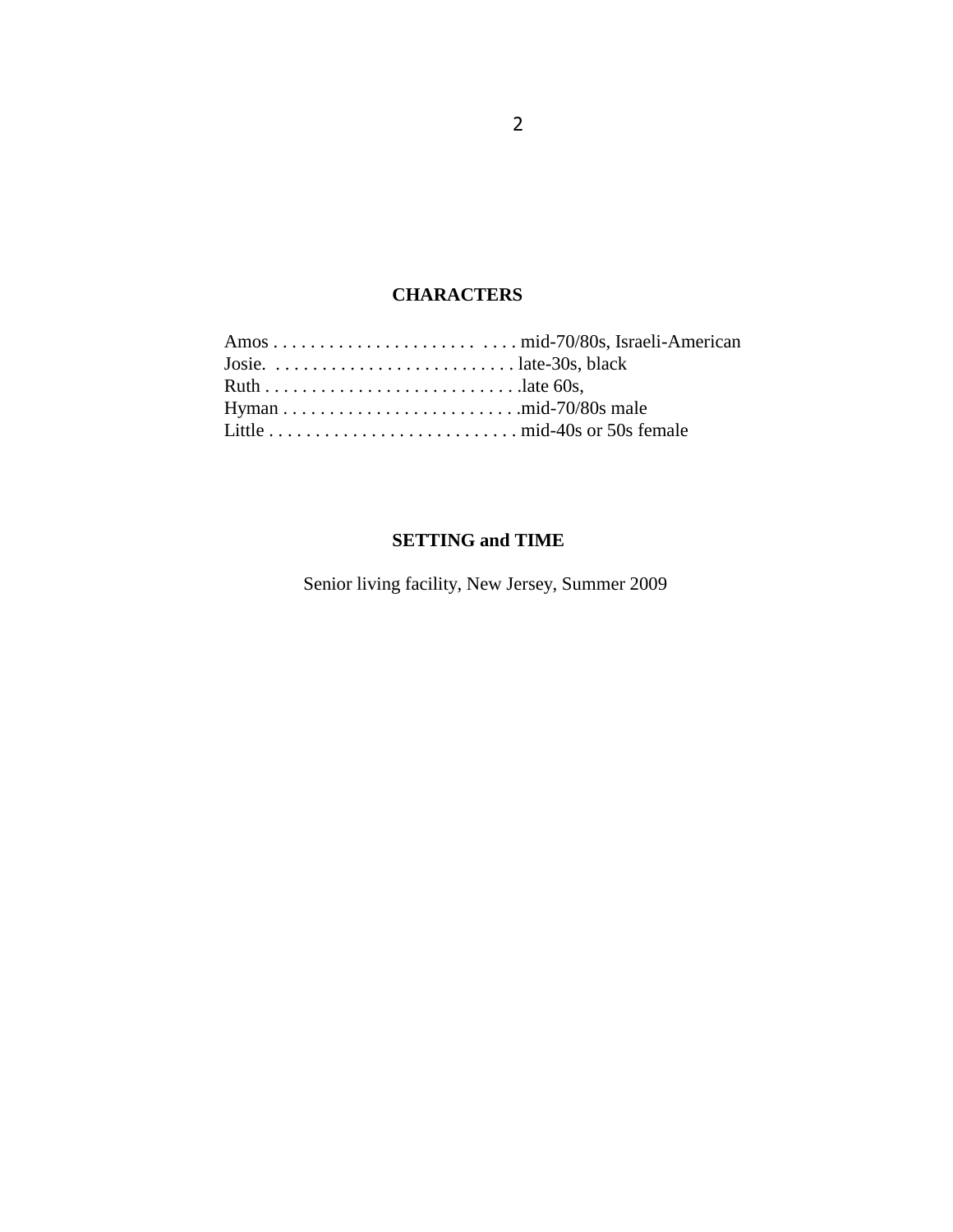# **SCENE ONE (AFTERNOON)**

AMOS Move the flowers to the window.

### JOSIE

Why?

### AMOS

There's going to be a loud knock at my door and it's never good news when people bang on an old man"s door.

(PAUSE)

Please move the flowers, Josie. I want the world to know that I am loved.

### JOSIE

Oh, that's a laugh.

### AMOS

No teasing. And I"m fragile.

### JOSIE

The world doesn"t care, Mr. Jacobi. Besides the lot outside is for service vehicles only. Just trucks and vans.

# AMOS

So?

### JOSIE

Those aren't your people.

AMOS People are people. Blue collar, white collar, high collar.

JOSIE I'm not talking about the color of their collars.

### AMOS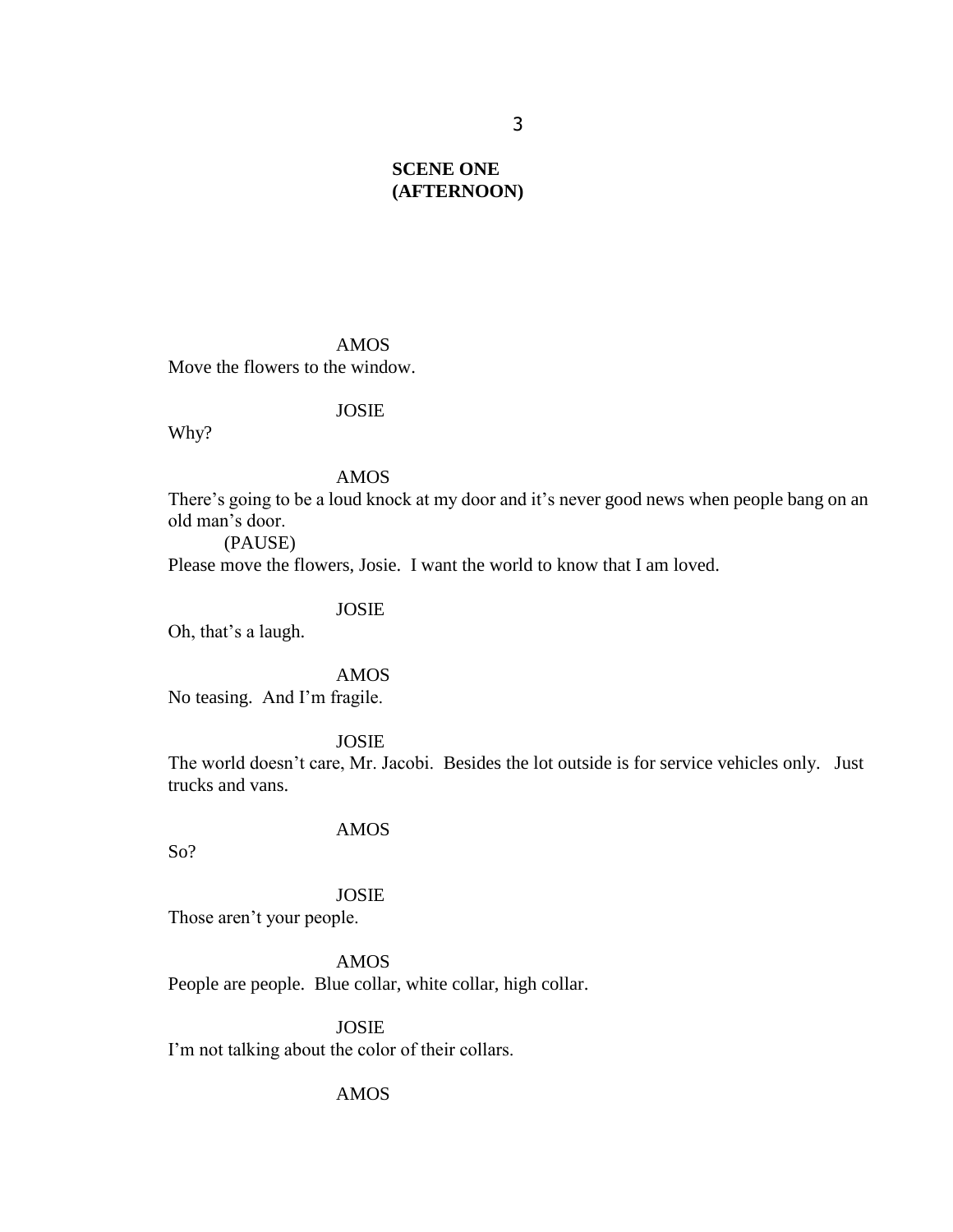I want the world to care, darling. We are not lonely here. No. No. No. You see, only astronauts are lonely. I feel their loneliness. Don"t you?

### JOSIE

No.

# AMOS

You don't feel their loneliness or you don't believe me?

### JOSIE

I do believe you. On Fridays you tell the truth. The other days it's roulette. Thank God it's Friday. It's time for your champagne bath. And then I leave you to fend for yourself.

### AMOS

Do I smell?

JOSIE Like anchovies outside the can.

AMOS You know I like to conserve water.

JOSIE

Why?

AMOS

I want to be green.

JOSIE You're gray. Miserably gray.

### AMOS

So very green, Josie.

#### JOSIE

Your feet are green.

#### AMOS

My feet are ancient. They have climbed the Masada and dangled in the Dead Sea. Let's see your feet in a few years. Slippers off.

JOSIE

I'm not showing you my fleeting naked feet.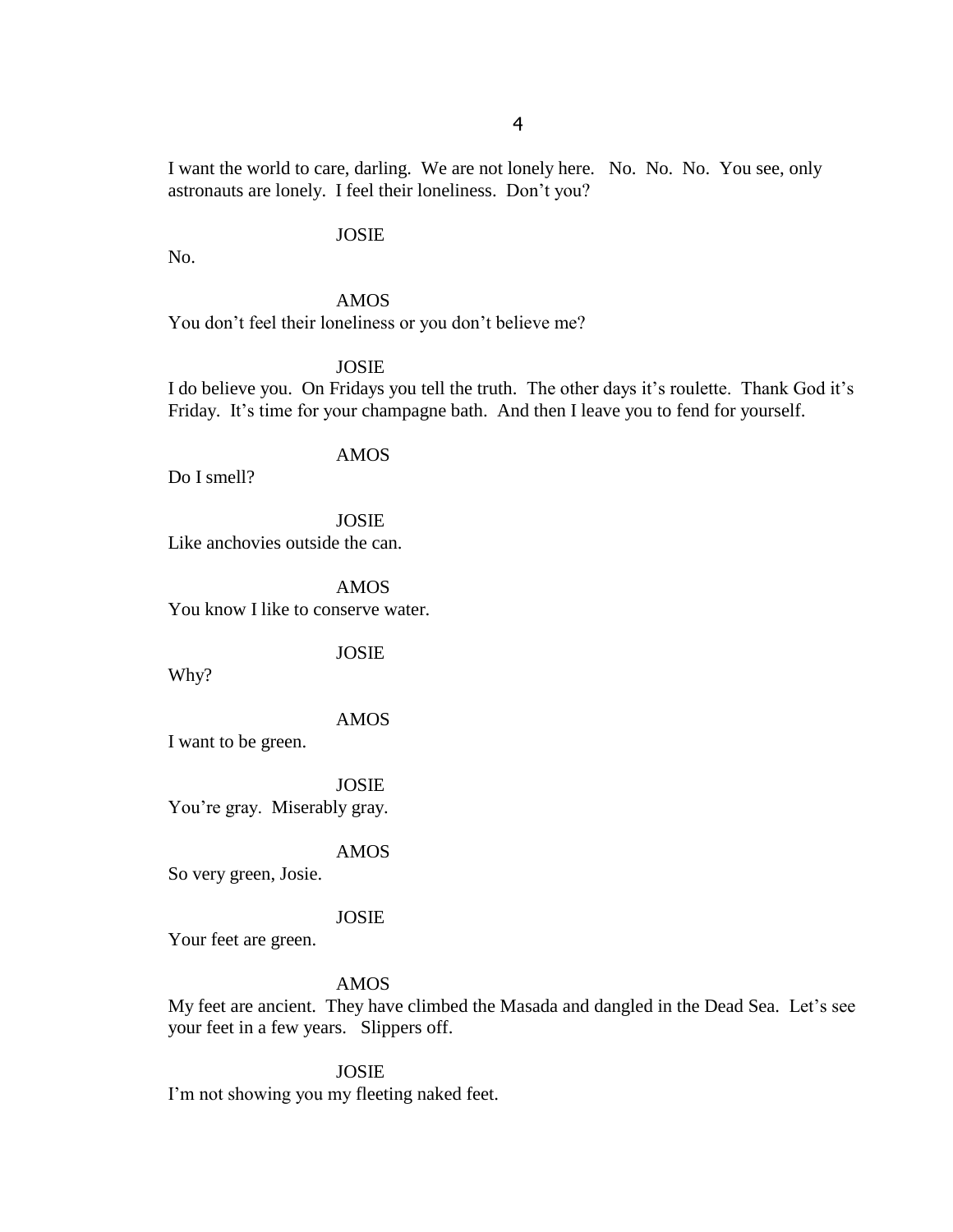### AMOS

Not too long ago, *fleeting* John Demjanjuk escaped federal custody. Try to say that name!

### JOSIE

Bath time! Your hands are spotted.

### AMOS

Demjanjuk, Demjanjuk .. sounds a vile part of the intestines. He escaped custody just hours after six immigration officers grabbed this lying Nazi camp guard from his Cleveland home. I've a low opinion of Ohio.

### JOSIE

The Rock and Roll Hall of Fame is in Cleveland, Mr. Jacobi. Cleveland is cool. (GIVING HIM HIS EVENING MEDICATION TABS) Two more pills. Thank you. Your nose is red.

AMOS

That means rain tonight. My *schnozz* is a barometer.

JOSIE

Really?

#### AMOS

And when my *schnozz* is blue, the clouds unglue . . . into feather pillows.

### JOSIE

Lovely image.

### AMOS

You know, Demjanjuk was an accessory to 30,000 deaths at Poland"s Sobibor camp – the fat dumb *schmuck* SS killer that he is.

### JOSIE

(FINDING A PENTHOUSE MAGAZINE IN HIS BEDDING) Is this *literature* yours?

### AMOS

### (IGNORING HER QUESTION)

No statute of limitations on genocide. He looks like Tor Johnson – the blockhead Swede wrestler who made B movies with Godzilla. Yes, that fine magazine is mine.

(PAUSE)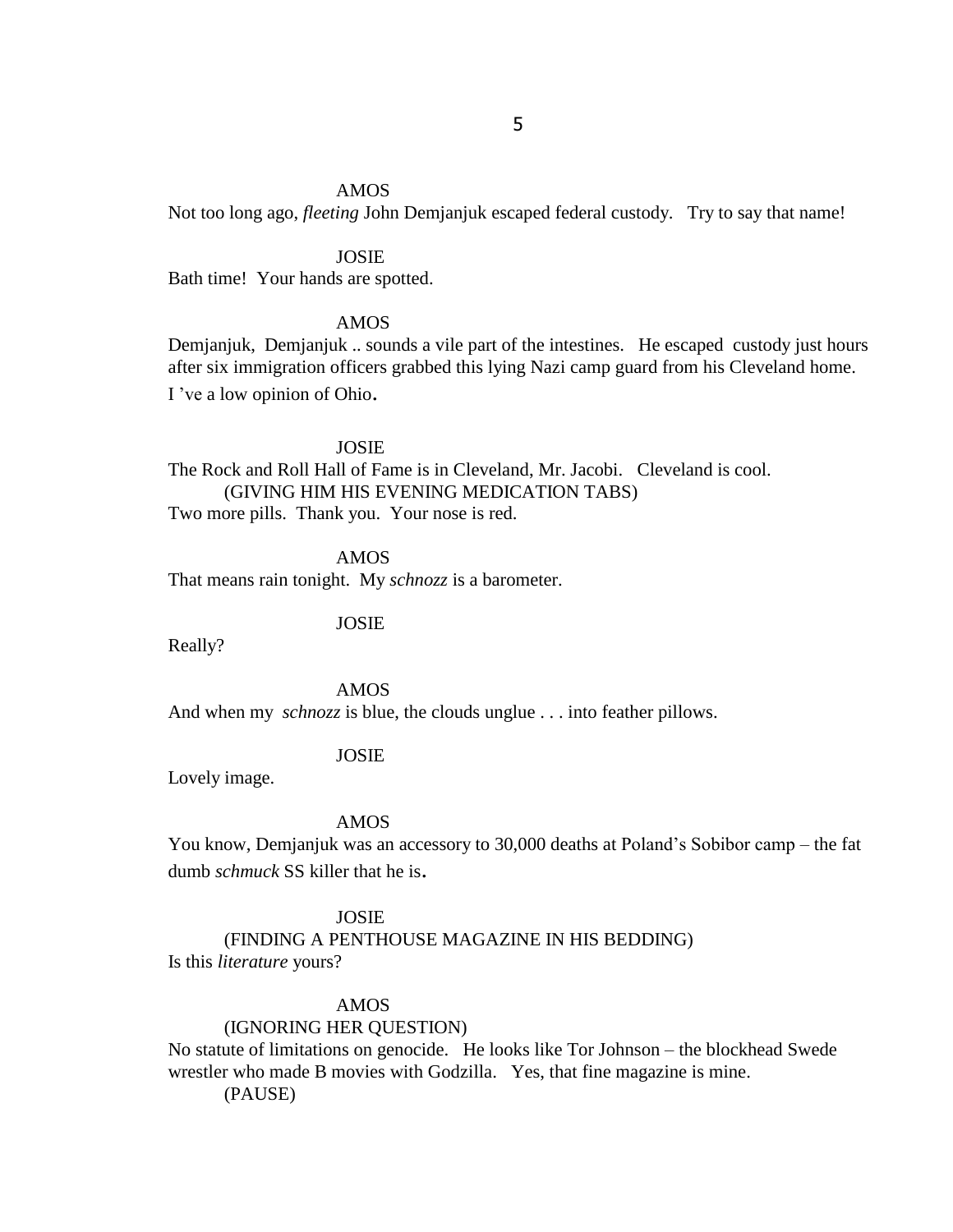Demjanjuk's ten-year-old grandson was in the house when they arrested him. So Josie darling, what was going on in this kid's head during the raid?

JOSIE Your grandson gave you this, Mr. Jacobi? (SHE TOSSES MAGAZINE INTO TRASH CAN)

AMOS Maybe he did and maybe I stole it from him. Hey, don"t throw my magazines away.

#### JOSIE

He's gay.

#### AMOS

Lots of kids are gay today. It's a fashion statement. Like Cher's kid and Ronald Reagan's boy. I like my grandson just as he is. I just think this body waxing crap has got to stop. You don"t wax, do you? Waxing is for moon children.

# (COUGHING TO CLEAR HIS THROAT)

In 1969, Buzz Aldrin made history when he and Neil Armstrong became the first to dance on the moon. Now, Aldrin struggles with depression in Fort Lauderdale.

### JOSIE

And you don't?

#### AMOS

I think Fort Lauderdale is depressing. And Miami is worse. There is no paradise for old Jews. (PAUSE)

How far is the moon if we really struggle for it? Do you ever struggle for things, Josie? I"m younger and funnier than Aldrin. He was just on *Dancing with the Stars*. I heard him speak at a fundraiser for the homeless. He said he was unprepared for fame and struggled for years with depression and booze.

#### JOSIE

And you smoke marijuana, Mr. Jacobi.

#### AMOS

Glaucoma, Josie. Medicinal. A man has got to see. I got to read books and journals. Look, I don't smoke in your presence. I don't smoke in bed. My memory is fine. Aldrin's mother, whose last name was Moon, was a drunk. His father was a drunk. Both parents killed themselves. Pity the orphan astronaut. Tom Wolfe romanticizes the astronaut and NASA loses the historic lunar video footage. Imagine a guy losing his wedding video? Look at that nutty woman astronaut Lisa Nowak who tried to kill her boyfriend *and* her rival. Why was she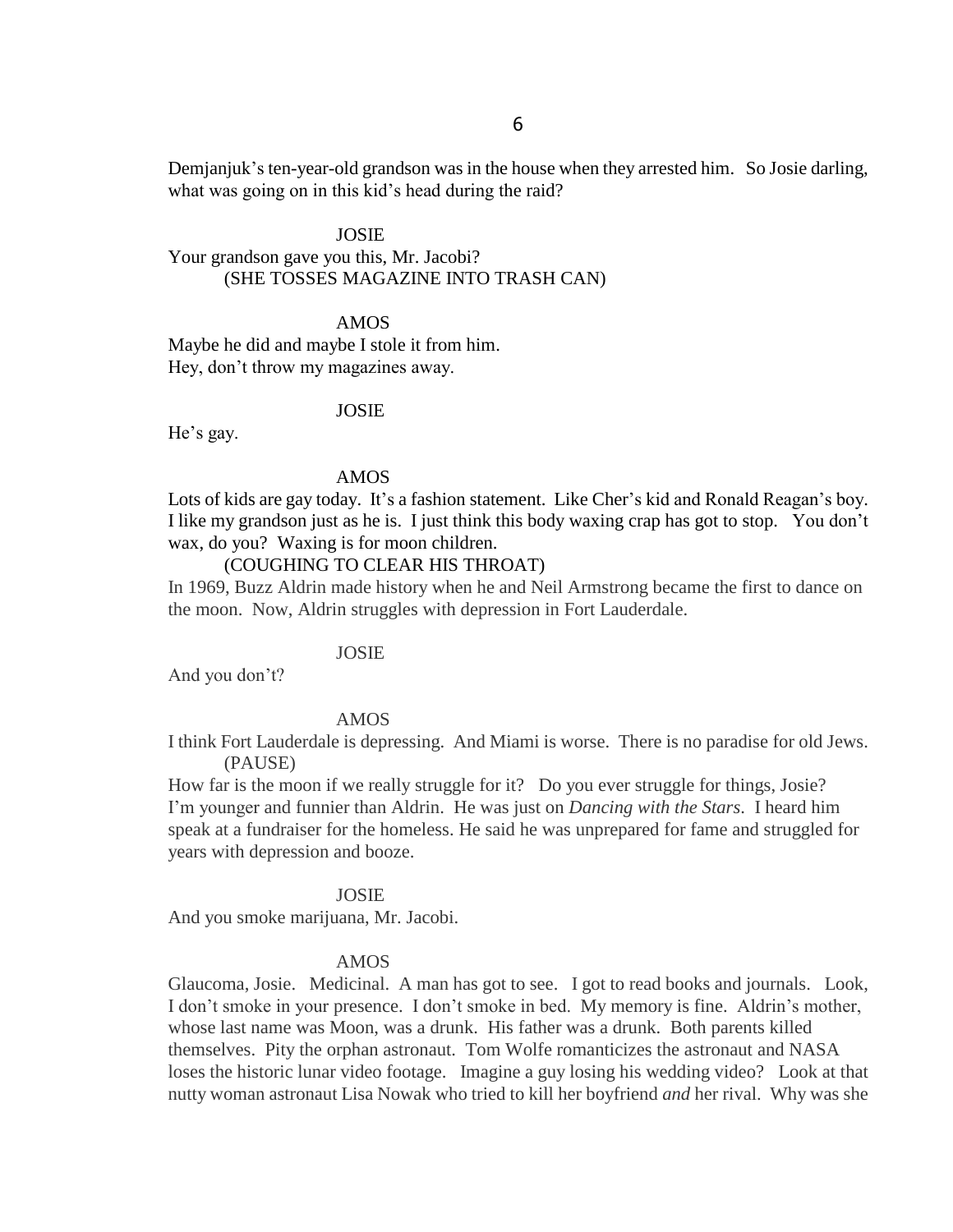wearing diapers on that long car ride cross country? Why do spacesuits make people crazy?

JOSIE It's really bath time, Mr. Jacobi. Or there will be no bath.

AMOS Do you think I"m too good looking for my height?

JOSIE You wear lifts and you hardly leave the wheelchair.

AMOS You think I"m short or I"m too heroic?

JOSIE I think you have bad posture.

AMOS I voted for Obama.

JOSIE

So?

AMOS I think that"s good posture.

JOSIE Because you"re Jewish?

AMOS

Yes.

JOSIE How Jewish are you *today*, Mr. Jacobi?

AMOS More Jewish than Sammy Davis Jr. You don"t even know who I"m talking about.

JOSIE

I do.

AMOS

He had a glass eye.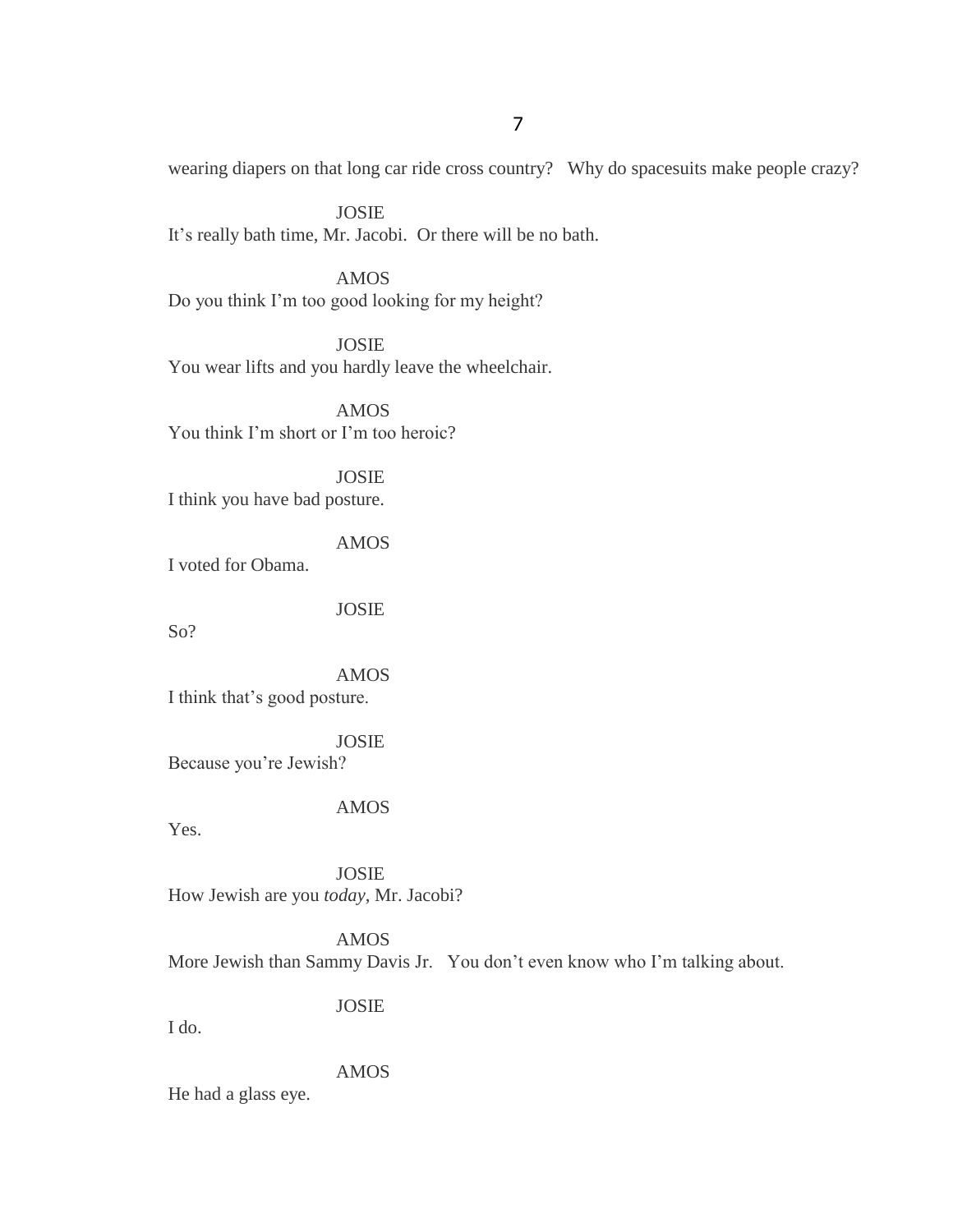# JOSIE

So does Peter Falk.

# AMOS

Peter Falk isn"t Jewish.

JOSIE

He's half Italian? Isn't that good enough?

AMOS

I really don"t know. Isn"t that God awful, Josie? I love the guy and don"t know his goddamn nationality.

(RUTH ENTERS WITH A WALKING AID) So what"s up with Dave Chappell these days?

JOSIE

Was the door unlocked?

RUTH

Yes.

JOSIE

My fault, Mr. Jacobi.

RUTH Doesn"t matter. I have a key.

AMOS

Do you, Ruth?

RUTH

You gave me one.

AMOS

When?

RUTH Labor Day. Our anniversary.

AMOS What anniversary darling?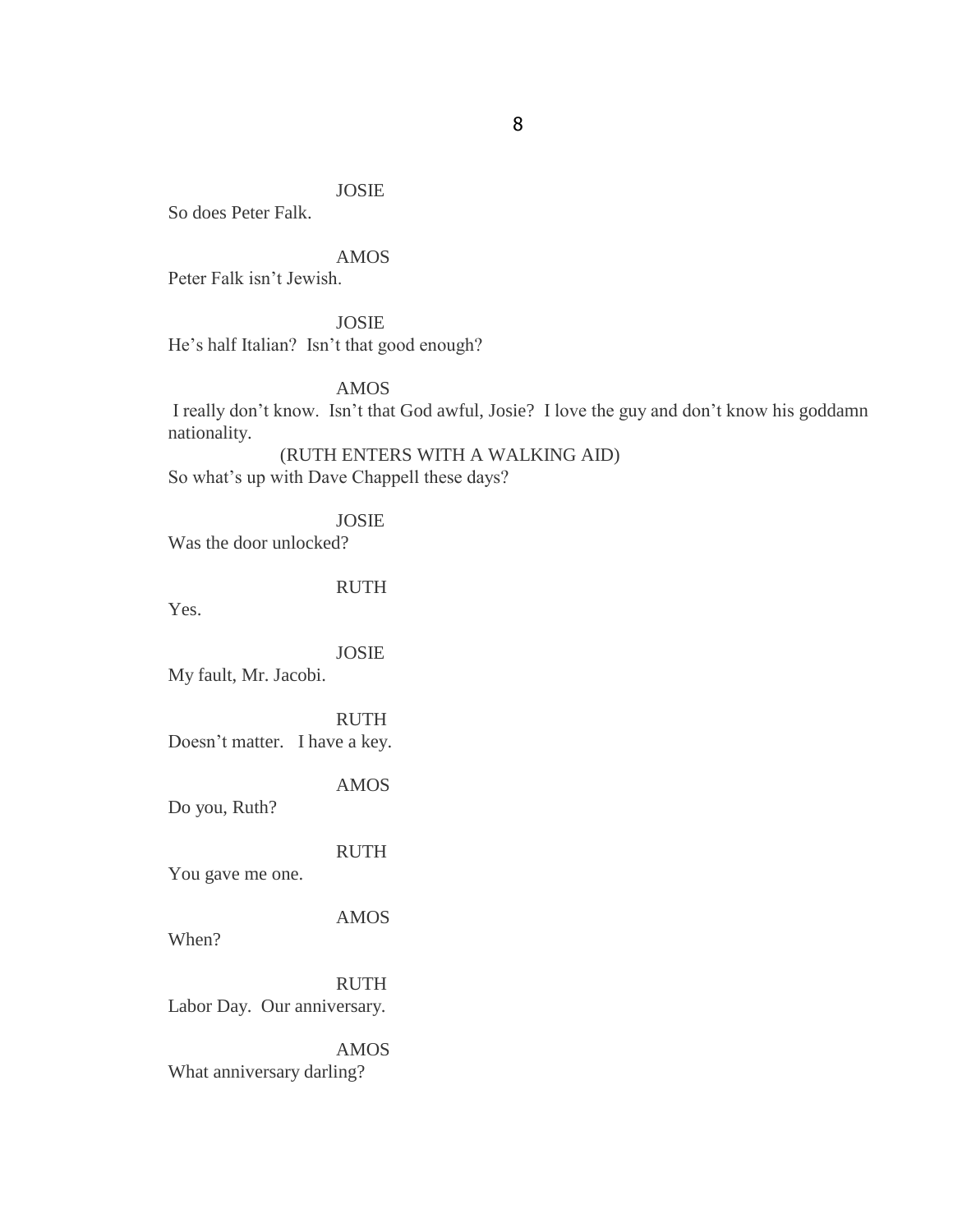JOSIE Do you want to be alone?

**RUTH** Ours. Never mind. Play dumb.

JOSIE I was just about to run his bath. He needs one.

AMOS I remember our anniversary Ruth very well.

RUTH I could come back in ten minutes.

AMOS I gave you a ring, not a key.

RUTH And you gave me a key because you don"t have Josie every day.

AMOS

I see.

JOSIE Weekend is coming. It's last call for bath time, Mr. Jacobi.

AMOS Ruth, do you want to take a bath with me? A bubble bath? (JOSIE LAUGHS)

RUTH Because you gave me a nice ring?

AMOS Because I gave you a *fabulous* ring. Are you wearing this ring?

RUTH

Yes, I am.

AMOS

Show Josie!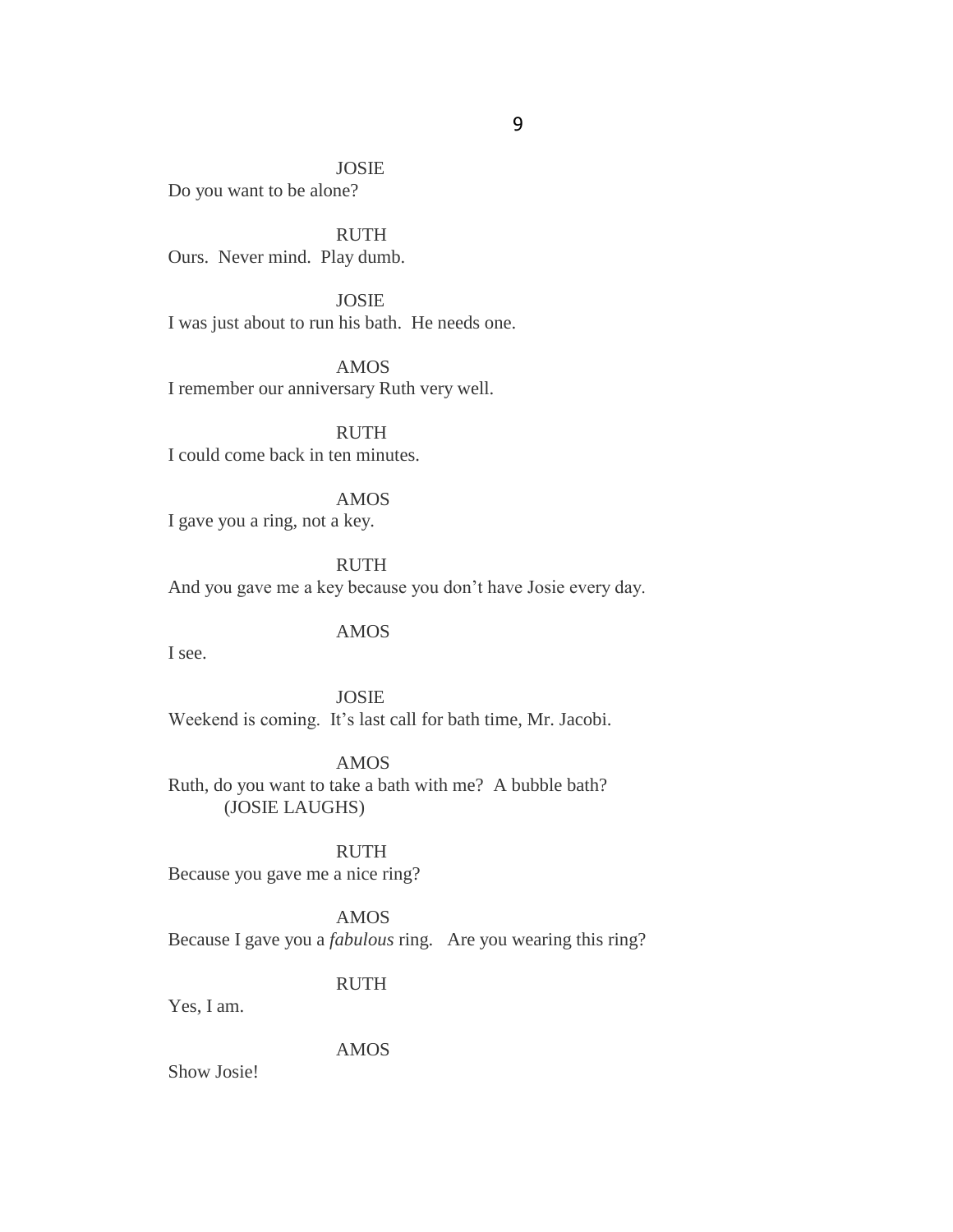Are we engaged?

AMOS

It's a two carat diamond. A one carat would mean a fling at the Hyatt in Morristown.

# JOSIE

It"s a blood diamond.

AMOS Nonsense! It's been in the family for generations.

JOSIE All diamonds, Mr. Jacobi.

### AMOS

Shah! Nothing to do with Sierra Leone or Leonardo DiCaprio. An Israeli diamond, Josie, before 1948. No fingers were lost in the unearthing of this gem.

#### JOSIE

Are you sure?

Go Josie. Take an extended weekend. Come back Tuesday.

#### RUTH

Go, darling. I"ll watch the bastard for you.

### AMOS

(TO RUTH)

(TO JOSIE)

Kiss, kiss.

# RUTH

You're buying him Viagra and it's not good for his heart.

### JOSIE

No, Mrs. Miller. Mr. Jacobi buys it online and it comes in the mail.

AMOS

My insurance pays for it. Blue Cross Blue Shield.

### JOSIE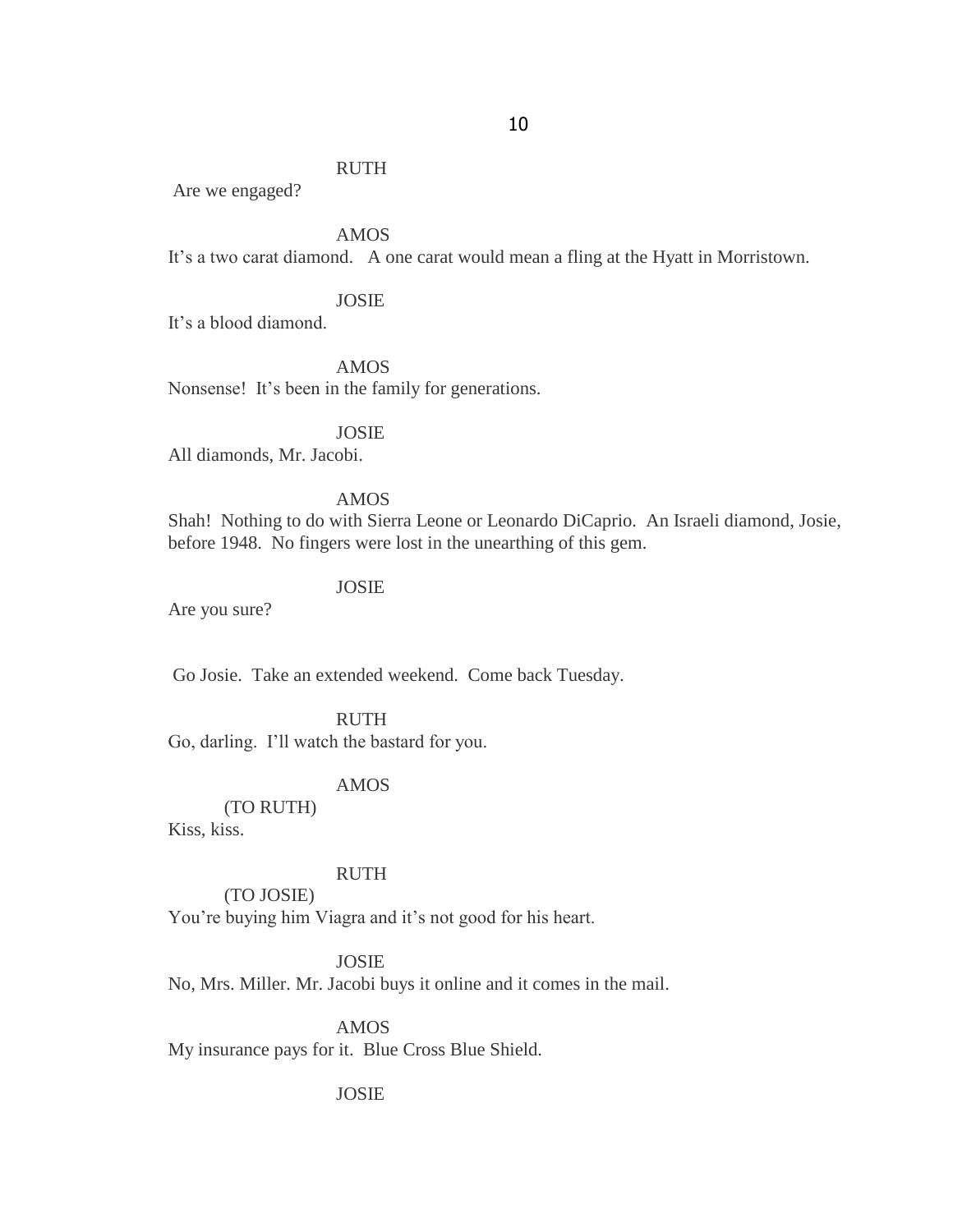Can"t argue with the boss. (PAUSE) Good night. (SHE EXITS)

AMOS

She"s tough, Ruth. Josie started like a pussy cat but in the last few months, she"s a lioness.

RUTH You need some toughness.

AMOS Solly had a stroke. AMOS I heard, yes. RUTH Do you care? AMOS I sent flowers already. RUTH Really? AMOS Dozens of beautiful red roses. RUTH Lately you're not taking dinners with the group, Amos. AMOS So? RUTH I'm asking. AMOS I'm not. RUTH Why?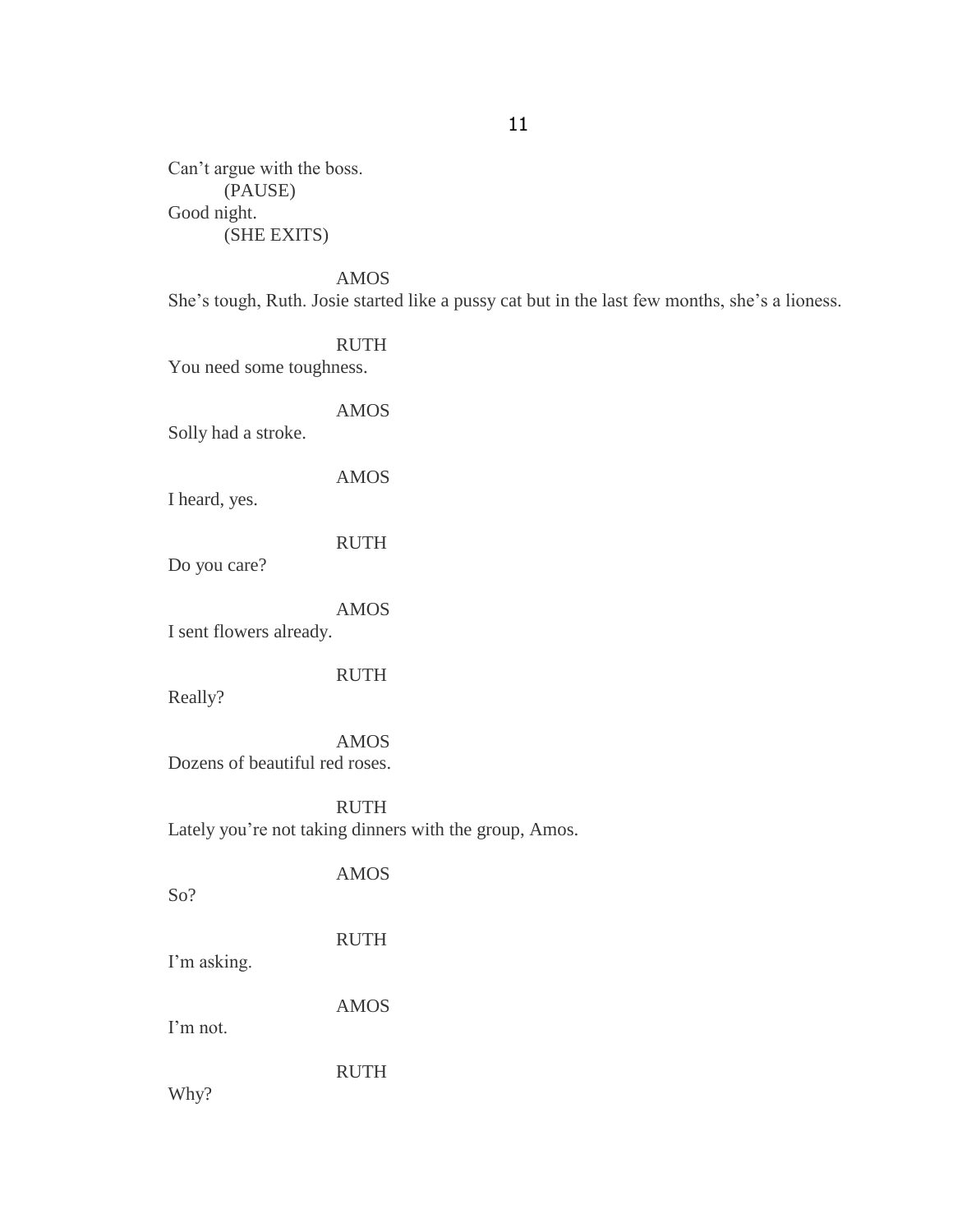AMOS

I'm annoyed.

RUTH

At me?

AMOS

No. Are you the group?

RUTH Tell me who you pissed you off.

AMOS Your girl friend Mindy. Mindy Motor Mouth.

### RUTH

Don"t say that.

#### AMOS

She could out-talk Joan Rivers. Mindy has no brain. She might as well be a parakeet on amphetamines. Feathers would help her. So would a little cage.

### RUTH

Don"t be mean.

#### AMOS

I know. Mindy gives to charity. Mindy helps the environment. Mindy babysits for battered mothers in Newark. Mindy gives blood. Mindy killed her husband.

RUTH What's really going on? Is it your health?

AMOS My health"s fine. My eyes are dilating.

### RUTH

Your children?

AMOS My children are fine. My children are dilating.

### RUTH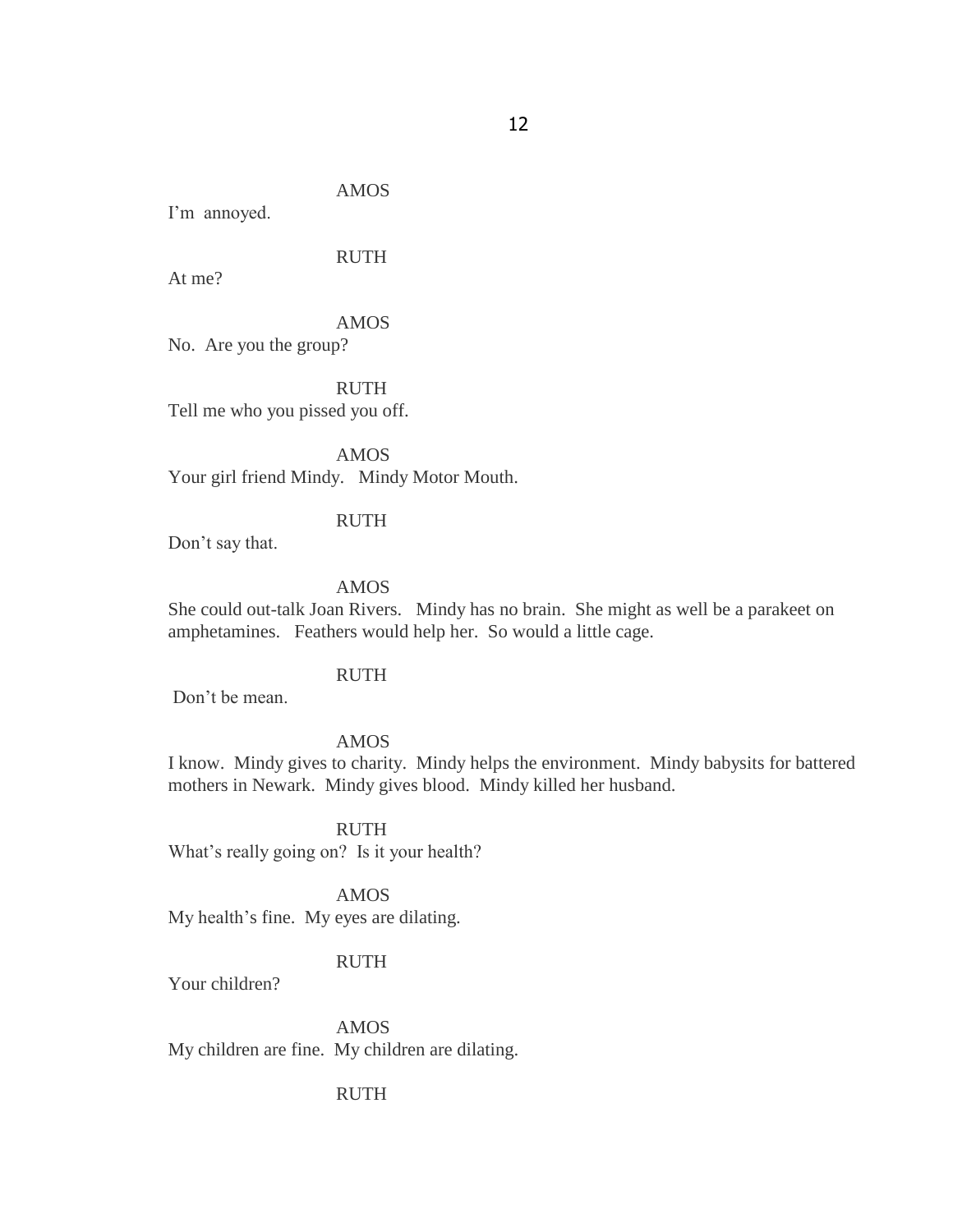They missed your birthday last month.

AMOS

So?

RUTH

It upset me, Amos.

AMOS I like leveraging a little guilt their way. You know - guilt for *gelt.*

RUTH How much *gelt* do you need, Amos? There's more to the story, yes?

AMOS There's never more to the story.

RUTH Are you off your medication?

AMOS

Yes. It wasn"t helping my memory and I was not sleeping well. I"m becoming incontinent and now I wear astronaut underwear with a little cowboy insignia.

RUTH Thank you for telling me.

AMOS They"re coming for me, Ruthie.

RUTH

Who?

AMOS Men in dark suits and dark sunglasses.

RUTH (IGNORING THE REMARK) I know about the recent fights you"re having wit Hyman next door.

AMOS He"s the biggest idiot of this township. The Hyman of New Jersey.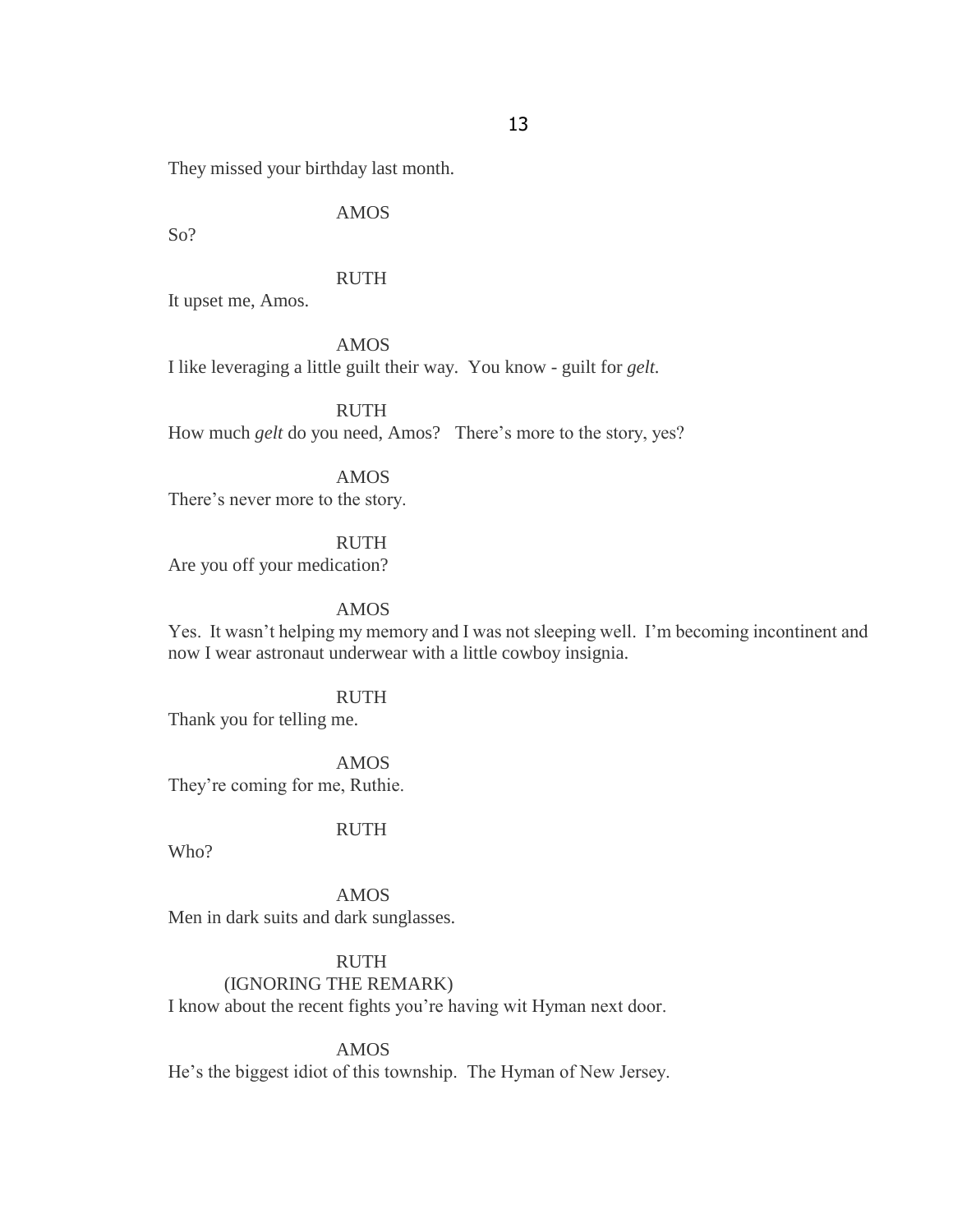Hyman just likes to provoke you in the dining room. He"s an eclectic art collector.

AMOS And I'm an eclectic Swiss brain surgeon.

RUTH He has fine art on his wall. Matisse and Miró.

AMOS Big deal. Knock-off lithographs.

RUTH

Watercolors.

#### AMOS

Why defend him?

# RUTH

He could buy five nursing homes with such assets.

#### AMOS

The Hyman tells me he's about to bid on the next Hitler paintings auction in London. That's right, Adolf Hitler. I can"t wait until he drops dead before his next dialysis.

### RUTH

You talk more like this, I'll have to go . . .

#### AMOS

Don"t go, Ruthie . . . sit, I"ll make a nice cup of tea. Sleepy time or peppermint? I even got that crappy Lipton which stains your dentures. I"m sorry. My art connoisseur neighbor drives me crazy. He's on the meal plan yet he grills liver on a hot plate and doesn't use the goddamn vent. Who the hell cooks liver today? You want something truly herbal with a little vodka spike?

#### RUTH

Amos . . .

AMOS Look at my hands. This is normal arthritis? Or am I the elephant man?

RUTH (LOOKING CLOSELY) Water retention.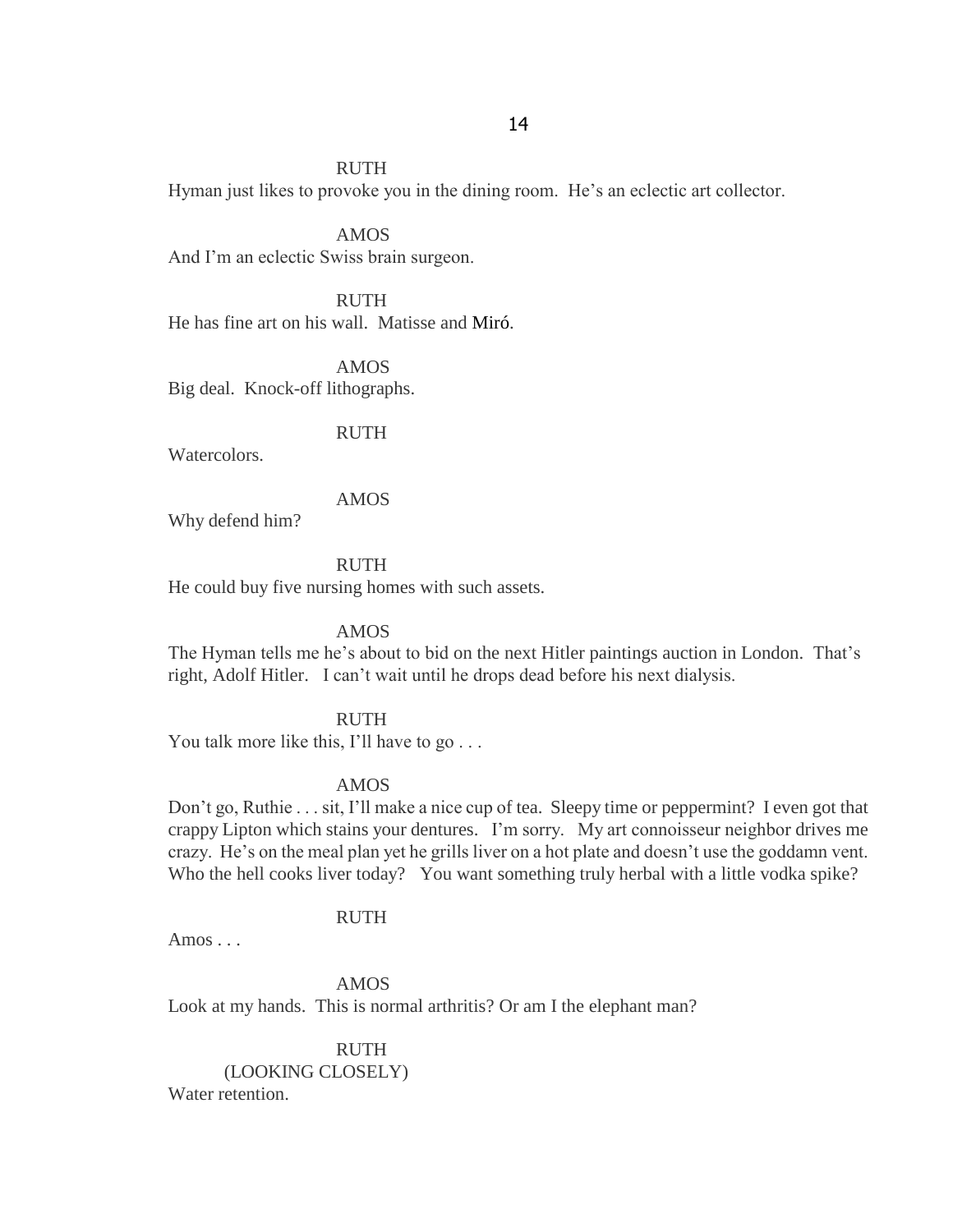# AMOS

We're so past our menopause.

# RUTH

You haven't been the same since you came back from Israel.

### AMOS

What does that mean?

RUTH It means you seem distant. And yet not tan enough.

## AMOS

Me?

# RUTH

I'm in the same room as you, but you feel elsewhere.

# AMOS

Maybe I need to see my kids more than twice a year. Maybe I haven"t been wonderful to them. What does that facial expression mean?

#### RUTH

Nothing.

#### AMOS

I read your face like a book, but this is a new look. What are you thinking?

# RUTH

I'm going to lose you.

### AMOS

How can that be?

### RUTH

You lie.

# AMOS

That's such BS, Ruthie.

### RUTH

You withhold a lot from me. What do you want me to say?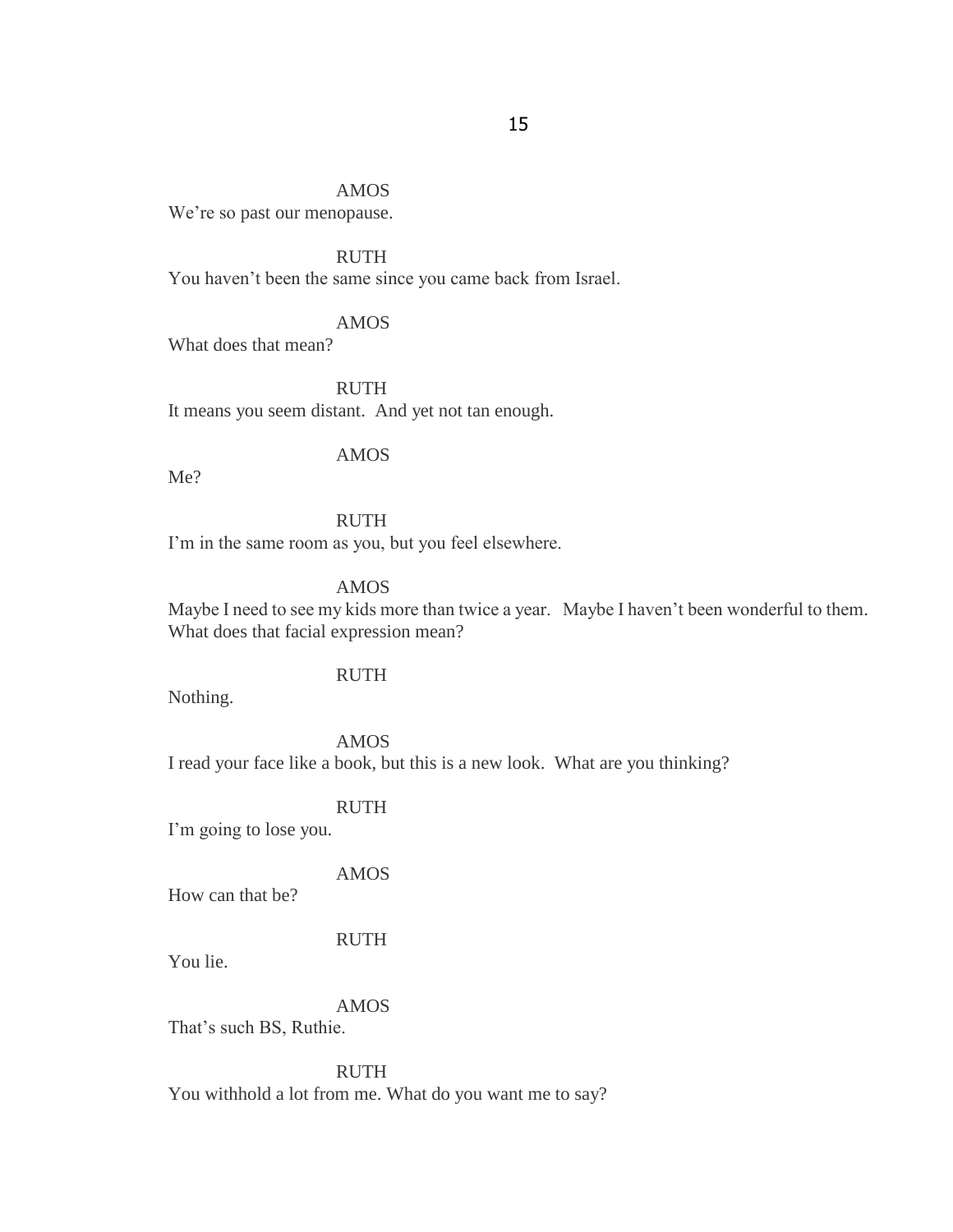AMOS I don"t lie. You know my mind. RUTH Who were the men that were here last week? (PAUSE) You know what I'm talking about, Amos.

What men?

RUTH

AMOS

Black suits.

AMOS

Oh. Jehovah Witnesses?

Yes?

RUTH

AMOS

No.

RUTH

Who?

AMOS

Lawyers. Naturally.

RUTH

They were from the government. Obviously.

### AMOS

How do you know?

# RUTH

They drove a black Camry, chewed gum, and had sleek government plates. I overheard them in the parking lot.

AMOS

You did?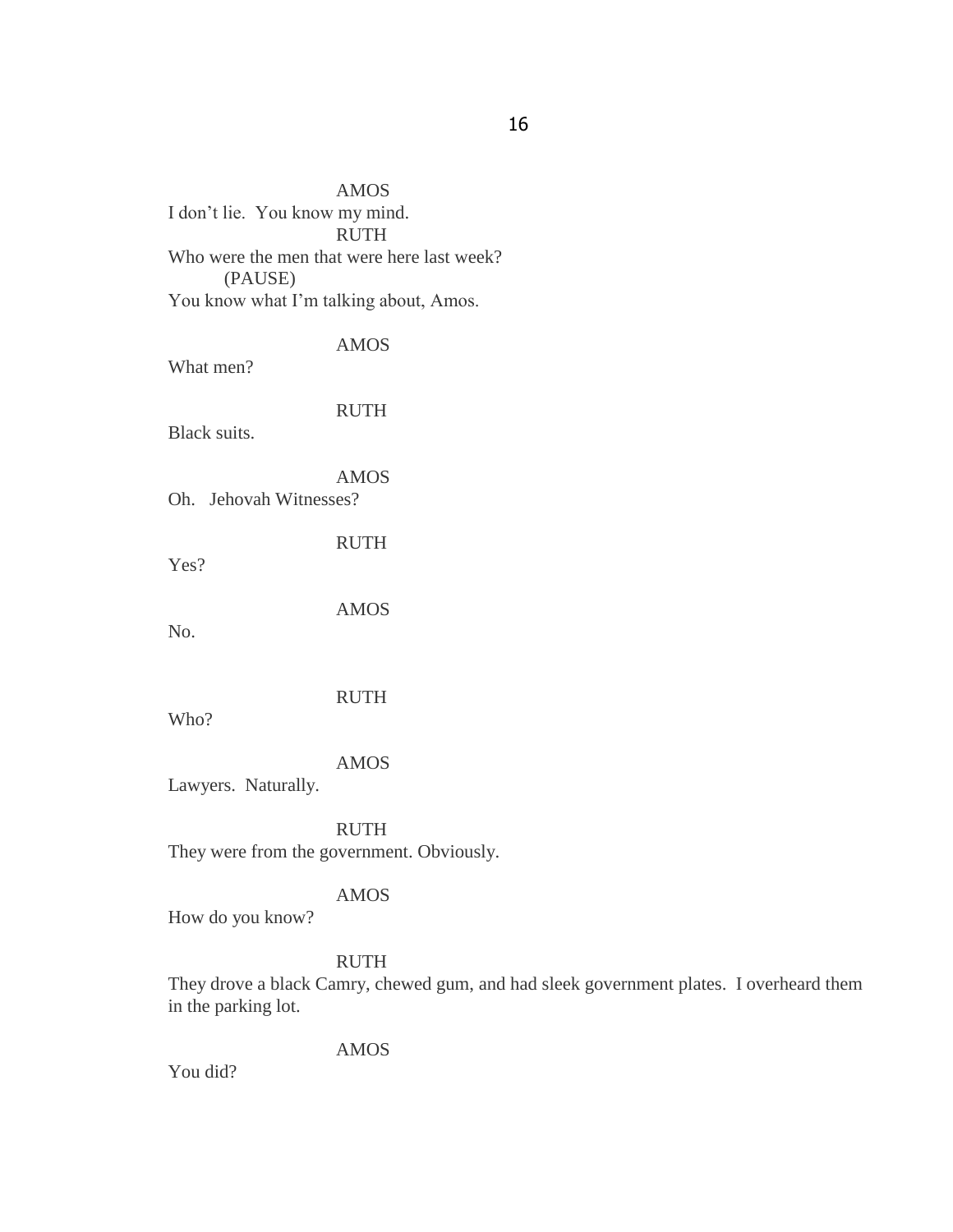My hearing is very good.

AMOS What the heck what you doing in the parking lot?

# RUTH

Going to my car.

AMOS I thought you sold your car?

RUTH They had ear pieces. Very suspicious.

AMOS Don"t tease me. We all wear ear pieces.

RUTH What did the men want, Amos? Are you having more tax problems?

AMOS

No.

# RUTH

I think you are.

AMOS

I"m as solvent as General Motors.

RUTH You sold your Mercedes for cold cash.

#### AMOS

It was too expensive to repair anymore. Look, Ruth. I don"t cheat on my taxes. Never did. I file on time. I keep receipts. I overpay to play it safe.

RUTH You do so many things with cash.

AMOS I like cash. Most people don"t.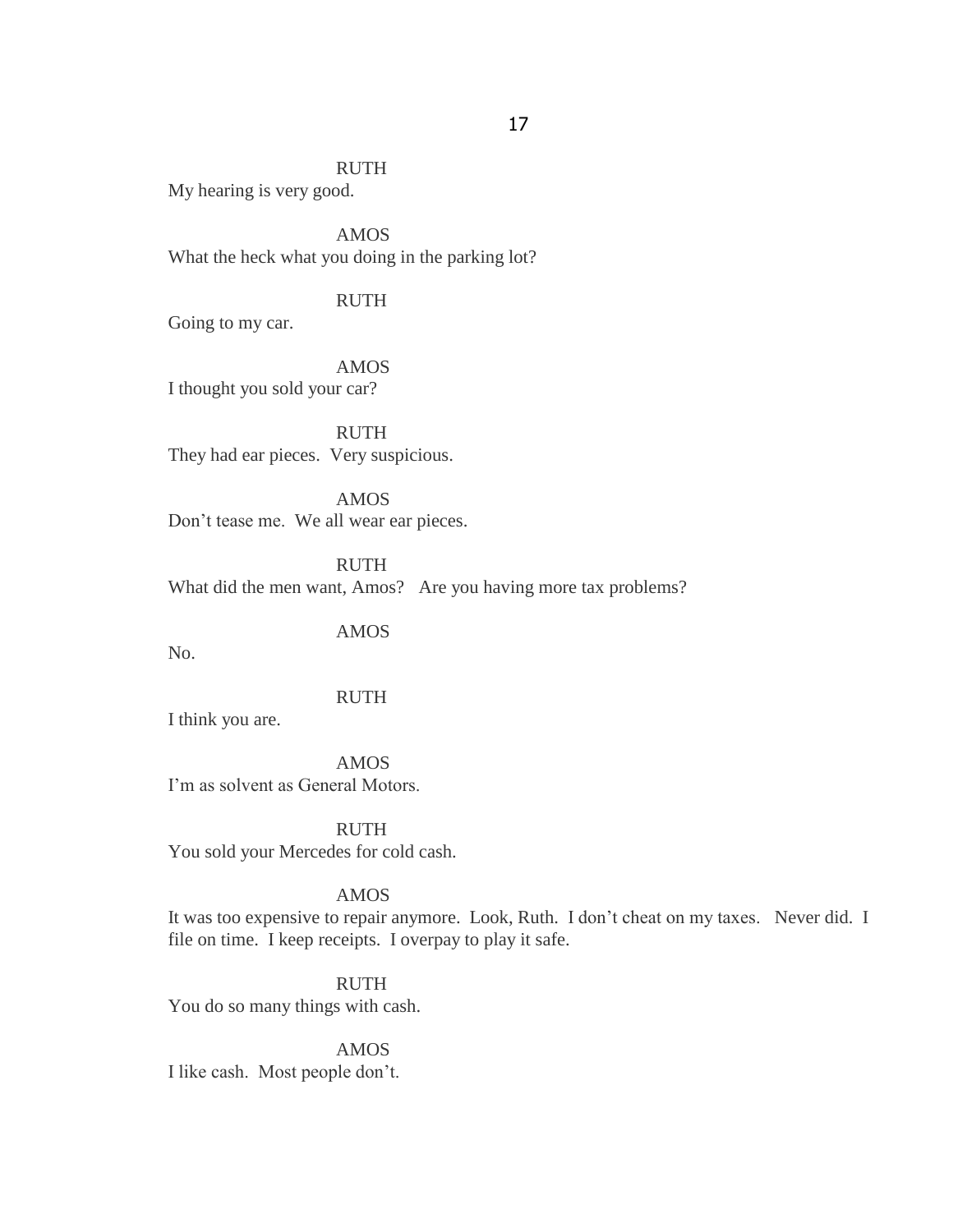You bought that Mercedes with cash.

#### AMOS

I hate checks. Why do you want from me, Ruth? There were some men who wanted to know about my engineering work many years ago and I told them the truth. There were some problems with quality control and I was a whistleblower.

**RUTH** Were they from the government?

AMOS Yes. Army Corps of Engineers.

RUTH

Are you in trouble?

AMOS

No.

RUTH Yes, you are. Look at your face.

AMOS What's wrong with my face?

RUTH You look constipated.

AMOS You want me to be in trouble?

RUTH

No.

AMOS

You worry too much and your worrying will take away the botox magic.

RUTH I only used botox once, Amos, and my cockamamie smile will never be the same.

AMOS

Nonsense. You have a heavenly smile and that is how I fell in love with you.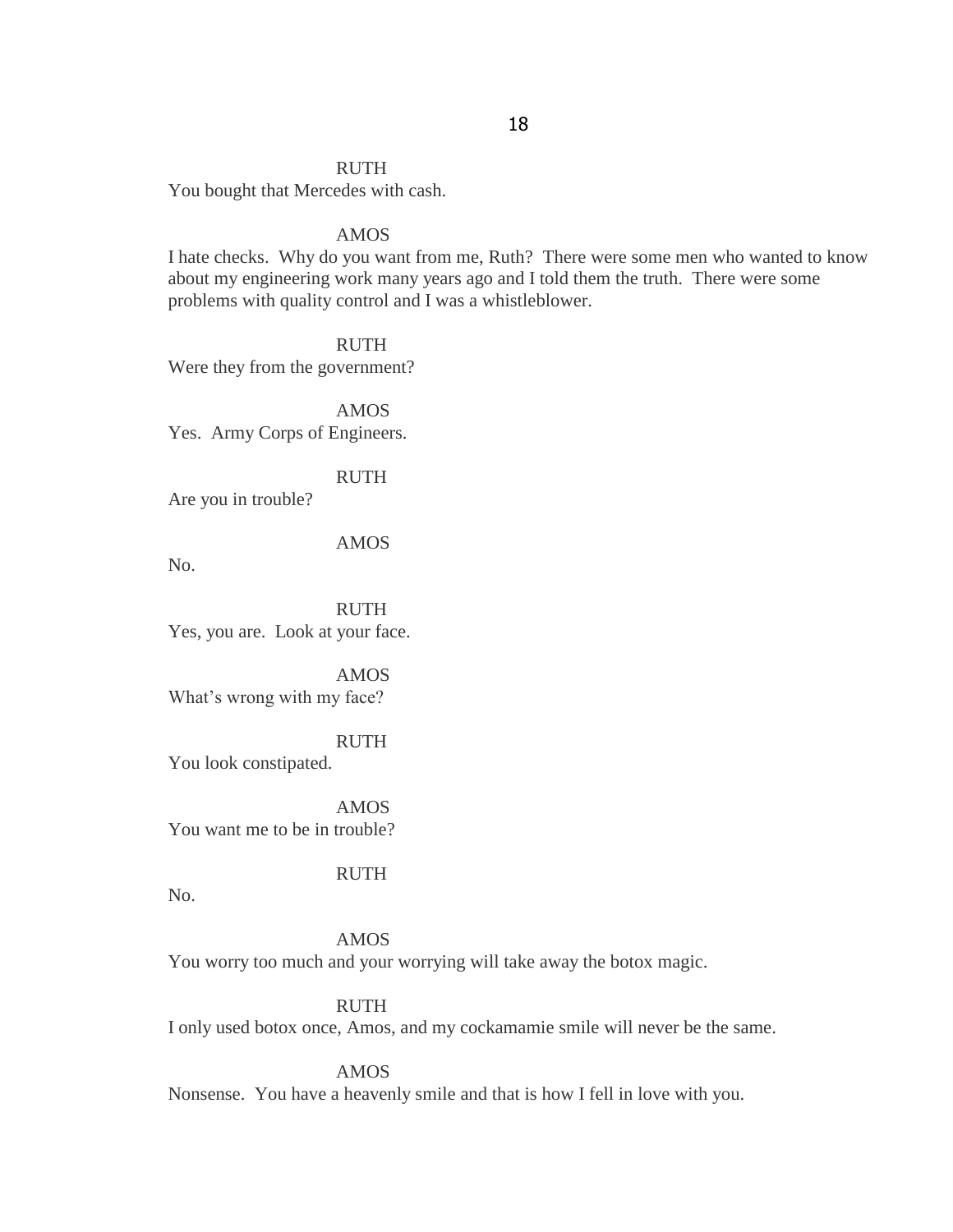Why did you fall in love with me?

### AMOS

You were irresistible. And I was lonelier than a New England lighthouse. I looked like an Edward Hopper portrait. I was fighting depression and early dementia. I thought there was no reason to get older in this isolation. I was enchanted by your good manners and your knitting. Does anyone knit as beautifully as you in all of New Jersey? Really? Is it fun to go to the movies alone?

#### (PAUSE)

There are four lovely women for every wretched man in this claustrophobic facility, darling, and still I don"t like the odds very much. Most of the "dashing" men are succumbing to Alzheimer"s. And the men that are functional are impossible. Hyman uses restylane filler and steroids. Did you know? You can't tell when he's smiling or flexing when he's breathing. It's like a polyurethane death mask with air holes.

#### RUTH

When did you fall in love with me?

#### AMOS

During the field trip to the art museum. And I have such trouble with contemporary art.

#### RUTH

I don"t remember that.

#### AMOS

I do. There were lifelike Duane Hanson sculptures of fat tourists. And don"t confuse Duane Hanson realism with George Segal"s ghostly white figures. You wore a sleeveless dress and you had heels on. Not flats. I don"t know how you were able to walk around with heels.

#### RUTH

I was a dance instructor. I can walk in my sleep with stilettos on a sheet of ice.

### AMOS

That's right. I forgot. You're a gazelle with naturally long legs.

### RUTH

And you fell in love with me because of my legs?

#### AMOS

I fell in love with you because of my legs. My legs are failing. I can"t even twitch my toes. And violet varicose veins are the weeds in my garden.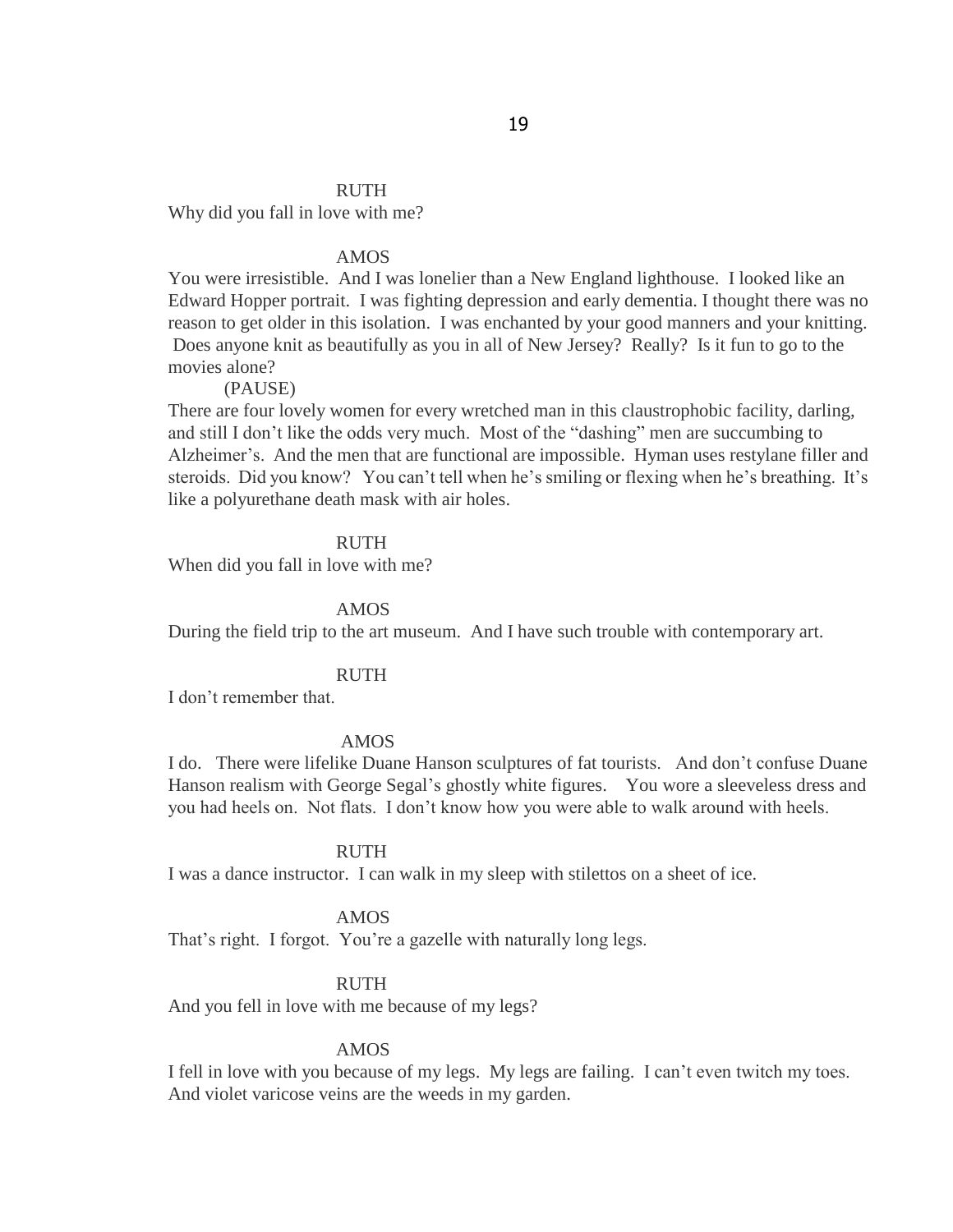You"re afraid of me.

AMOS Why should I be? You're just a jejune Jersey Jewish princess. The youngest gal on the block.

RUTH We used to kiss more. We used to hold hands a lot.

AMOS You know I like kissing. It's very social and aerobic.

RUTH You leave my apartment whenever my family visits.

### AMOS

You like privacy.

RUTH Amos, you"re part of my family.

AMOS I know. I"m on speed dial. What letter? Q?

### RUTH

Say it like you mean it. Go ahead, old man. Say you"re part of my family.

### AMOS

I am part of your *mispucha.*

### RUTH

You look at me differently, you know you do. You look past me and your eyes don"t flirt any more.

# AMOS

My eyes never could flirt. I've transformed into a civil engineer, Ruthie. The emphasis on *civil*. Judge me lightly. Laugh at me, if you must.

#### RUTH

We both have physical pain.

### AMOS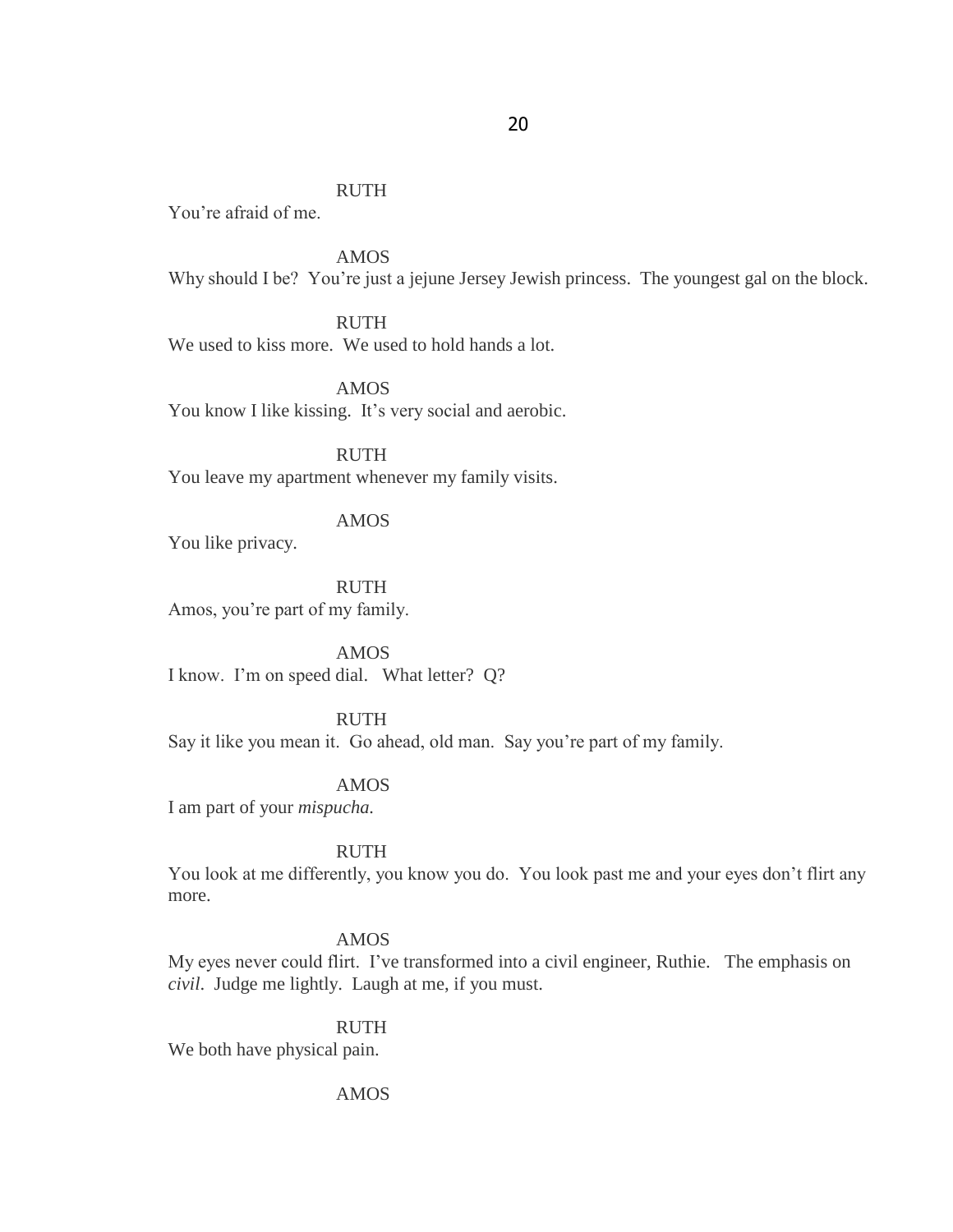But you're spiritual and I'm a sack of clay.

### RUTH

I question that assessment. Honest to God.

#### AMOS

Pinch me. Feel the clay. I hate aging. Three months ago I could move my legs. A year ago I could have danced with the stars.

#### RUTH

You never pray?

### AMOS

God help me. I did, and the next day I was ten years older. You want to lecture me on the power of prayer? The poignancy of the Mourner's Kaddish? Helping the deceased's transition into the next world? Where is the next world, Ruth? Be tangible. What comfort is there when we doubt? We prayer that we don't succumb to skepticism. We prayer to stay childlike and innocence. I struggle with my anxiety.

(PAUSE)

That's enough about prayer.

#### RUTH

And on your death bed?

### AMOS

I will sing a silly song.

(FINDING A WINNING SMILE AND SINGING OFF KEY, WITH CHARM) I love you, a bushel and a peck! A bushel and a peck, and a hug around the neck! A hug around the neck, and a barrel and a heap A barrel and a heap, and I'm talkin' in my sleep. About you. About me? About you!

#### RUTH

That was beautiful, Amos.

### AMOS

I know.

RUTH So who are these very tall men in the parking lot?

### AMOS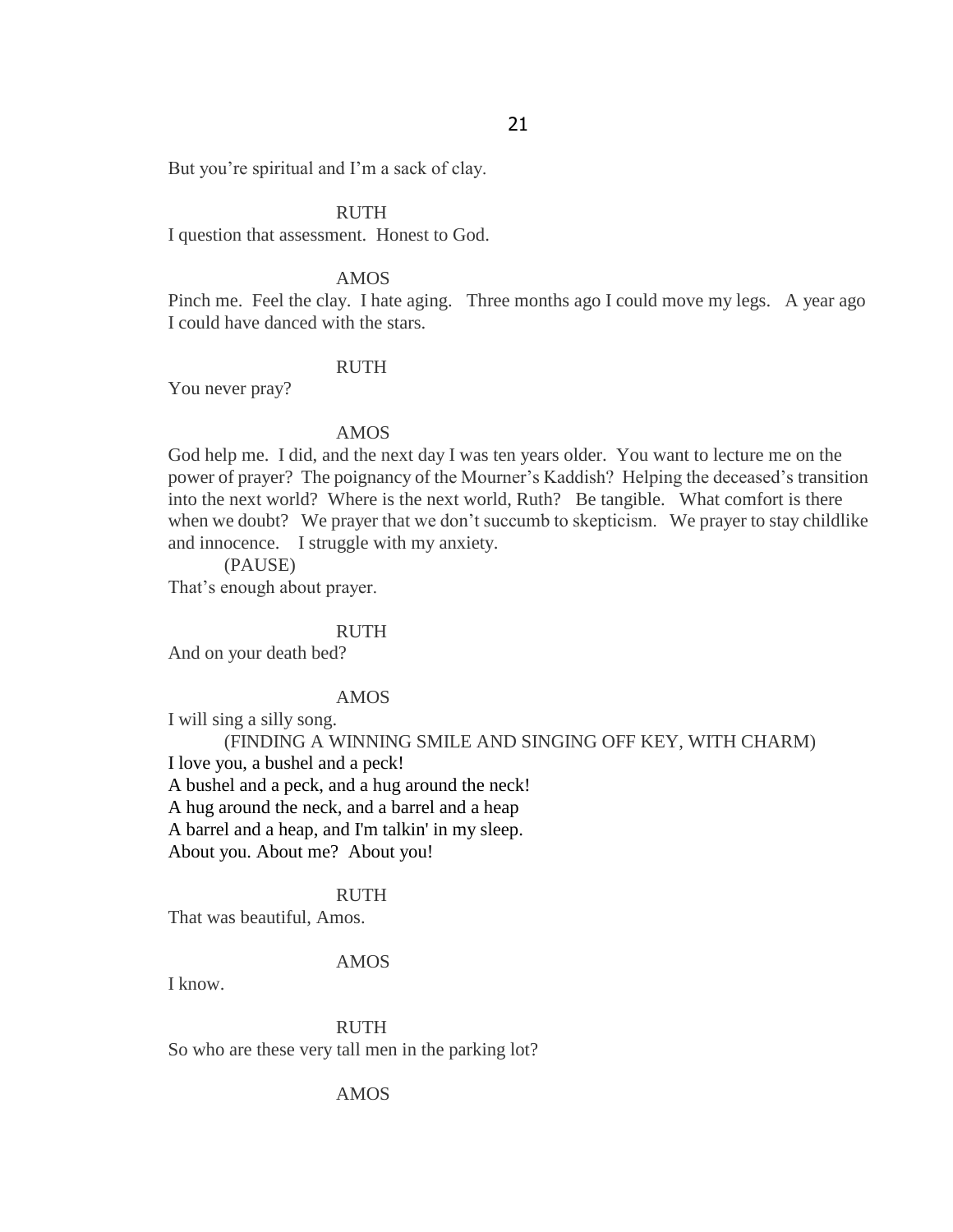Must we talk about this?

| I got to know.     | <b>RUTH</b> |
|--------------------|-------------|
| Vulture creditors. | <b>AMOS</b> |
| From a bank?       | <b>RUTH</b> |
| From Hadassah.     | <b>AMOS</b> |
|                    |             |

Amos?

#### AMOS

A credit union of international engineers. You know my work took me many places overseas. I was a very good engineer, Ruthie. I made a lot of money for people and I think I was underpaid. But what's the point? Rich people go to hell. And poor people think they have no choice but hell. We don"t take money when we die and we"re faulted if we spend too much on our grave stones. *Kaynahorah,* I gave my children a trust fund to be sure.

(PAUSE. HE WHEELS CLOSER TO RUTH)

I went to a strange party when I was eighteen. I"ll always remember this event. A lean Spanish woman in her thirties chose me. She smoked and was wrapped in a dozen red scarves. She took my hand and read my palm. Her breathing was heavy and her perfume stung my nose. Her fingers traced my lines and she promised many wonderful things for the future. She stopped suddenly and said I cannot say anything more. I begged her to finish the prophesy. She relented. "You have rings of Saturn where they should not be." She said in breath terribly cold. And I demanded to know what the hell she was talking about. Rings of Saturn meant that I would die a violent death. And she dropped her mouth so slowly I hung to her with dear life. I looked at my chubby hands and I looked at the riddle and I believed her idiot that I am. I had to believe her because for all her weirdness she was sincere. And for days and for years I thought I may not know the date of my death, but I"ll at least know the manner of my passage.

### RUTH

That is a miserable memory, Amos.

AMOS She could have said rings of Uranus and I"d have laughed.

RUTH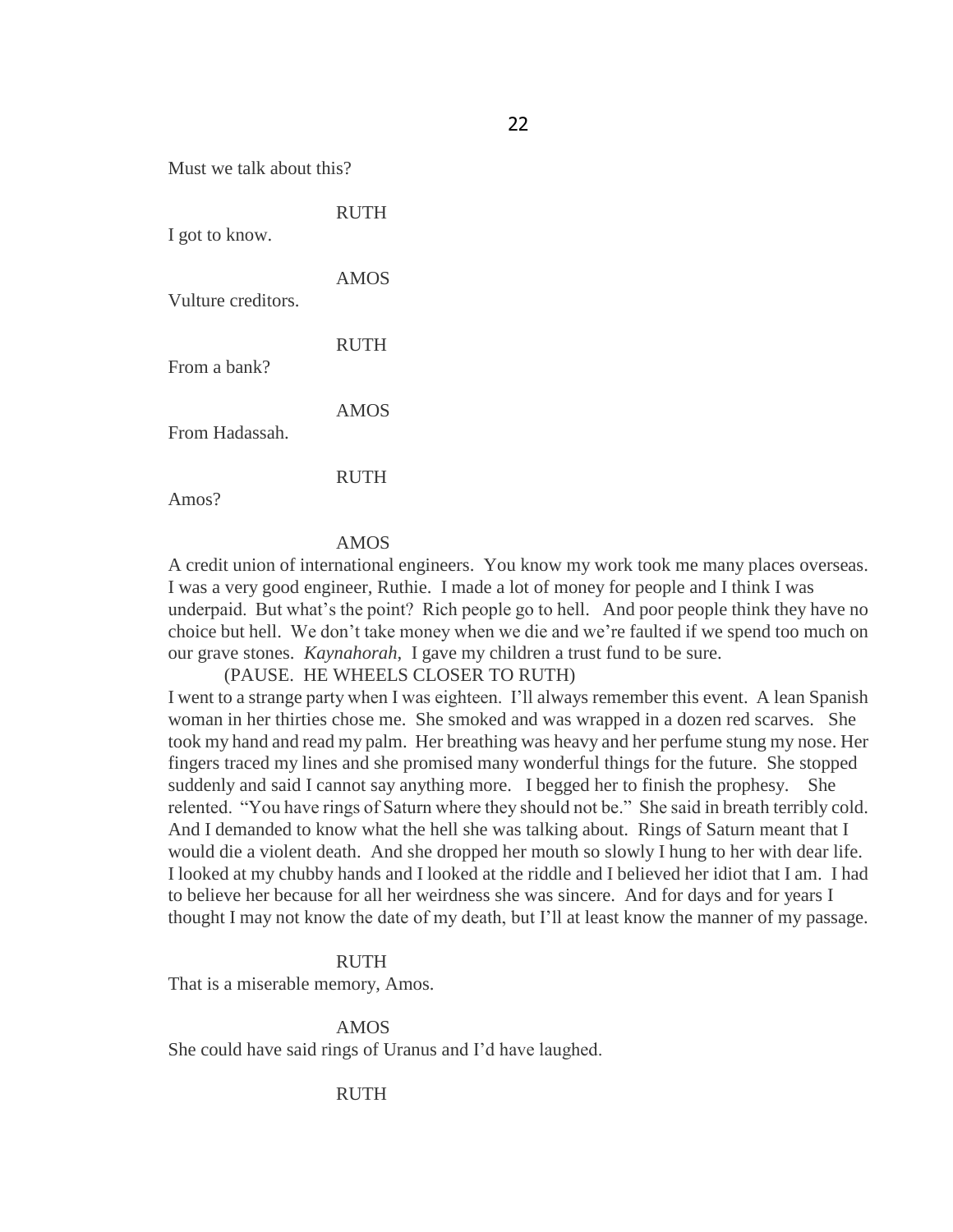Maybe it was how she pronounced the planet? Are you superstitious?

AMOS

No.

RUTH But the palm reader scared you?

AMOS

I think about death.

RUTH

We all do here. Why did you pick this place? It's not your neighborhood and it didn't come cheap.

AMOS

My daughter chose it.

RUTH

And that was that?

AMOS

Does it matter?

RUTH Look. I met your daughter a few times. She is very veiled.

AMOS

I know. And you?

RUTH

I chose this center.

AMOS You have control over your destiny,

# RUTH

I wish.

AMOS

You have lovely children and I am envious. (PAUSE) We control nothing, Ruthie. The retirement money in our mutual funds is turning into confetti.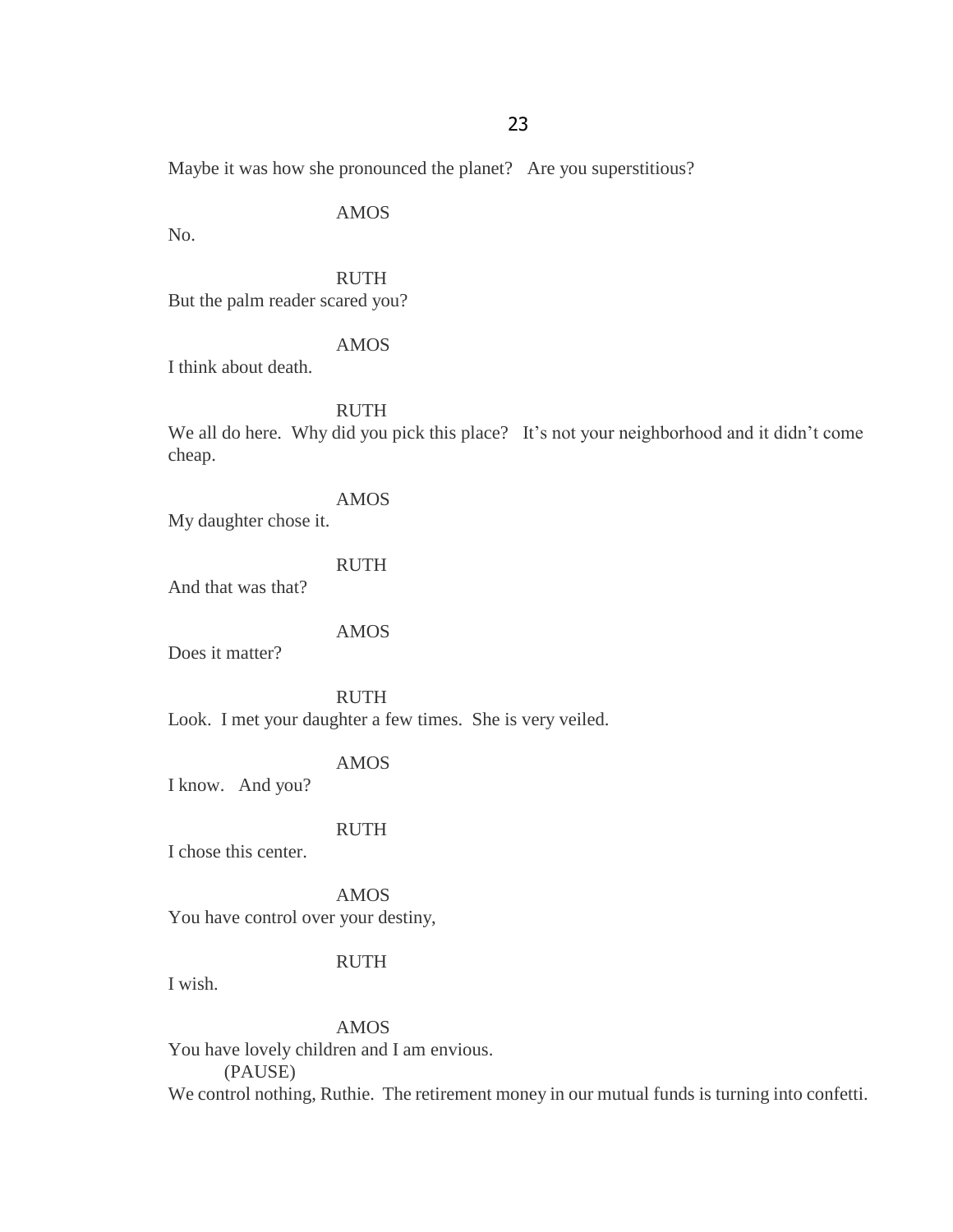Social Security hardly covers our cable TV.

### RUTH

Darling, listen carefully. My daughter wants me to move back in with her. She's three hours from here. She knows you don"t want me to move in with you.

(PAUSE)

You're crying, Amos.

### AMOS

I"ve trouble with these eyes.

### RUTH

Stop smoking.

### AMOS

When I smoke, there is a little relief and some pleasure. I know you don't like my smoking in the courtyard.

# RUTH

You"re getting stoned by the water fountain. People see and people talk.

### AMOS

I don't care for the management of this facility. We're chattel and wish we had cooler A/C in July. I sweat too much, no matter what my salt intake is. Now Josie has a thought or two about a great amount of sweat equals long life. She says it cleans out the pores and we clean out our lives - the pores every precise way, mind you, we won"t suffer any cancer. No one in her family has cancer. So she's making me *schvitz* and I'm aware of my odor.

(SMILES)

So I douse in Armani cologne and you tell me I make you sneeze. Josie puts me on this stationary bike while I watch Animal Planet.

### (THEY BOTH LAUGH)

You're laughing. You think I'm very funny, don't you. Don't move in with your daughter, Ruth. I beg you. Come closer. Please.

### (SHE DOES)

Two weeks and my life will change. You"ll see my other profile. And I hope you will understand.

(HE KISSES HER)

# END OF SCENE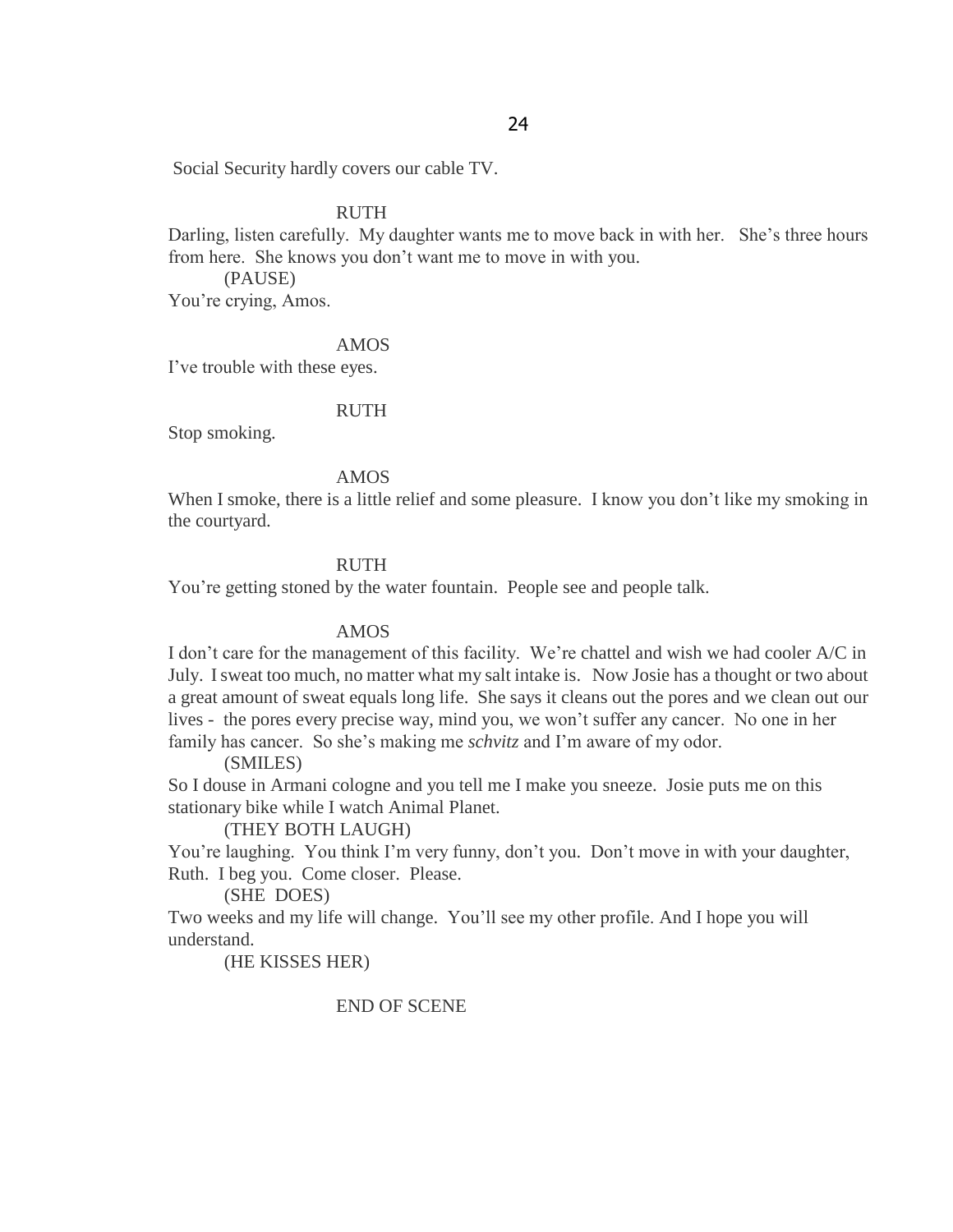# SCENE TWO (LIBRARY AT THE SENIOR CENTER NEXT DAY)

### **HYMAN**

So Professor Henry Louis Gates gets arrested during the day in front of his lovely Cambridge home because this is America and he"s a *schvartze*, and famous professors forget house keys, and smartass PhDs like to insult the arresting cop - it doesn"t get better than that! Who do you blame, Amos? Come on, talk. Who do you blame?

#### AMOS

The grammar is – *Whom* do you blame?

### **HYMAN**

So the President calls the cop stupid. But he's a good cop and is known to do good things for *schvartzes.* So Obama invites everyone over for a beer and now the country is post-racial and all is forgiven. Are you following the news? Listen, O.J. might get a hearing in Las Vegas to reduce his jail time because he's worried about his golf handicap. And what's his name, Tiger, has got a little sexy addiction for the short skirt. What do you think about that, Jacobi? What's the connection? And Michael Jackson let his doctor kill him. Why is it so hard to be black in this country?

(PAUSE)

Did you read this month's newsletter? This place is under new management. That's why they"re painting the exterior halls beige. The first owners were Scientologists and we had space aliens as custodial help. At least we were treated well and we had great calamari. Do you ever test the emergency pull chords in the bathroom? Mine sometimes triggered the washer/dryer. God forbid it's life or death and the chord breaks? The security cameras are hit and miss too. The back door was unlocked last night. Claire had her purse stolen from her room last Thursday. Custodial claims no responsibility. Can you believe it? Jacobi, I"m talking to you. You had your camera stolen last year. Right? The Carlyle Group. Bought up all of Manor Care. Henry Kissinger"s Equity buddies profiting off of our hides. Remember they promised us a sauna room, an indoor swimming pool, and WiFi?

### (PAUSE)

Don"t you like a good bottle of wine every now and then. Some expensive port at night. And a cigar? I see everything.

### AMOS

I'm trying to concentrate.

HYMAN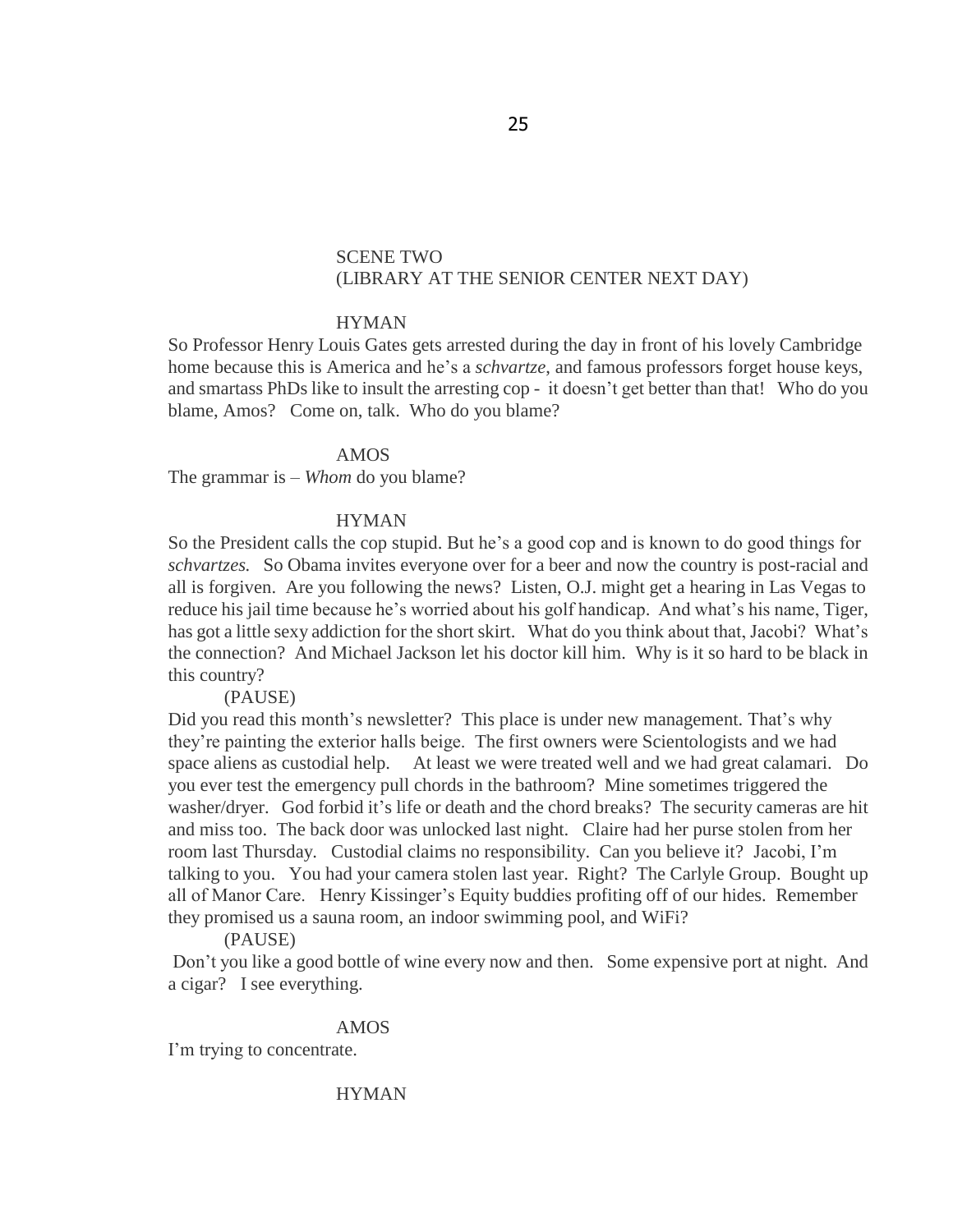You know the previous owners were brothers and one of them also had a car dealership in Short Hills. I once bought a car from him. He lost all his money thanks to Bernie Madoff. Now that's a Jewish villain for modern times. We don't need any more Jewish bad guys.

#### AMOS

An Italian invented the Ponzi scheme.

### HYMAN

Remember the happiness of buying an expensive foreign car? Mercedes or BMW. Driving off the lot with the new floor mats. Valet parking at an exclusive restaurant. I"d rather drive a luxury car than any other thrill.

### (AMOS ROLLS HIS WHEEL CHAIR VERY FAR AWAY FROM HYMAN)

#### HYMAN

Mel Brooks' show is doing well in Germany. What do you think about that, Jacobi? It's the final irony for Springtime For Hitler . . .

### (APPROACHING AMOS)

I spent a lot of weeks in the crafts room making origami art with expensive color paper and all of my excellent figurines were on display up until last night. Do you know what happened, Jacobi?

AMOS

No.

### HYMAN

I think you know.

#### AMOS

I told you I don"t know.

#### HYMAN

Must have been late last night. After 10pm. Someone in this facility took a pair of scissors and vandalized my work. I felt this was going to happen,

#### AMOS

That is criminal, Hyman. Absolutely criminal.

### HYMAN

And security, they have something on tape, the back of someone"s wide head and the time of day. I asked them to make a full investigation.

### AMOS

So who is it?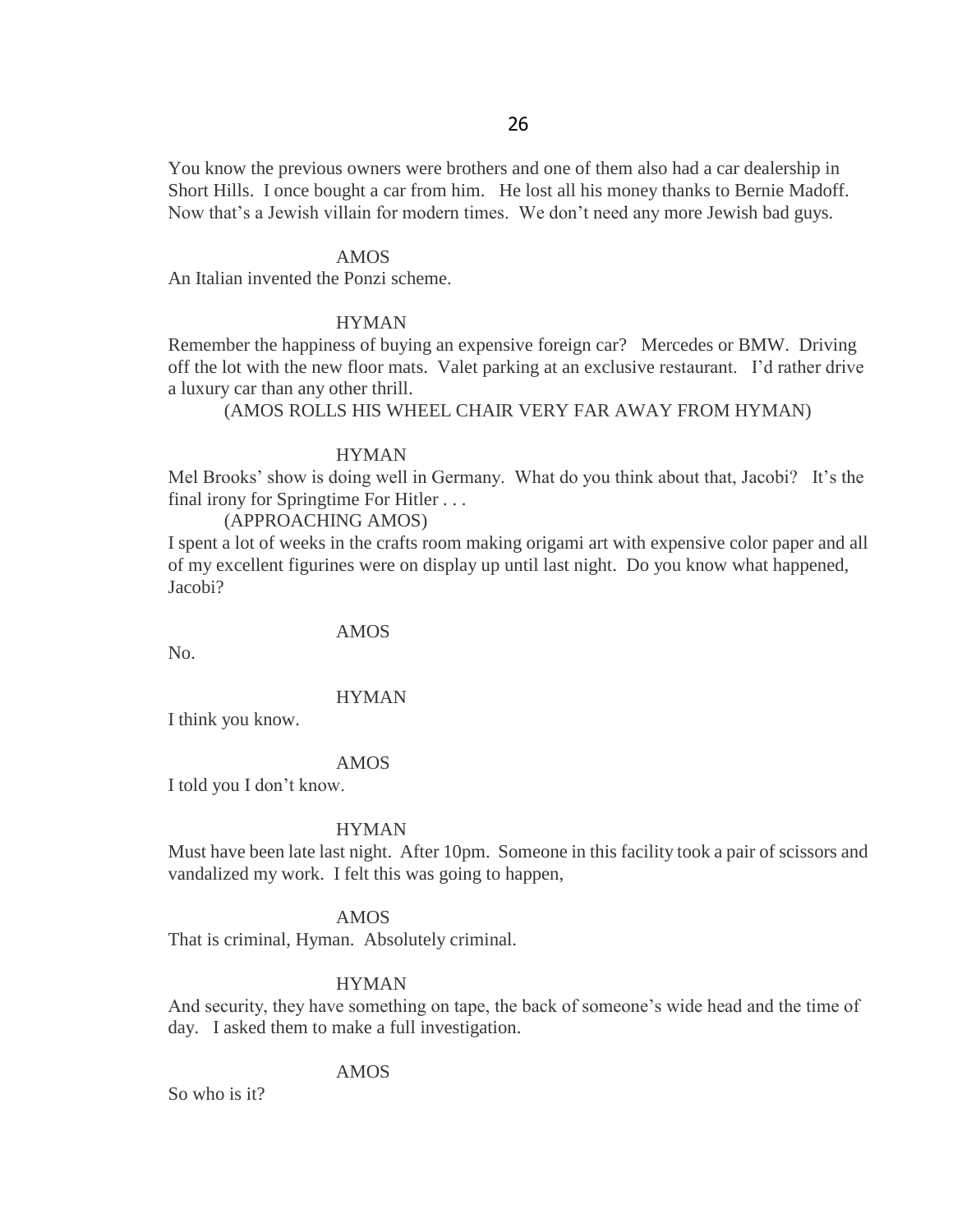# HYMAN

What?

AMOS I'm dying to know. Who did it?

HYMAN Someone with a bright red jogging suit and a red hood.

AMOS A red hood? Well, that should lead you to the culprit.

# HYMAN

You don"t have a red suit.

AMOS Do I look like Santa, Hyman? And I don't jog.

HYMAN Maybe you have something red in your closet.

AMOS

Isn"t red a gang color?

**HYMAN** 

But you wear sweatshirt hoods.

### AMOS

You"re thinking about Leibowitz. I don"t wear hoods because I"m nearly bald and material on my head brings out horrible hives. Did you ever have hives, Hyman? Or shingles? Psoriasis?

### HYMAN

You know my day aid-companion quit. Not even a week's notice.

### AMOS

Really?

### HYMAN

I need care weekly. Just like you, Jacobi. Bathing is not easy when my back goes out and I need a driver to take me to my doctor appointments.

(PAUSE)

How much do you pay your girl?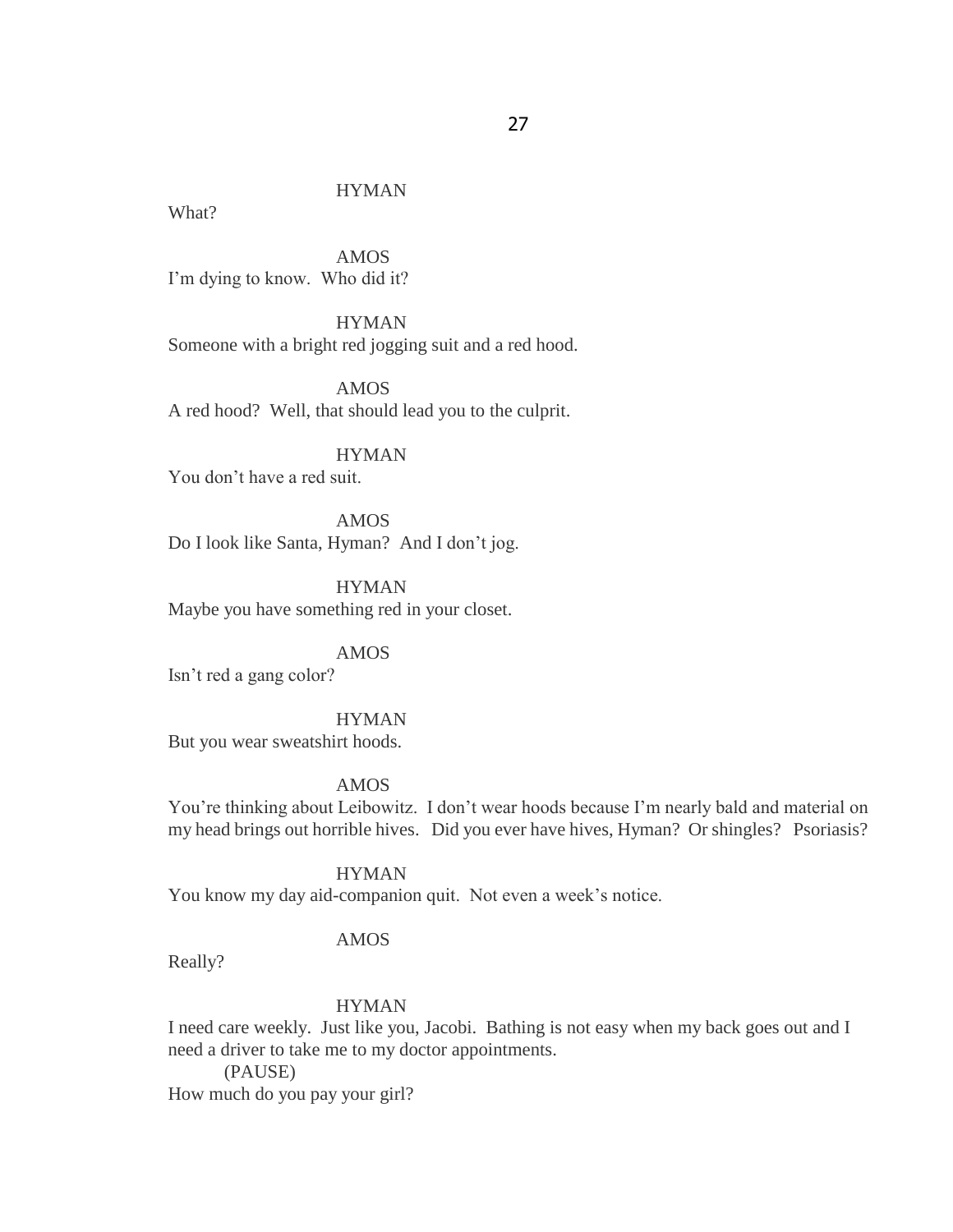AMOS Seven hundred a week.

HYMAN Off the books? AMOS That's right. HYMAN Maybe I didn"t pay enough. HYMAN You like your girl? AMOS I do. HYMAN You trust her? AMOS

Enough.

HYMAN Her real name is Josie?

AMOS That's right. Josephine.

HYMAN Are you embarrassed when she baths you?

# AMOS

No.

HYMAN Not at all? What about assistance with the toilet?

AMOS I am very competent, Hyman. I assume you are too.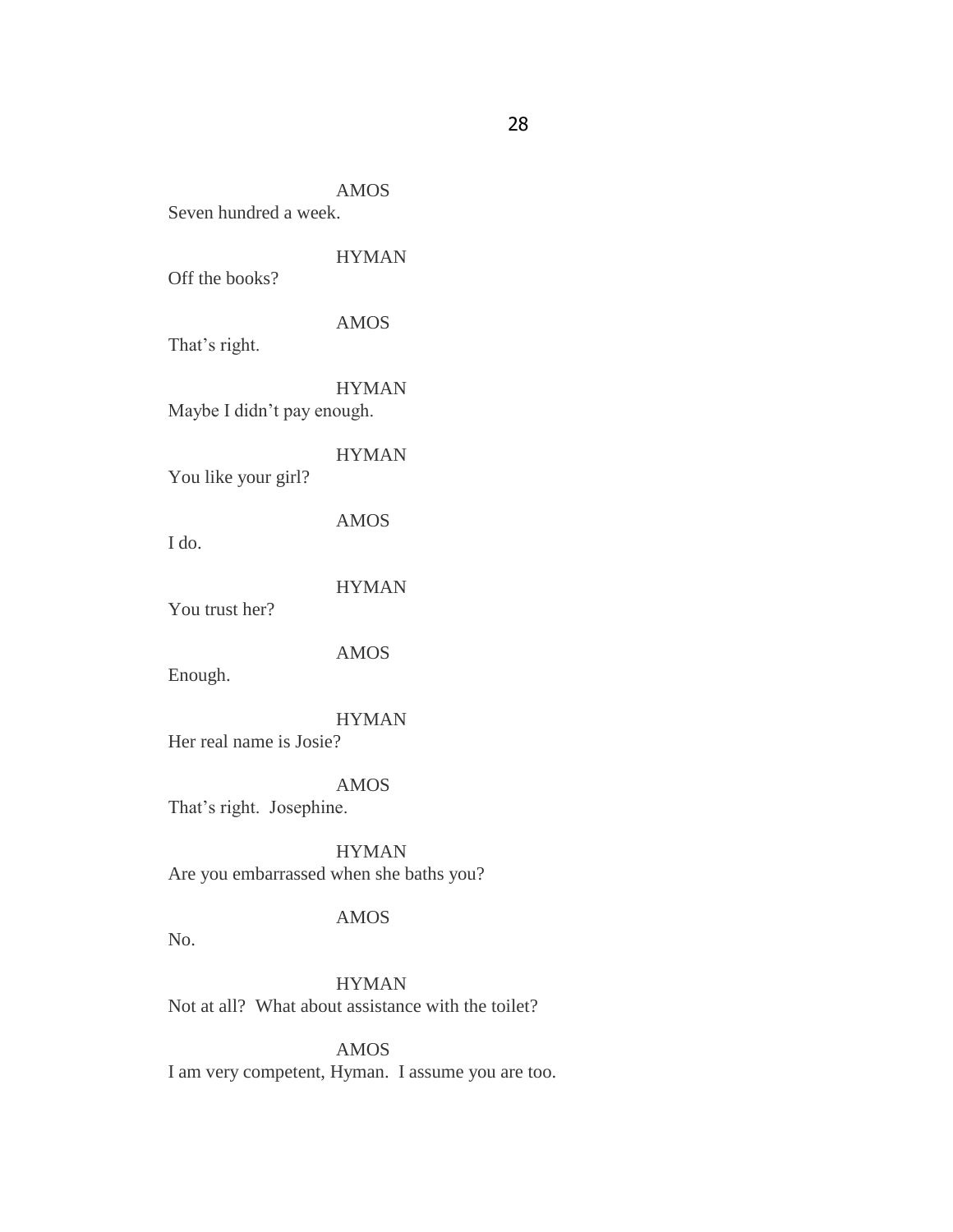HYMAN Did she come from an agency?

AMOS

No. Through Craigslist.

## HYMAN

You"re kidding.

AMOS You pay a lot through an agency. And they make you pay health benefits too.

HYMAN

Benefits are benefits.

AMOS Off the books, pure cash.

HYMAN

You got to be moral.

AMOS I'm very moral, Hyman. Don't get on your damn soap box.

# HYMAN

Don"t curse, Jacobi. (PAUSE) Did you contribute to the staff holiday fund last winter?

# AMOS

I did.

HYMAN No you didn"t. I"m the community treasurer.

AMOS If you know, why are you asking me?

HYMAN I know you only use cash. Never write a check.

# AMOS

I don"t like checks.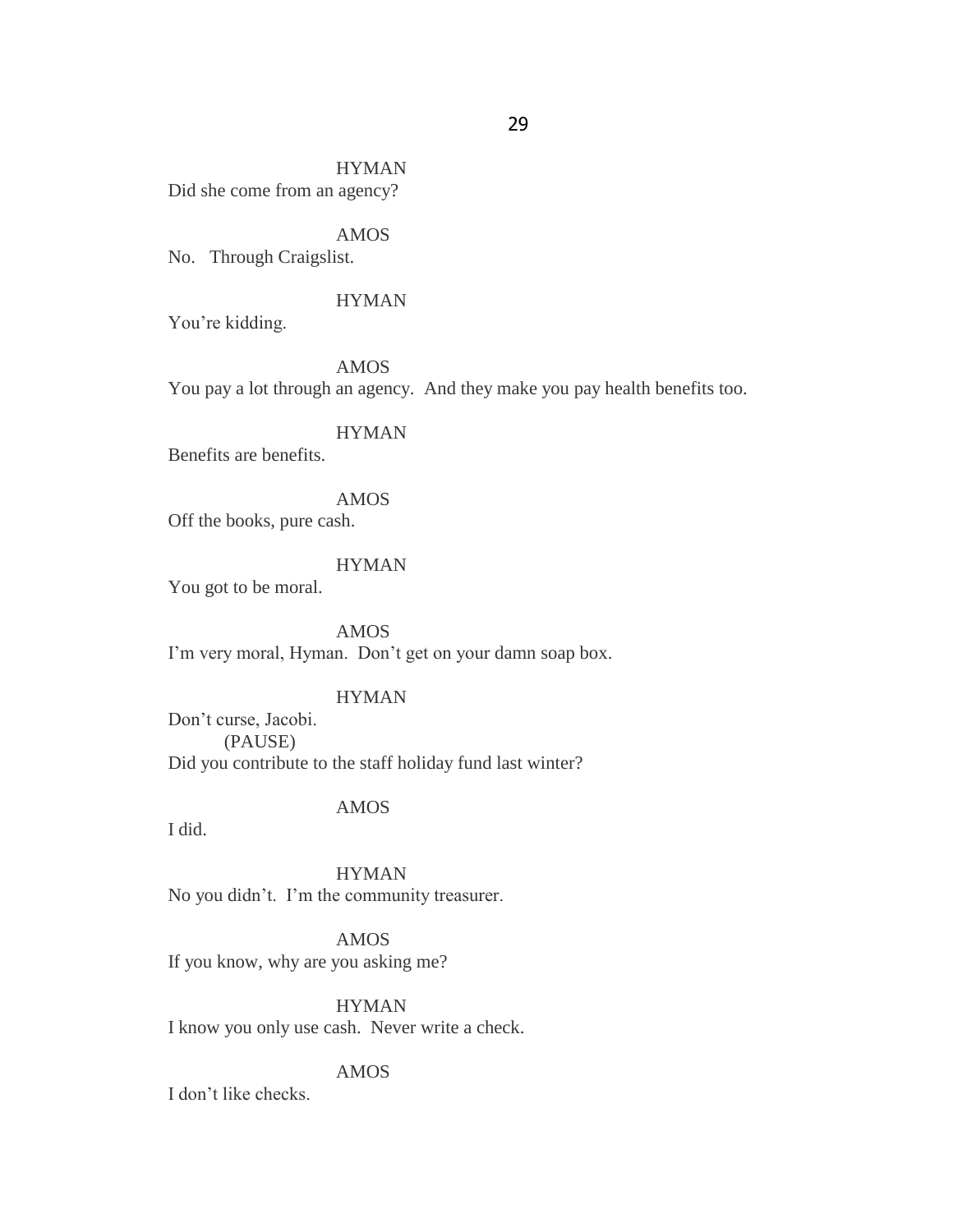# HYMAN

Why?

AMOS Because I"m a Jewish mobster.

HYMAN I'm trying to make conversation.

AMOS Don"t. Take a walk.

HYMAN You don"t like me very much do you?

AMOS

I like everybody here.

HYMAN

Liar.

AMOS

I like most everybody.

**HYMAN** 

You like the women, but not men.

### AMOS

The men at this facility are lacking something, Hyman. They"re weak. Or suffer dementia. Everyone's complaining about stupid things. Muzak in the elevator. The generic 4 ounce can sodas. Single ply toilet paper in the lobby restroom. Changeover to fluorescent bulbs. Not my kind of company. This is a *farshlepteh krenk* (a chronic illness).

## HYMAN

Major General George O. Squier invented muzak in 1922. I know because it was on Jeopardy. (PAUSE)

I don"t have dementia.

AMOS

Major Squier, you say?

HYMAN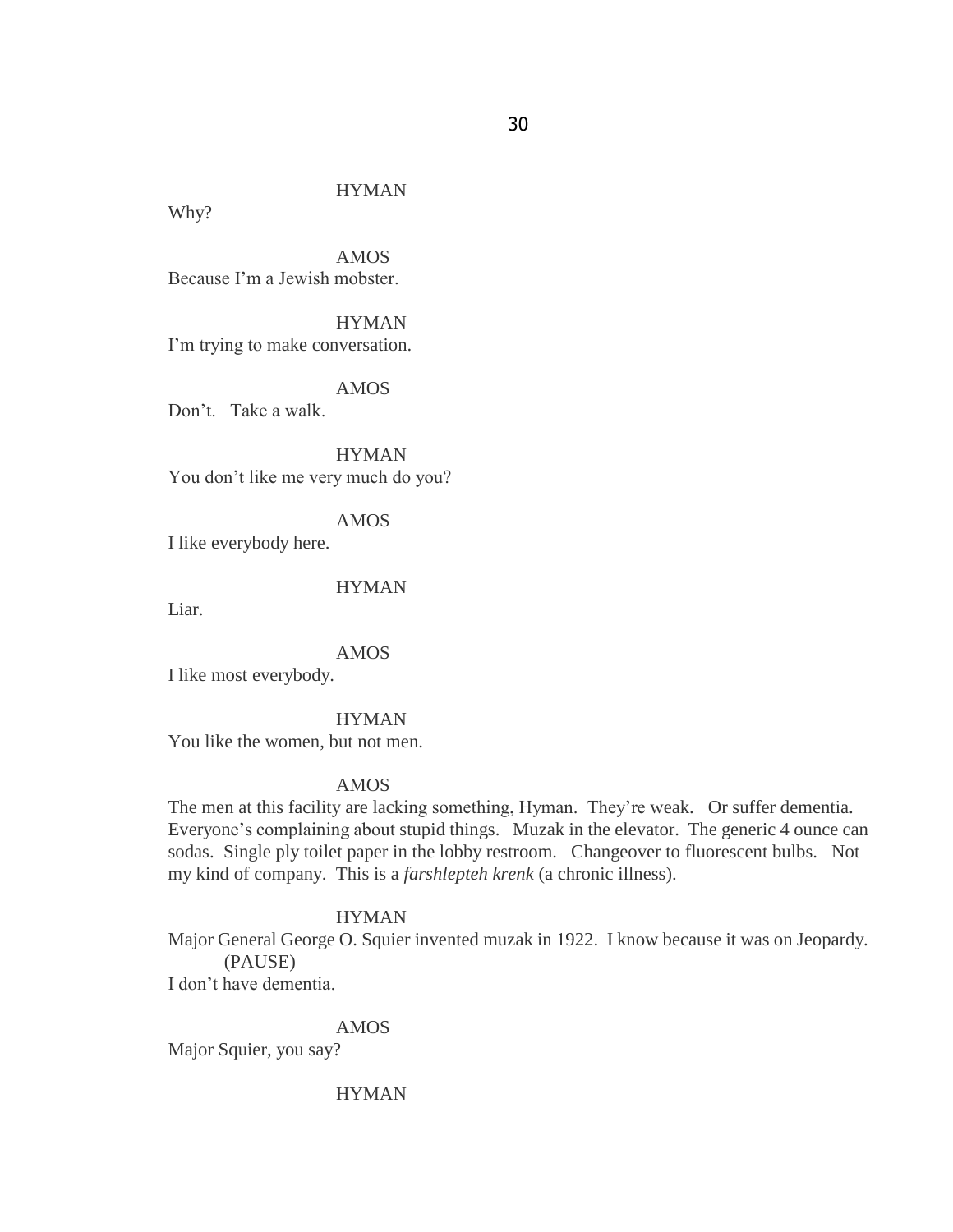Major Squier. That is correct.

#### AMOS

Didn"t you say you have dementia?

#### **HYMAN**

No, I said I had some bouts of depression. And that can cause cloudiness. You told Ruth that I was going into a serious phase of dementia.

## AMOS

No.

#### HYMAN

Yes, you did.

### AMOS

My friend, I know you don"t have dementia. You have all your marbles. If you had dementia I"d probably talk to you more often.

#### HYMAN

We have a few things in common, Jacobi. College educated. Affluent. Widowed. Our kids aren"t visiting enough.

#### AMOS

Hell, mine never visit.

#### HYMAN

Our doors are almost contiguous.

### AMOS

Except for the utility door.

### HYMAN

I join you at the lunch and you look the other way most days.

### AMOS

I have vision problems.

# HYMAN

You see me now, *boychik.*

#### AMOS

I"m not always social, Hyman. I have my *mishigosh.*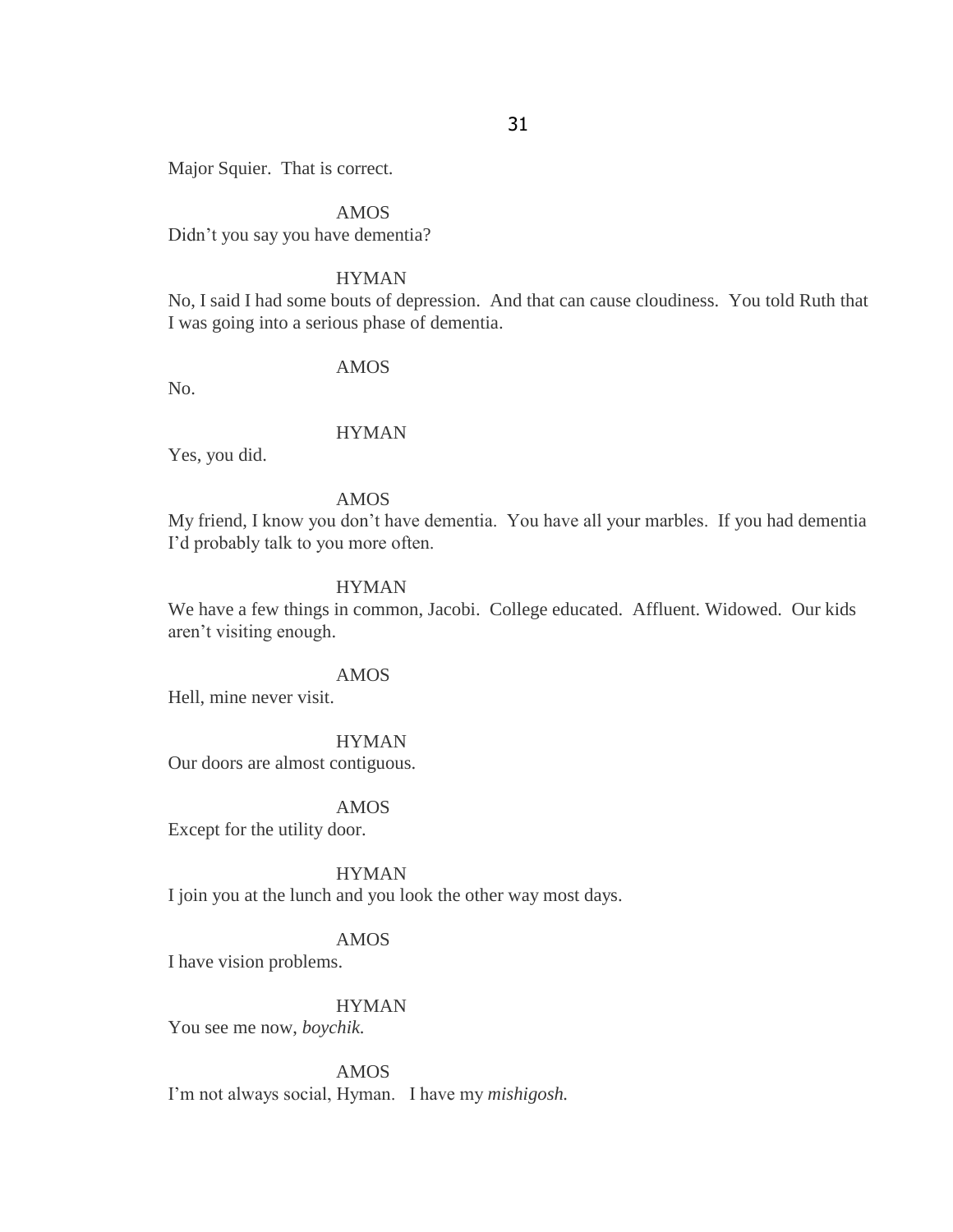# HYMAN

You never enjoy talking to me.

# AMOS

I'm talking to you now.

#### HYMAN

You're angry.

AMOS I'm not angry. I worry a little and that is not the same as anger.

HYMAN Look at your eyebrows. They show anger right now.

### AMOS

Come on . . .

HYMAN The front desk staff thinks you're angry.

# AMOS

They said that?

# HYMAN

Yes, they did.

AMOS Liz and Gladys? The two dazzling brunettes?

# **HYMAN**

You bet.

### AMOS I"ll have to talk to them.

HYMAN

Don"t say you heard it from me.

AMOS What did you do to your hands?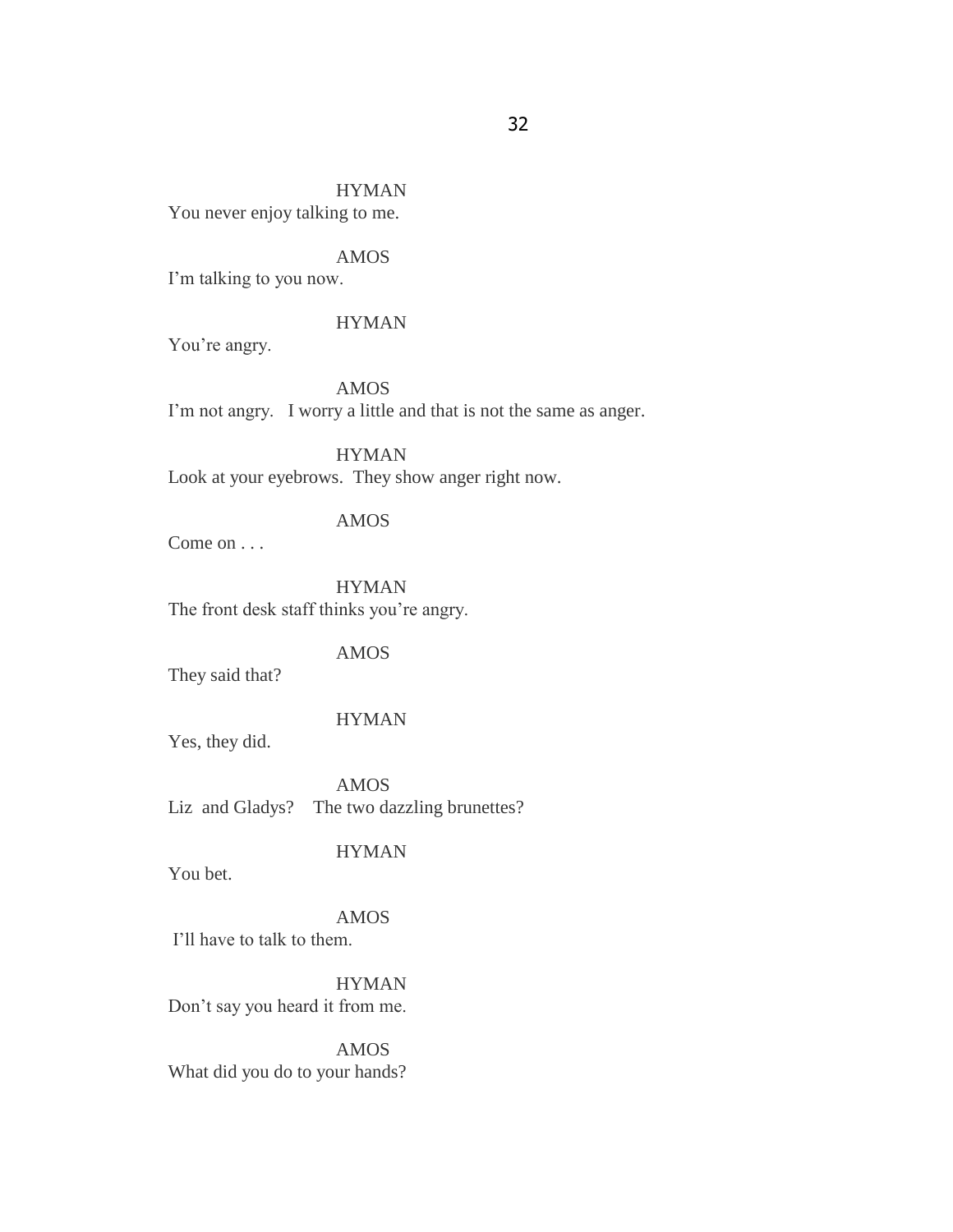# HYMAN I had a manicure. Not here. At a salon next to Macy"s.

### AMOS

Nail polish?

### HYMAN

Don't laugh. Yes, it's colorless. Protects the extremities. Allows me to handle my art collect with total assurance. Joe DiMaggio had his nails done. Really, when he was selling Mr. Coffee on TV.

### HYMAN

I remember Mr. Coffee . . .

#### AMOS

And representing the Bowery Savings Bank. You know, Dom DiMaggio was almost as good on the field but nobody recalls Dom.

(PAUSE)

Almost had my hair colored but you need a head of hair. Men are doing that. It doesn"t cost that much. Did you ever . . . well, probably not you . . . you know I"m three quarters Jewish, my grandmother was Italian. I like Italians more than anyone, Jacobi, and there are no Italians here. It's wall to wall Jew. Italian guilt is no different from Jewish guilt. Although Italian guilt only lasts a few days right - after a night of sex. Italians sure do have a lot of fun. Love to talk with their hands. Love to cook with their mouths. I guess some Italian women have hair lip issues but today you can fix anything. What book are you looking for?

(PAUSE) What book?

AMOS

Henry Miller.

# HYMAN

Colossal *putz*.

#### AMOS

He had a lot of talent.

#### HYMAN

In his Brooklyn prick?

#### AMOS

Williamsburg boy.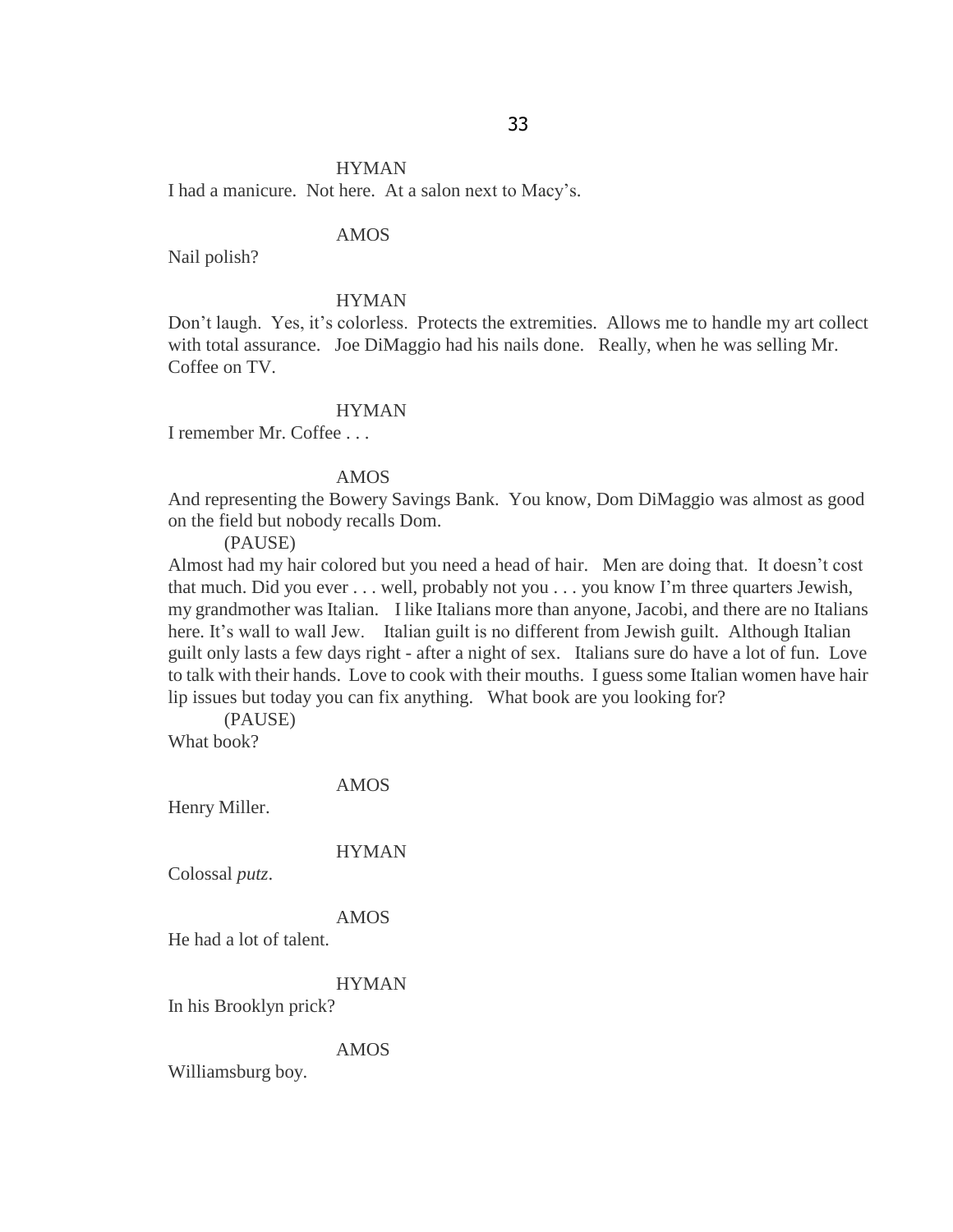#### HYMAN

Lived in Paris. Died in California. He fucked more women than Warren Beatty *and* Walt Chamberland combined.

AMOS

Wilt Chamberland. What the hell do you want, Hyman?

#### HYMAN

Conversation.

AMOS You got what you wanted. Can I be alone?

#### HYMAN

My father was a salesman and he developed seven rules of active engagement. He theorized that people could not resist the persistence of human exchange. The open hand. Freedom to buy what you don't need. Gratification from someone's smile. Validation that you are special.

#### AMOS

Hyman. Go to the game room. This is a fucking library.

#### HYMAN

Watch the movie with me tonight. It"s Sean Connery in *From Russia With Love*. The best Bond film ever. Lotte Lenya plays Rosa Klebb. The ultimate villain since Margaret Hamilton"s Wicked Witch. Watch out for switchblade shoes Jacobi!

### AMOS

Don"t like James Bond.

#### HYMAN

Pussy Galore? You don't like action films? Don"t like spy films? Love stories? *A Man and a Woman?* Comedies? You like Billy Crystal?

### AMOS

No.

#### HYMAN

Billy Wilder? Billy Bob Thornton? All right. I"ll leave you alone.

#### (AFTER A LONG SILENCE)

Josie is very attractive. I noticed her right away. High cheek bones and such a sexy smile. She's a cross between Angela Bassett and Cecily Tyson. Do you find her attractive?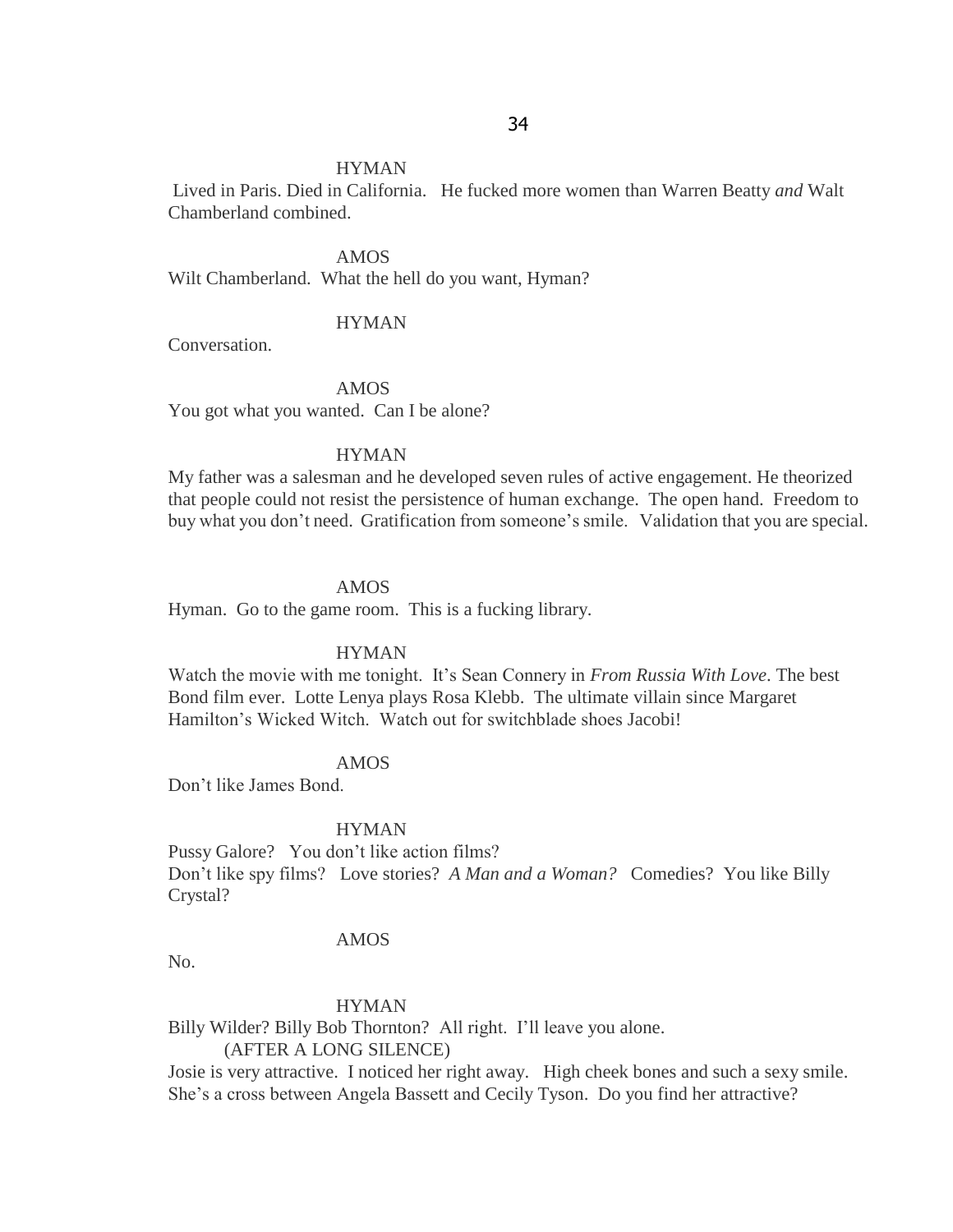#### (PAUSE)

There"s something in the root system that works for black people. They understand the life cycle. They laugh through crisis. Money doesn't matter. Death's a joke. They are absent the guilt we Jews suffer.

### (PAUSE)

Ruth was happier before she met you and yet . . . she says she"s happy. I talk to her each morning at breakfast. I remember when she first moved in years before you got here. She was not comfortable. She paced the halls. She complained about the food. She likes you, Jacobi. You never come to breakfast. That bothers her. What? You can't get up early enough to be with her? You don't like getting dressed? I have to say that I'm jealous of you. Not because of your high class science work or your worldly travels, and not because of your damn army stories or your government connections at Picattiny. You should know . . . . I wanted Ruth to be me with me. She and I had chemistry. Did you know that, Jacobi? And I made an effort with her. I want you to know that. I am better for her than you. And do you know why? I don"t lie and you do. I have integrity but you have *bupke*s. You cheat on your taxes. Do you know the meaning of integrity?

### AMOS

Do you want me to punch you right in the kisser?

#### HYMAN

Yes. Go ahead.

#### AMOS

I will. Nothing will give me greater pleasure. (HYMAN STICKS OUT HIS CHIN AS AMOS COCKS HIS FIST) You"re such a *schmuck*.

#### HYMAN

And you're not? What joy do you give to Ruth? Your morbid sense of humor?

### AMOS

I don"t cheat on my taxes.

#### **HYMAN**

Come on, Jacobi. Something's missing.

### AMOS

What's missing?

#### HYMAN

There are government agents prowling around this center. What the hell's going on?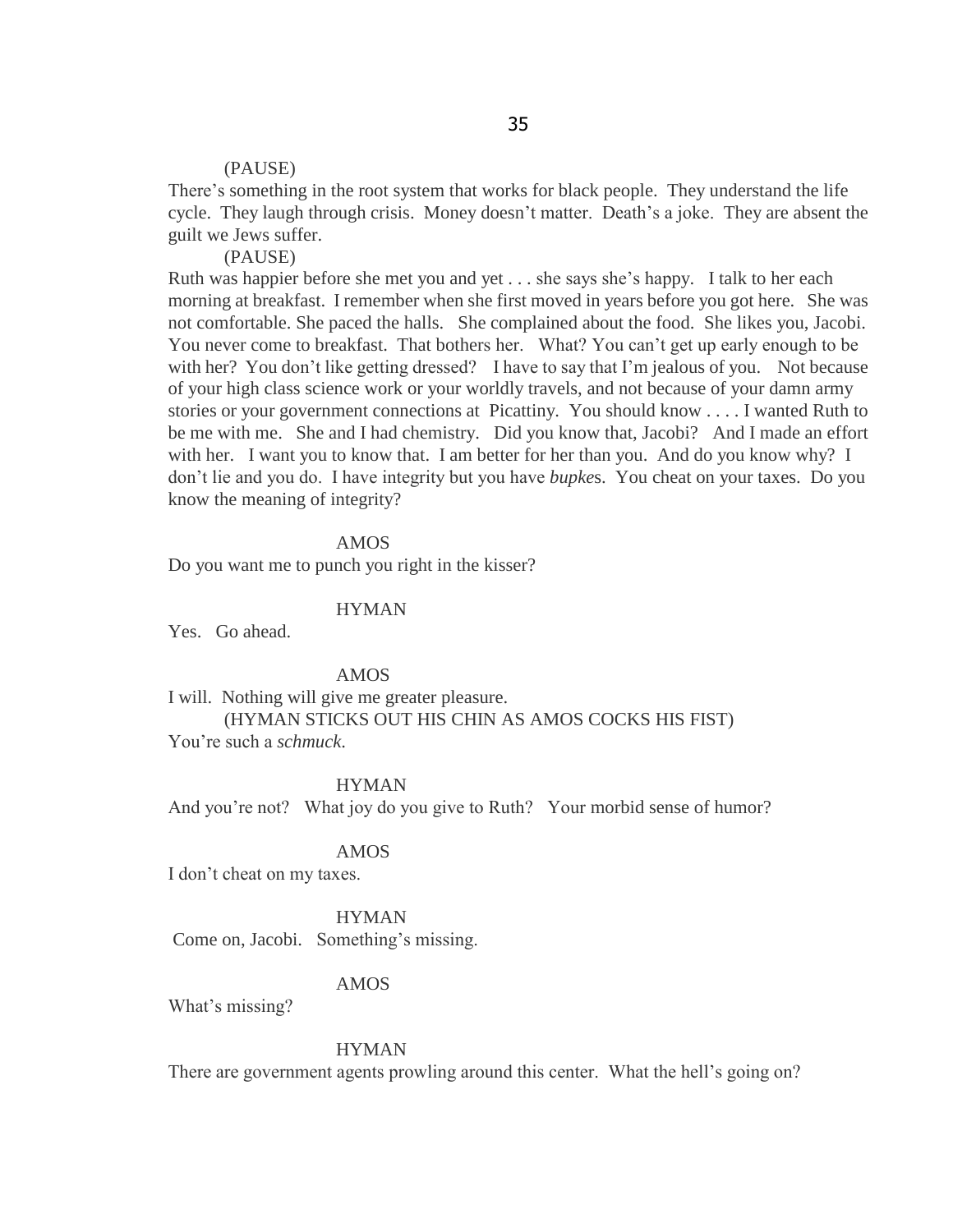AMOS And what do you have to offer Ruthie?

HYMAN Predictability. I'm a very straight line.

### AMOS

Good for you.

HYMAN If you"re not a very straight line, what are you?

AMOS

A curved line.

HYMAN I have many attributes, Jacobi.

AMOS You have prostate cancer.

HYMAN

So?

AMOS

I feel sorry for you.

HYMAN

Don"t want your pity.

#### AMOS

Take it, Hyman. I am your friend.

#### HYMAN

Flat screen TVs give you cancer. You were smart to keep your fat tube, Jacobi.

I know. You didn"t buy the converted box and you can"t pick up the digital signal.

(PAUSE)

DiMaggio and Arthur Miller had to have met sometime in their lives, don"t you think? After Marilyn's death? And maybe they went out for dinner to talk. Think how they would have seen each other. Or John and Bobby Kennedy discussing Marilyn. Same thing?

(PAUSE)

We're like DiMaggio and Miller. I know you can't walk anymore. You were on your legs only a year ago. You were a physically strong guy. You still got a strong handshake.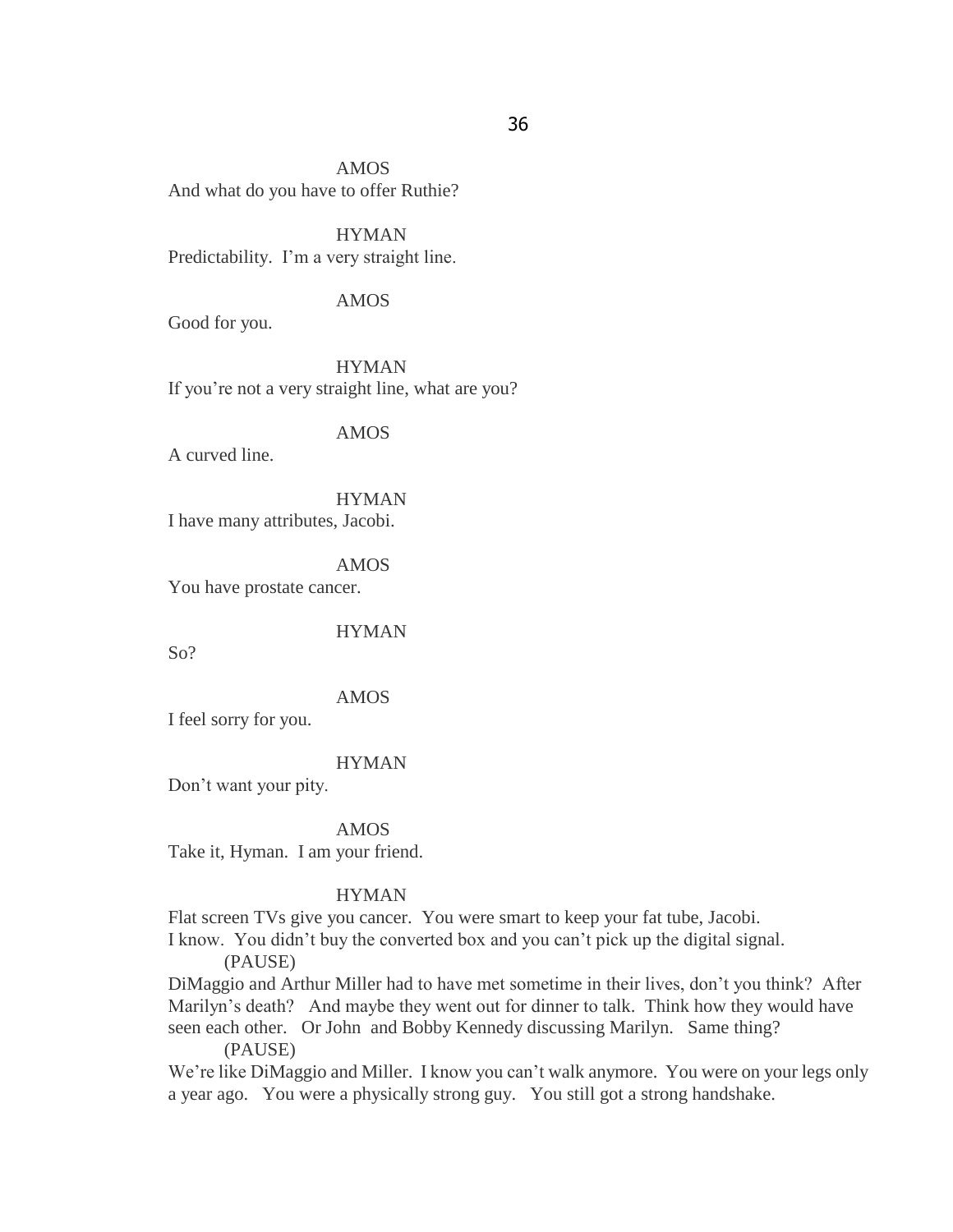# (PAUSE)

Say something, Jacobi. Sometimes your silence is like a knife.

AMOS You"re buying Hitler paintings on eBay. I heard from a few people here.

## HYMAN

So?

## AMOS

*Muenchen*?

HYMAN Who told you? He wasn't a bad watercolorist.

AMOS

You"ve Jewish blood in your veins, Hyman. Yet you act like a damn a hybrid. Like a Prius with a little brain damage.

HYMAN

Very funny.

AMOS

Am I misstating?

**HYMAN** 

What are you a Super Jew?

AMOS

Compared to you I am. I"ve risked my life for the right cause. But you"re fucking out of your mind. What"s on your walls? *Entartete Kunst?* 

HYMAN

You don't know what's on my walls. You haven't set foot inside my apartment.

AMOS

Ruthie told me about the German crap that's hanging up.

## HYMAN

## (JOSIE ENTERS QUIETLY, WITHOUT NOTICE)

She likes the things I own and once I played her a rare Beethoven recording conducted by Toscanini. Symphony Four is under praised these days, but it moves me to tears. And Wagner overtures overwhelm her.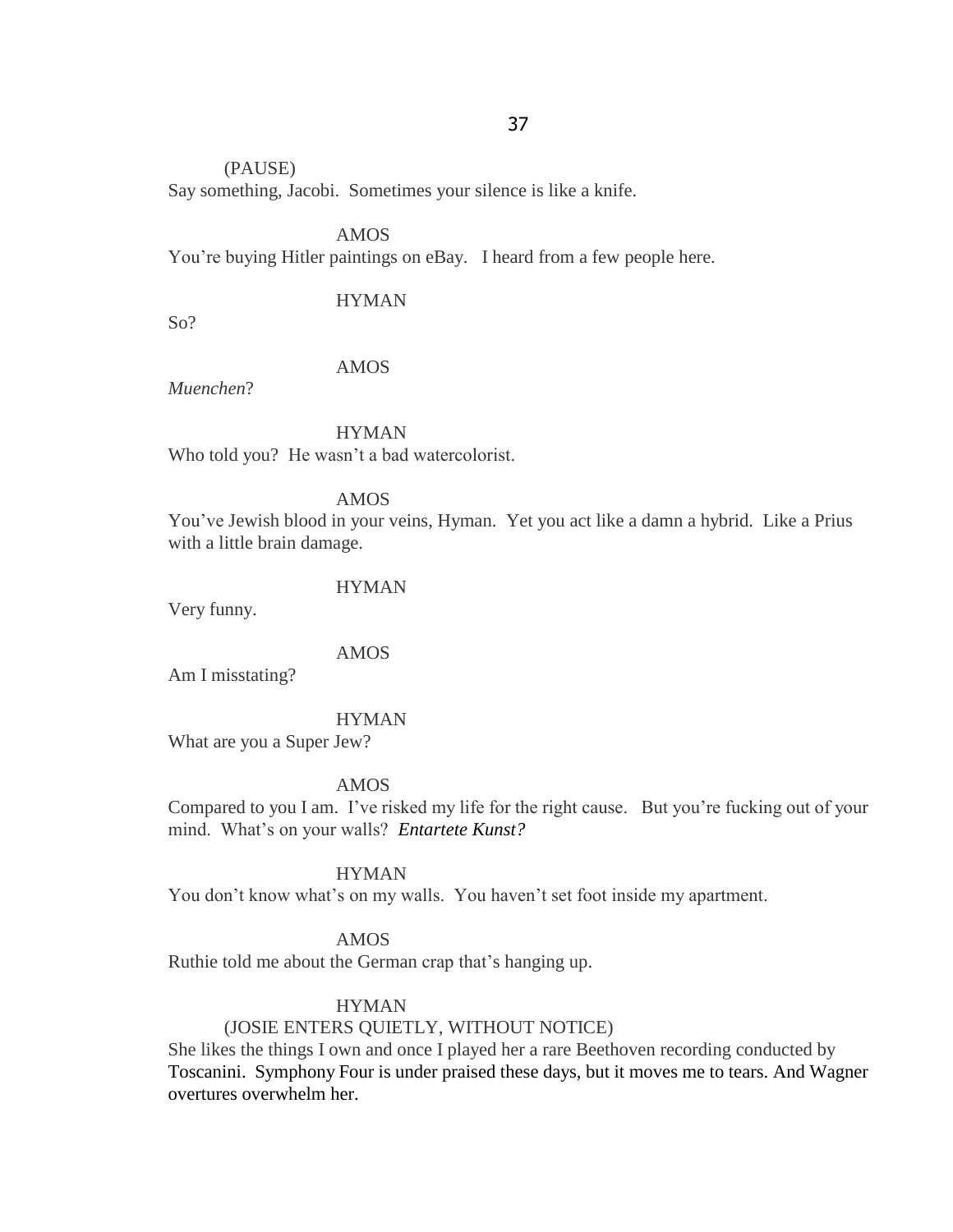AMOS *Everything* German gives you an orgasm.

## HYMAN

## (LAUGHING SWEETLY)

Toscanini is Italian. You had a fancy German car, my friend.

## JOSIE

Mr. Jacobi . . . .

AMOS I risked my life, Hyman, for the Jewish people.

#### JOSIE

Mr. Jacobi . . .

## AMOS

What?

JOSIE It's time for your eye doctor's appointment. Let's not be late.

#### AMOS

I already did the drops.

#### JOSIE

He has more testing to do.

HYMAN

Go, go. You need to see. I"ll be here when you come back.

## AMOS

Josie. This man is certifiably insane. He must have Asperger"s. I"ll get my medication and we'll go.

(AMOS ROLLS AWAY, EXITING)

JOSIE

Is he bothering you, Mr. Hyman?

#### **HYMAN**

Not at all. I don't know why he's hurting so much. He's lucky to have you. But maybe that's the way things stay in balance. If you believe in balance. He should count his lucky stars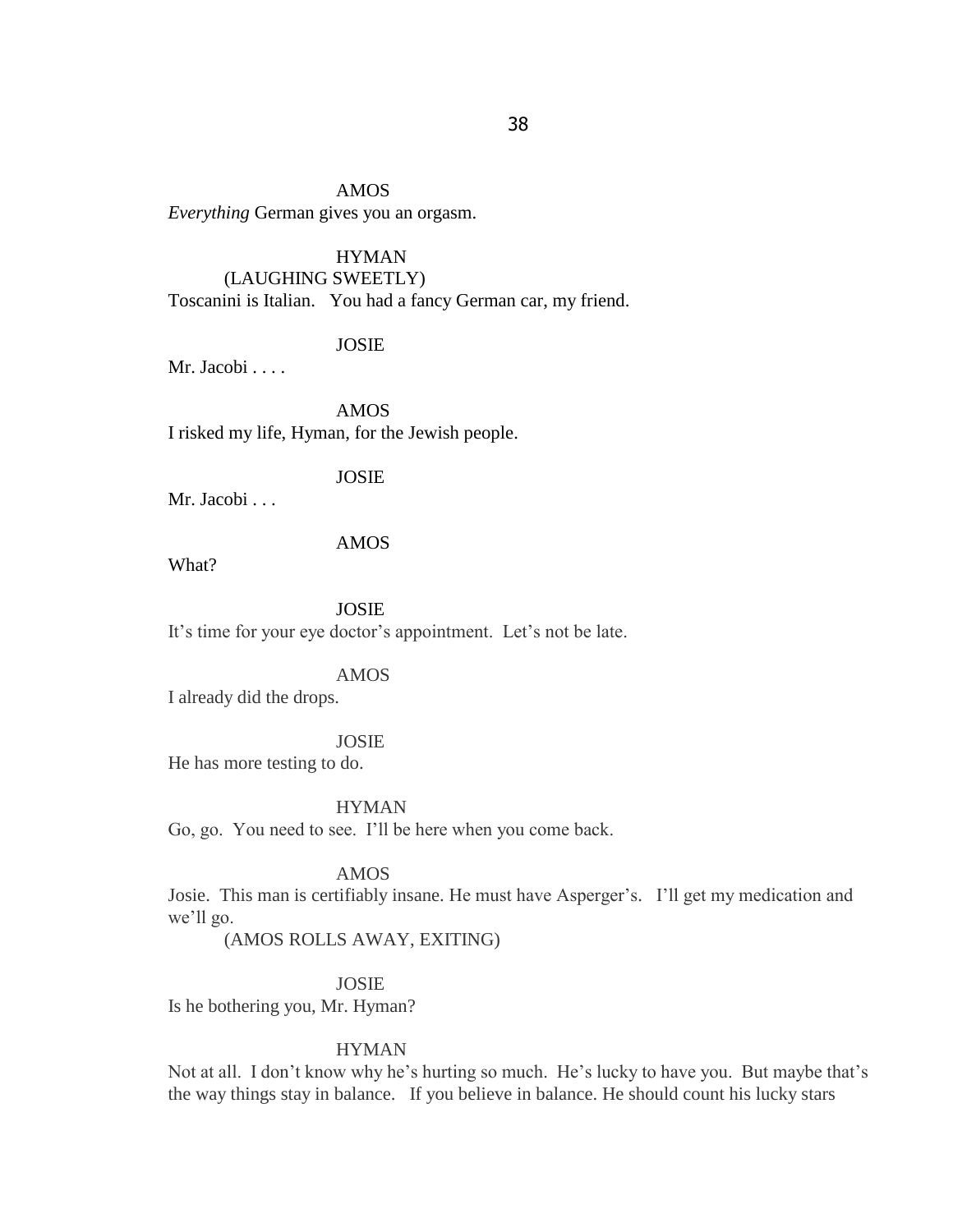because you are so dedicated to him. You know I can"t keep a girl for more than a few months. I've gone to the best agencies.. The last woman was going through my private papers. It's the days of the week when I feel this searing emptiness . . . the days of the week when I hear someone down the hall has died but the TV is still playing in their room. The leaf blowers shatter my ear drums. And my hearing aids. I wish I could make an offer to you.

JOSIE

An offer to leave Mr. Jacobi?

#### HYMAN

Yes.

#### JOSIE

I couldn"t do that.

HYMAN Yes, I know. But what if he passes away next month?

JOSIE Let's not think like that. You'll only get me in trouble.

HYMAN

Do you enjoy his company?

## JOSIE

I do.

HYMAN Do you think he's a straight, honest line?

## JOSIE

(LAUGHING) That's funny.

#### **HYMAN**

Is it?

JOSIE

I guess when you get old, words take on new life.

#### HYMAN

Words are broken links in a large fishing net according to Wittgenstein. I am trapped inside this net like a mermaid. Do you hear words spin from everyday meaning? Do you like the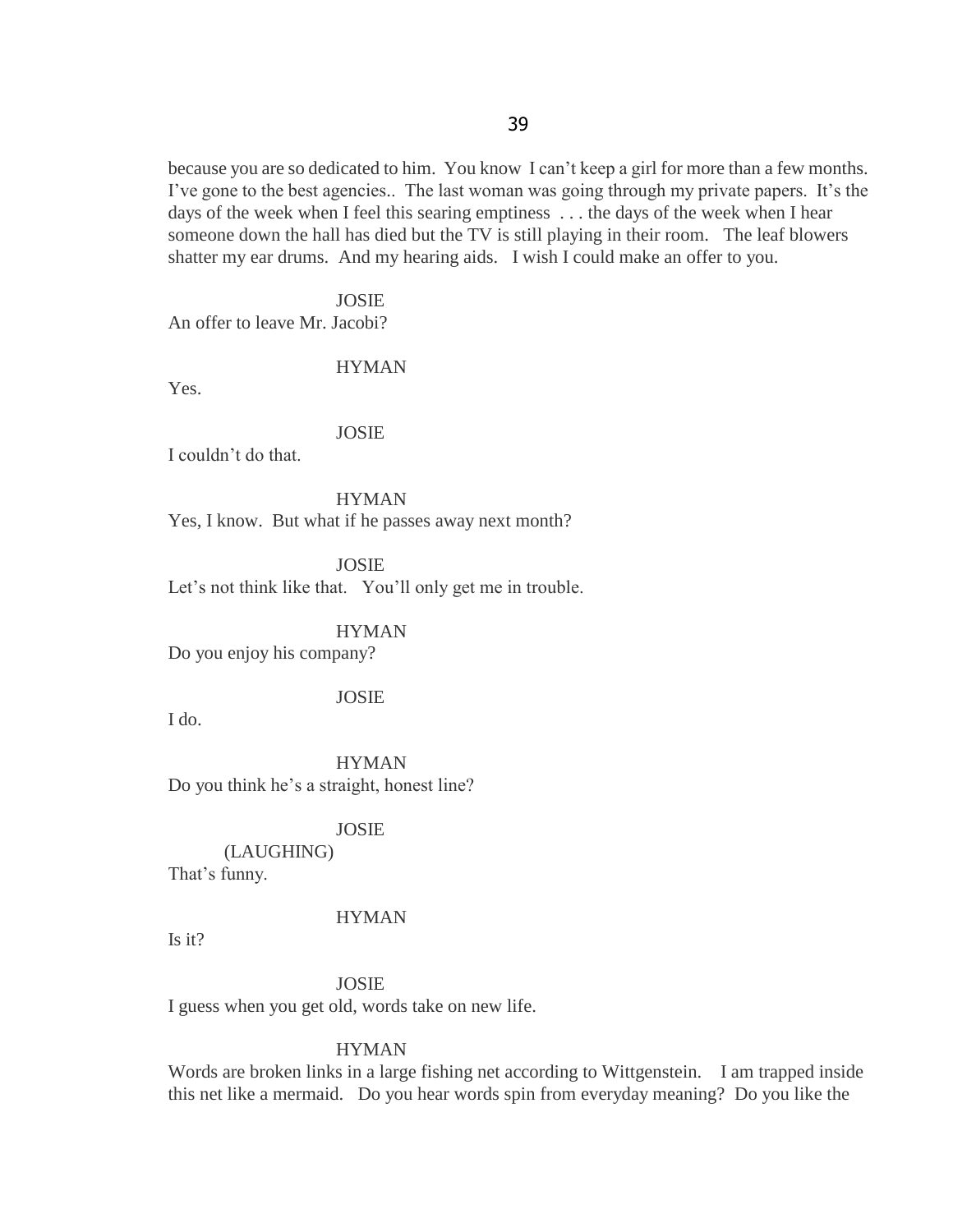sound of your own voice, Josie?

JOSIE

I do.

HYMAN Do you think history is kind? Do you like the new president?

JOSIE I do. I like his family too. He"s very smart, Mr. Hyman.

HYMAN Beautiful wife. Strong, muscular arms

JOSIE

The perfect First Lady.

HYMAN

She"s got real muscles on her arms.

#### JOSIE

You need them, Mr. Hyman. She"s working on a lovely garden. That"s the right idea. The White House had no life for generations. And it was too white. You give your talents to soil. And the soil sees what you give. And that keeps things simple and true. I had a garden when I was growing up and it kept me out of trouble. Because we had our share of trouble and we had little devils trying to play with our minds. And because sharp little devils can be fun, we entertained them for a short spell.

HYMAN

Little devils that you can see?

JOSIE Of course. With your own eyes.

**HYMAN** 

Little devils that you can feel?

## JOSIE

That's harder to say. Sometimes Mr. Jacobi is a little devil but that's OK. In the south we probably are too exposed. Even if we go to church every Sunday and even if we carry Jesus in our heart. In the south we accept all the crazy things that a small town can display. And in the summer we see crazy things double up. And heat always has that affect. And birds and insects flock to the crazy things because nature takes sides. And it's not just good versus evil, Mr.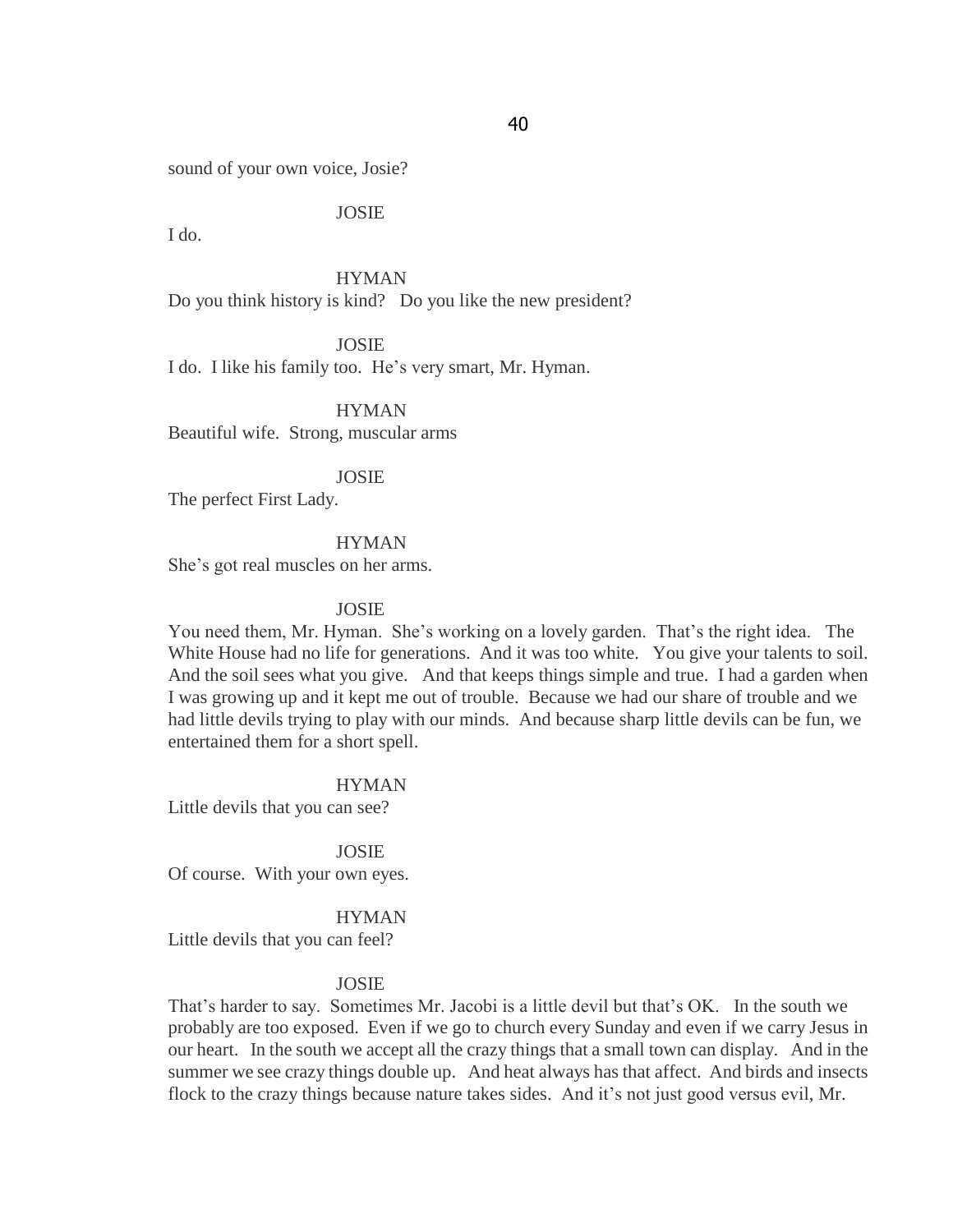Hyman. We throw off our shoes and walk in grass, walk in gravel, walk in the rain, doesn"t really matter. We run after the children that want to leave town, run after the children that get naughty, run after the children that are looking for their fathers. You don"t see that kind of behavior in New Jersey and I guess the country is too big to keep towns that strange. Since I have a sister who still lives in Durham, I visit twice a year. And Durham is not like the other towns where we grew up. There are a lot of fat people in Durham and it must be the Mecca for America's fattest people seeking "rice diet" cures. And you know most people hate eating rice, unless you whip it up into a risotto. Not like they prepare it here. No, no. But at a good Italian restaurant.

## HYMAN

Durham.

#### JOSIE

When I arrive at the airport, all I see as far as they eye can travel

- the fattest people on earth -

And fat people are fighting so hard to look normal and happy.

And fat people are constantly searching for clothes that hide the fat.

And fat people give birth to fatter children.

And fat people are losing the battle, you know.

And fat people cured can never stay thin for long.

And fat people have an odor, it's not their choice.

Because a really fat person owns the elevator.

Owns the crowded airplane.

Owns the turnstile

that cannot turn a sad inch no more.

#### HYMAN

Where did you grow up?

#### JOSIE

Atlanta.

#### HYMAN

How did you get to New Jersey?

## JOSIE

I took a bus. One way. I was destined to enter Amos Jacobi"s life and he knows that"s too true. It was the last time I"ll every hop a bus.

#### END OF SCENE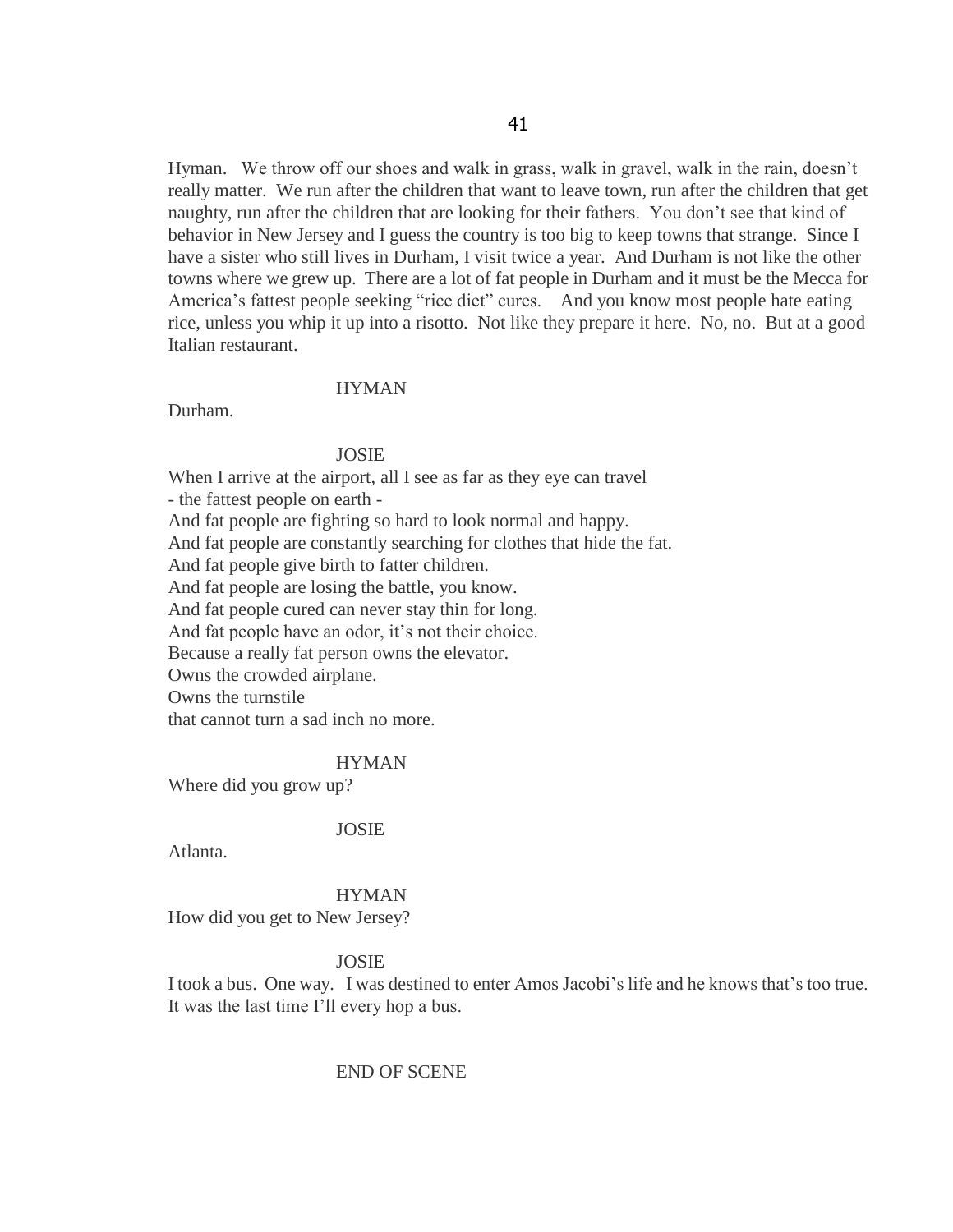## SCENE THREE (LIBRARY. THE NEXT DAY)

## RUTH

I wanted to go on the field trip today to Manhattan with Amos but he"s not here.

HYMAN He had an eye doctor's appointment. His sight is failing.

#### RUTH

Oh.

## **HYMAN**

Let me go with you.

#### RUTH

I"m with the girls, Hyman.

HYMAN

Fine. These are nice ladies all in all.

(PAUSE)

Something's wrong with Amos Jacobi. I wonder if you know what's going on.

#### RUTH

I don"t know anything.

HYMAN

I'm worried for him. I want to tell the people he's closest with to keep an eye out.

#### RUTH

Okay.

## HYMAN

He may have creditors. His health? He may have tax problems, God only knows. His girl Josie is a big help and I"ve talked to her. I"ve talked to the front desk staff too.

(PAUSE)

I"d like to take you out dancing sometime, Ruth. Remember Roseland in Times Square?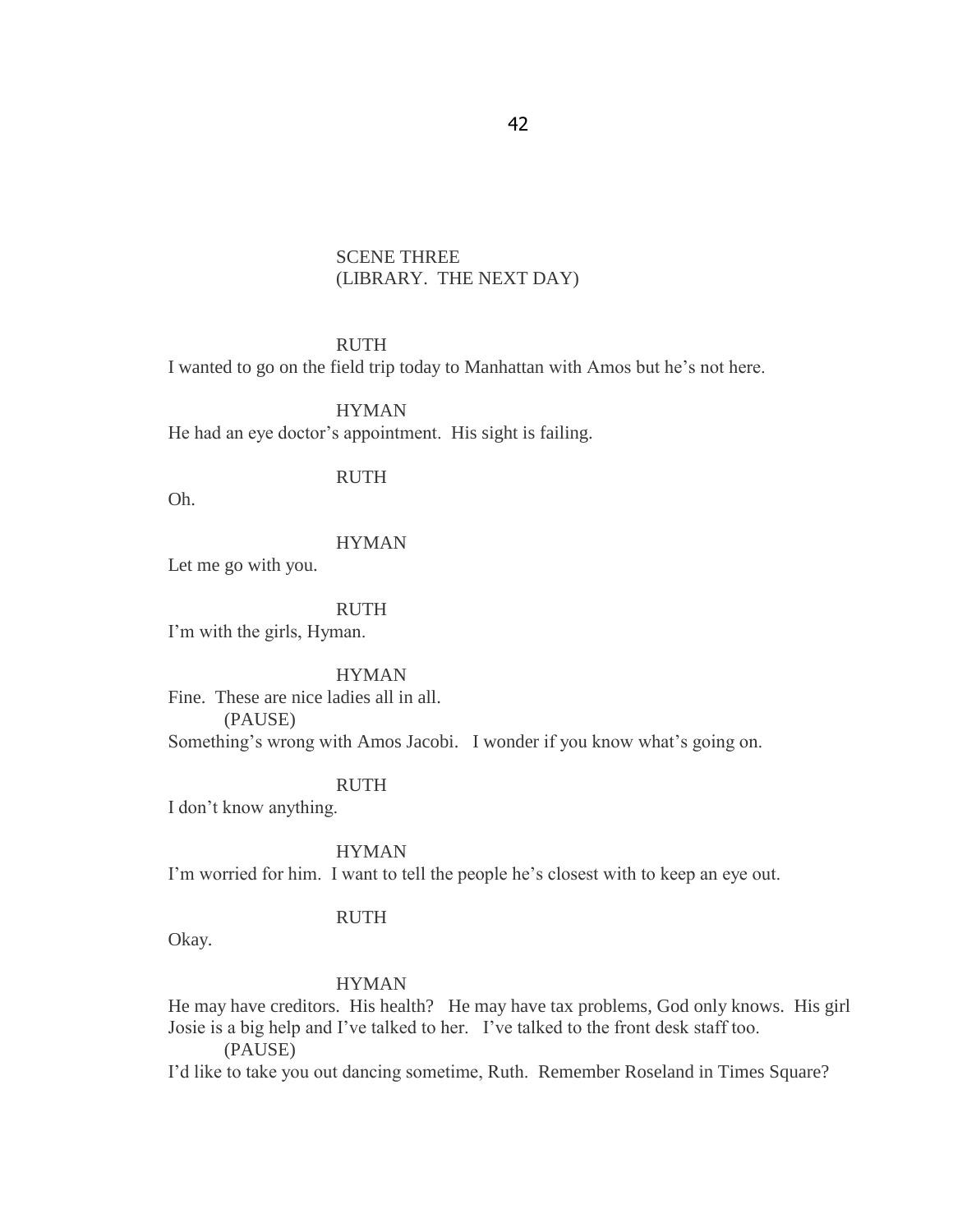#### RUTH

Yes, Roseland was very nice. ButI don"t like to dance anymore.

## HYMAN

Just for the exercise.

#### RUTH

I prefer walking, Hyman.

## HYMAN

Walking is very social. I know you"re in a relationship.

(PAUSE)

You know, I"m watching The View on TV, Ruth, and I feel like I know all the reasons we do what we do. Women are smarter, Ruth. Particularly Whoopi Goldberg. That I've learned this late in life is awkward and I am uncomfortable telling you. Maybe you"ll respect me in new ways. Aretha Franklin respect. If I were .in a wheelchair, would I appeal to you more?

## RUTH

That's totally silly.

#### HYMAN

Do you miss your husband?

#### RUTH

Very much.

#### HYMAN

Does Jacobi remind you of your husband?

## RUTH

No.

## HYMAN

You resent my question? (PAUSE) Do you know what hurts me?

#### RUTH

No.

#### HYMAN

Do you want to know?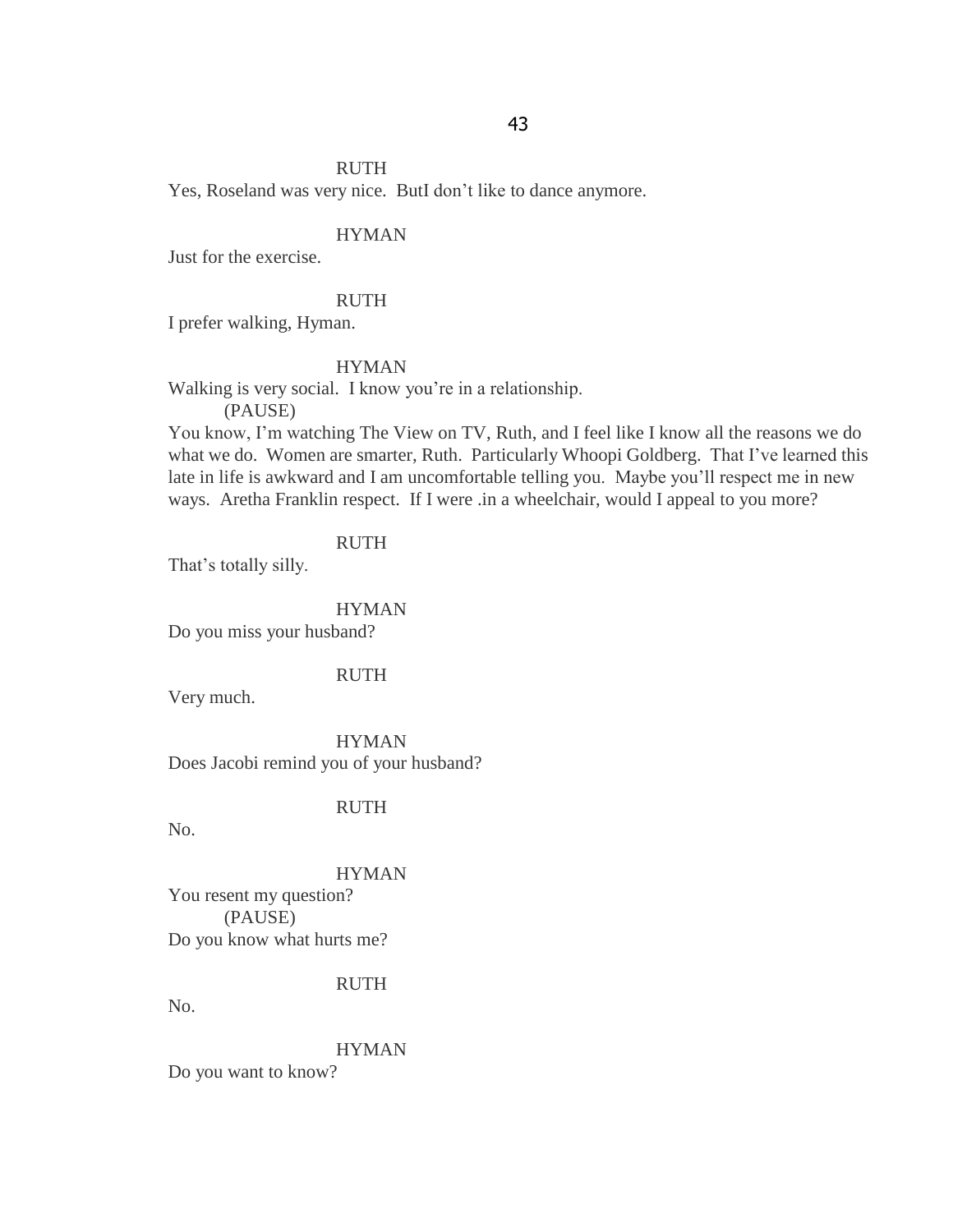#### RUTH

It"s not my business.

## HYMAN

I told Mindy.

#### RUTH

Good.

#### HYMAN

She seems very empathic.

#### RUTH

Mindy is very empathic. You're absolutely correct.

## HYMAN

For a few months last year, she expressed interest in me. I was not feeling good about it but she was struggling with her health and I was trying to be sensitive. She probably knows that my interest in women is . . . . well, this is so awkward because you remind me of my wife and just saying that scares me.

#### RUTH

Then stop talking about this.

## HYMAN

My wife was my best support. I am scared to be alone. I have night terror and I won"t admit this to my own doctor.

#### (PAUSE)

Prostate cancer really has transformed my life, Ruth, and I understand what Giuliani went through. A man loses his virility and his vitality. Maybe women feel this with ovarian cancer?

#### RUTH

I was misdiagnosed with ovarian cancer.

#### **HYMAN**

I know.

RUTH You should talk to Mindy, not to me.

#### HYMAN

I knew you would say that.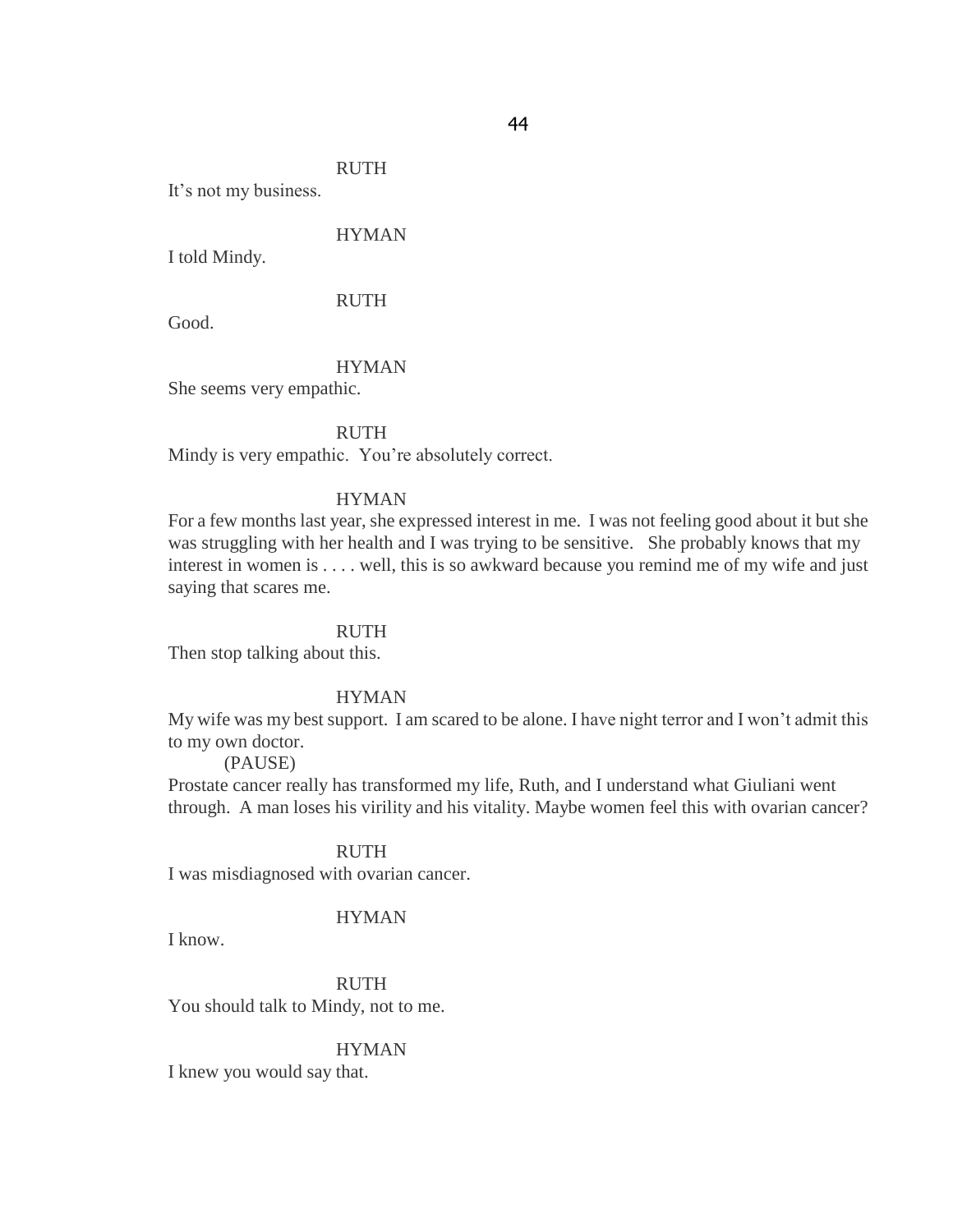RUTH Then you know me very well.

HYMAN Don"t you find me attractive?

RUTH You're making me feel on edge, Hyman.

Can"t you say yes?

RUTH

HYMAN

Yes. Happy?

HYMAN That pleases me, Ruth.

RUTH You know I'm seeing Amos.

HYMAN

I know.

RUTH

He gave me a ring.

HYMAN

I could give you a nicer ring.

RUTH

I don"t want a nicer ring.

HYMAN Does the art on my walls offend you?

## RUTH

No.

HYMAN If something happened to dear Amos, would you look at me differently?

RUTH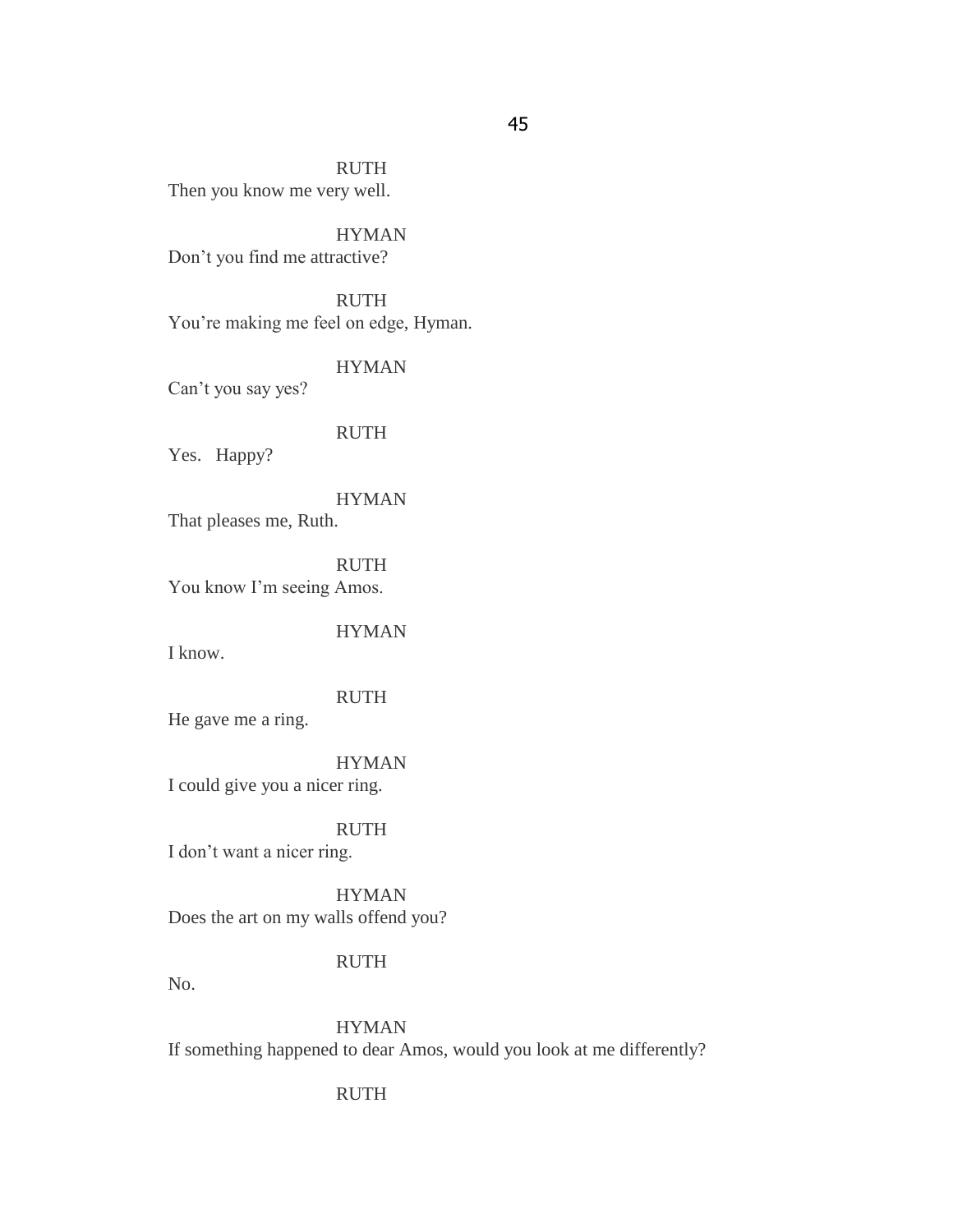It"s a stupid question, Hyman.

#### HYMAN

Then I am a stupid man. You once thought I was nice and reminded you of your husband. He loved the finer things in life like museums, ballet, and Leonard Bernstein. And when you said that to me I was elated and yet I became extremely shy. Isn"t it silly that we had more courage when we were youngsters hanging out in the streets of New York?

(PAUSE) Maybe you didn"t hang out, but you know what I mean. (PAUSE) I don"t have Asperger"s Syndrome.

#### RUTH

He"s never said that to me.

## HYMAN

You never know, Ruth. (PAUSE) May I please see the ring he gave you?

#### RUTH

Why?

HYMAN You"ve shown the ladies the ring at the dining room. (SHE SHOWS RING) It's a beautiful ring.

#### RUTH

Thank you. (HE CONTINUES TO HOLD HER HAND FIRMLY) Please Hyman. Let go.

#### HYMAN

Does this mean you're engaged?

## RUTH

I don"t know what it means.

HYMAN He won't let you move in with him. It's a Friendship Ring.

## RUTH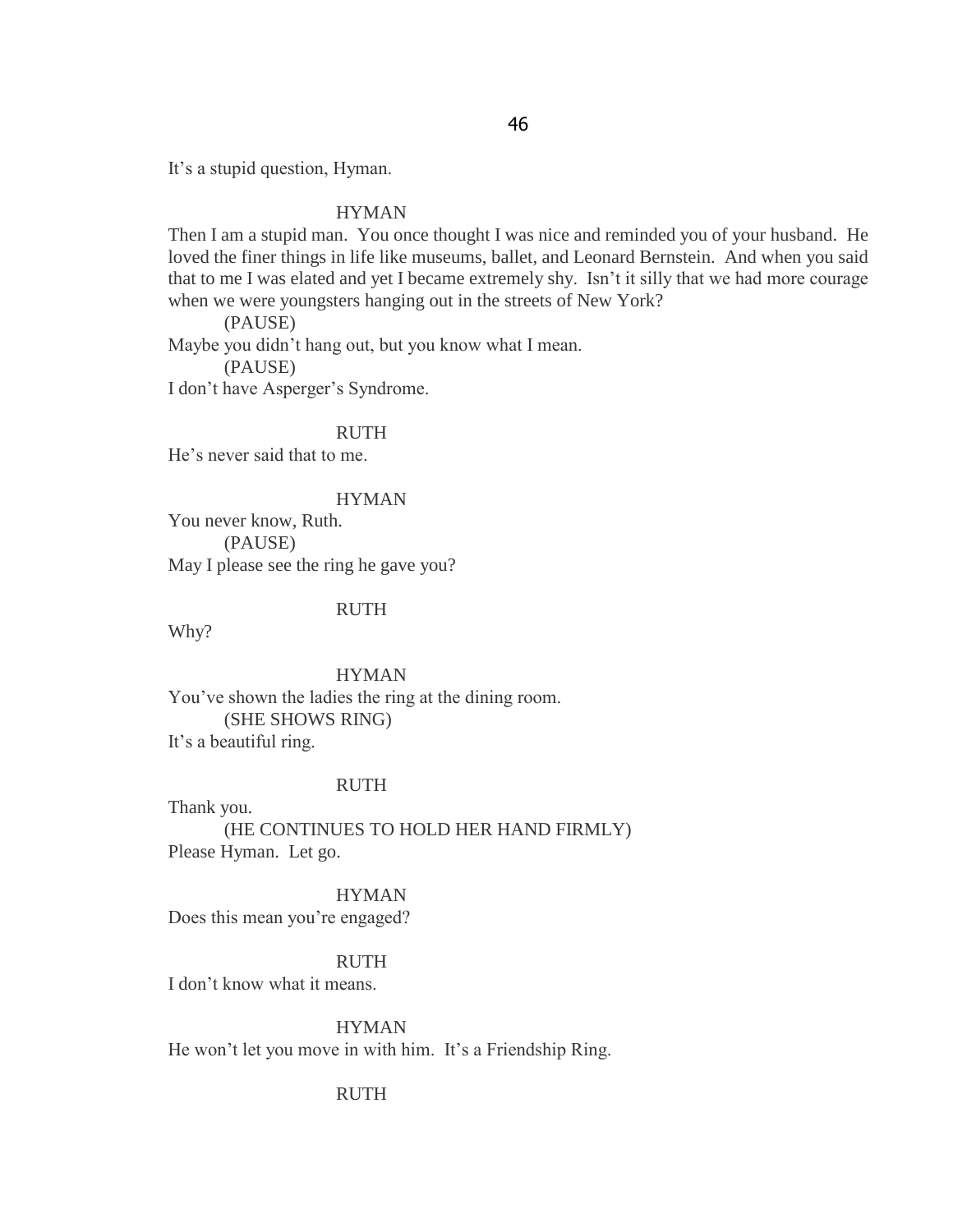Yes.

## HYMAN

A special friendship.

RUTH

Yes. A special friendship.

**HYMAN** I have to confess something to you, Ruth.

RUTH

What?

HYMAN

Promise you won"t hate me.

## RUTH

I promise.

## HYMAN

I acted impulsively a couple of weeks ago. Say you won"t hate me.

RUTH

Go. Speak.

HYMAN

I wrote to the IRS office and reported that Jacobi has been a tax cheat. I gave evidence. And they phoned me right away.

## RUTH

You really did that?

HYMAN I was very angry with him for an entire week.

RUTH How could you do such a thing, Hyman?

#### HYMAN

We all know he underreports.

## RUTH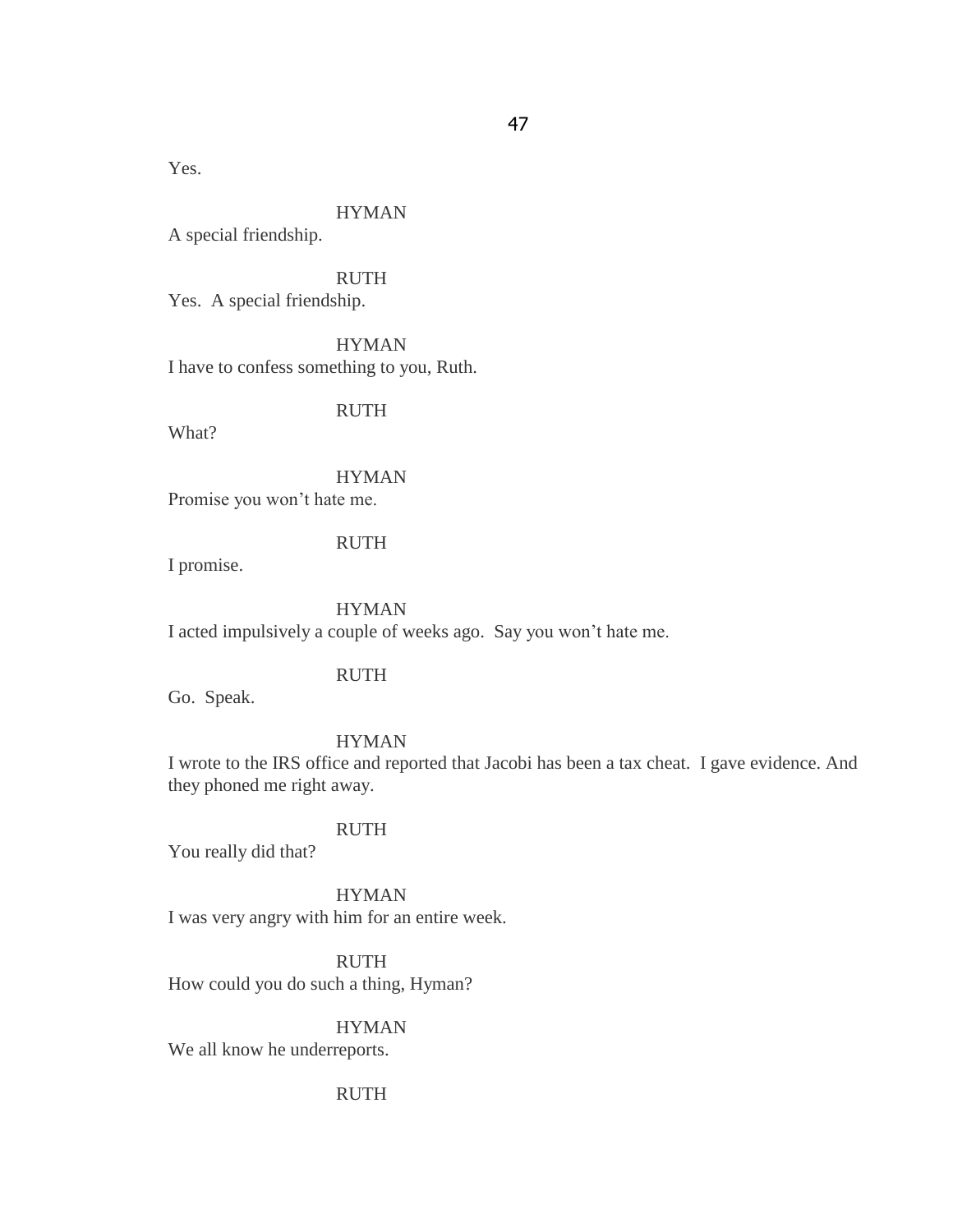That's none of your business.

HYMAN Please don't hate me. Forgive me please. You must try to understand.

RUTH Why the hell did you tell me this today?

## HYMAN

Because I'm a person who fails at good judgment when I'm touched by my emotional demons and I'm a person who fails at being unselfish when I feel unwanted and I'm a person who cannot take another year of aging in this high priced, well upholstered torture chamber. Dearest Ruth, I"m hopelessly in love with you. Like never in my life.

## END OF SCENE

## SCENE FOUR (THE NEXT DAY INSIDE AMOS"S APARTMENT)

## AMOS

I watch you, Josie, day in and day out and I know you know me better than I know you. Isn"t that so?

JOSIE

I think we know each other equally.

## AMOS

How is your daughter?

## JOSIE

She's fine. We talk each week. Skype cam on the laptop. She likes college. Her grades are good.

## AMOS

You had her at an early age.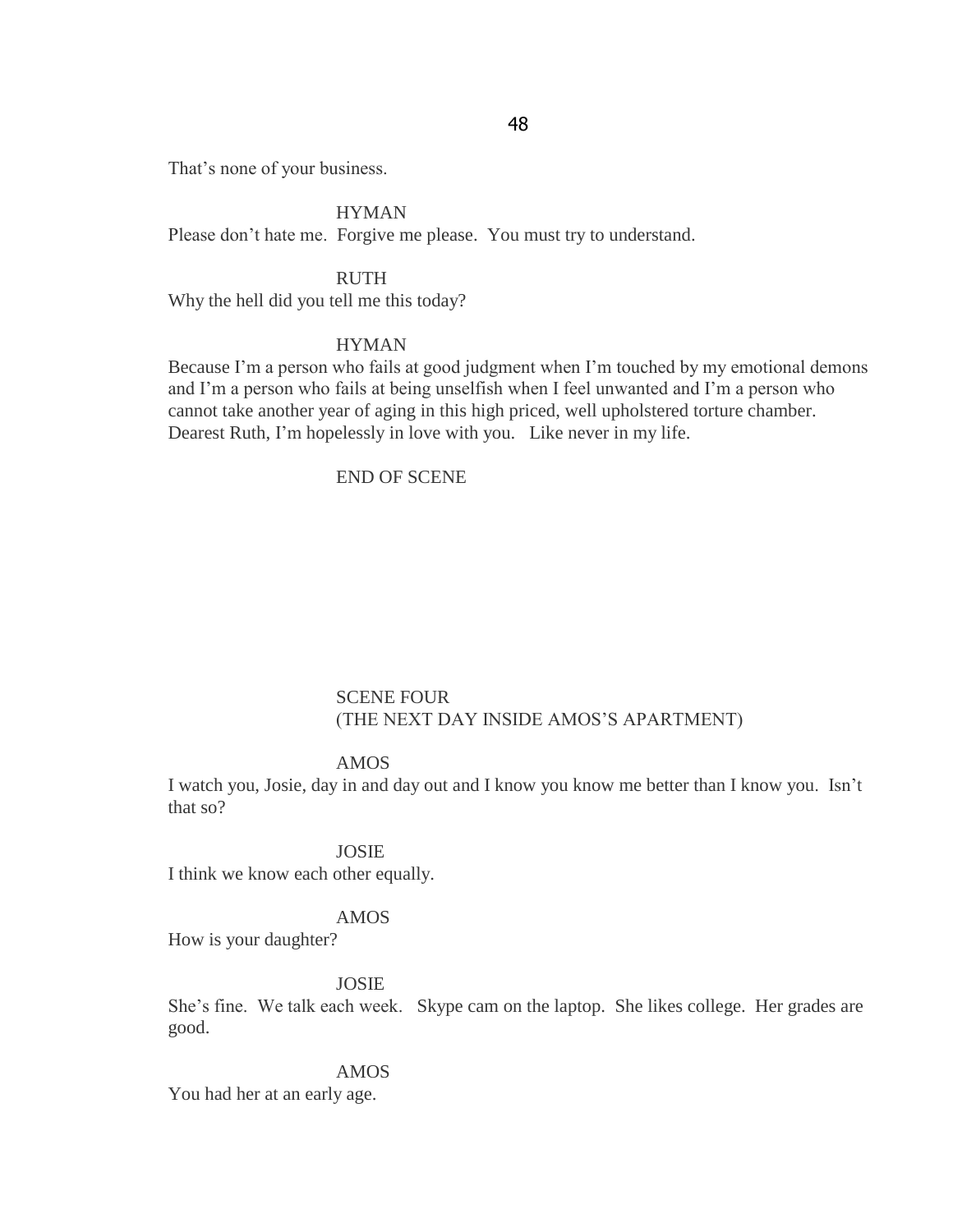JOSIE

My last year of high school. We did okay. My Mom helped. I got my nurse's license at night.

AMOS

Did you want more children?

JOSIE One was enough. I could have waited a little bit.

AMOS

It was destiny.

JOSIE I guess. My daughter treats me like her best friend and I trust her.

AMOS When you bathe me do you see me as child?

JOSIE

I don"t know.

AMOS Because I feel like a child in the tub. (PAUSE) And when I fall asleep on the sofa in the middle of the day, do you see a child asleep?

## JOSIE

No. I see a man.

AMOS

I feel dependent like a child.

#### JOSIE

You"re in a wheelchair. You were never meant to be cemented into your seat. And you"re cranky ol' coot fighting a heart condition.

## AMOS

Only you know that.

## JOSIE

Yes, Mr. Jacobi.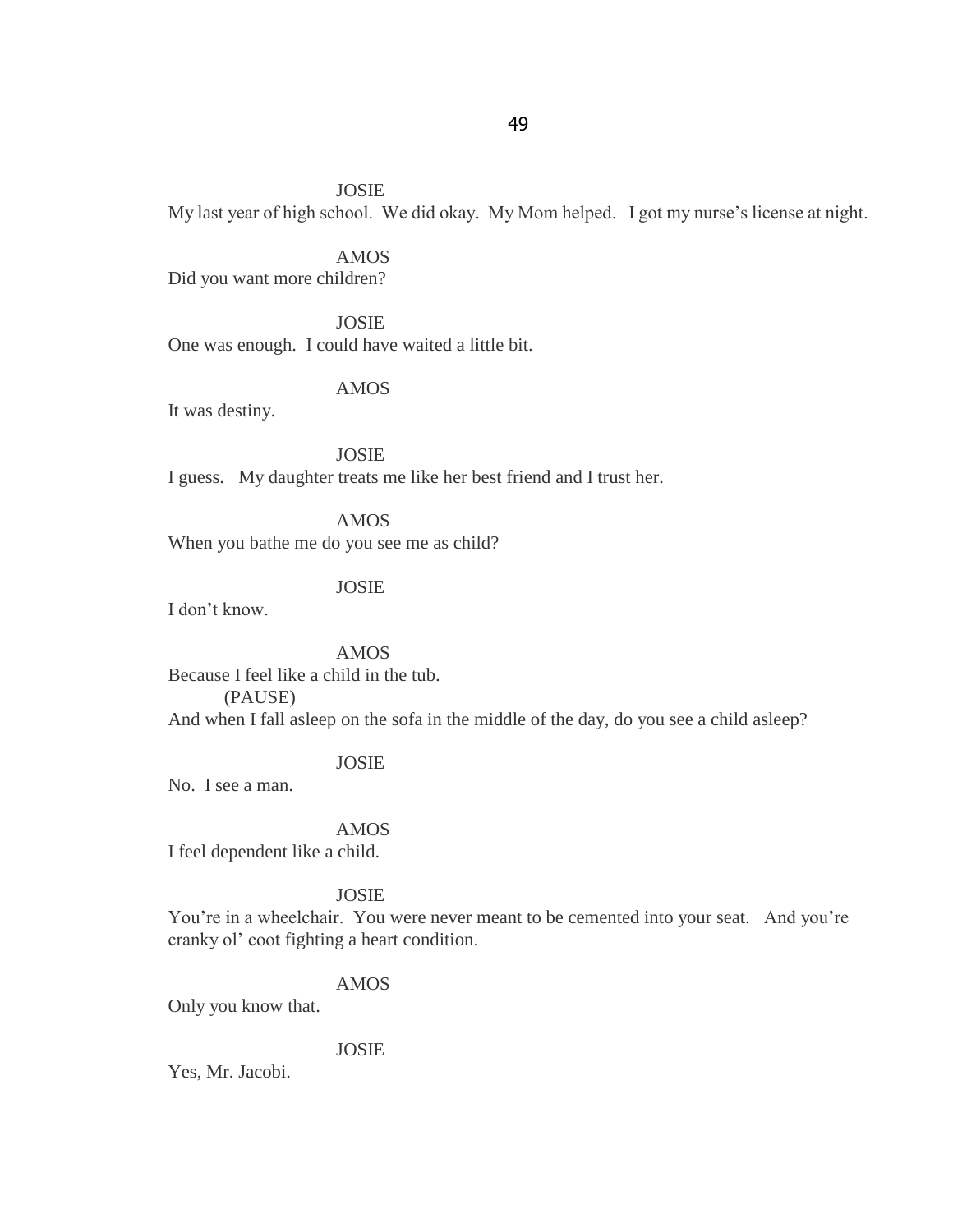AMOS You know that I"m in trouble with the government.

## JOSIE

Ahuh.

## AMOS

You know the details.

JOSIE

You told me once before.

#### AMOS

I might get jail time.

#### JOSIE

They're not going to throw you in the slammer. You're too old and it costs too much to maintain you.

#### AMOS

Do you want to make a bet, Josie?

#### JOSIE

Twenty bucks?

## AMOS

Okay.

#### JOSIE

Do I need to know any more details? How much is your fantasy, Mr. Jacobi?

#### AMOS

1981 U.S-made Israeli warplanes destroyed Iraq's nuclear research facility near Baghdad That was the beginning of my new horizon.. That is a new detail

#### (PAUSE)

There was an engineer's philosophy that I had to adopt. Are we saving lives? Are we in a race with time? Are we in a race against the people of Islam? What was moral? What was national security for Israel and for America? Were Jewish borders safe? Is America a country or a cultural idea without demarcation? Does an engineer see only straight and parallel lines when lines are forced to merge?

(PAUSE)

So in the mid 1980s there was a solution to Iraq, Iran and Syria and I - an engineer in New Jersey - was a necessary part of that solution.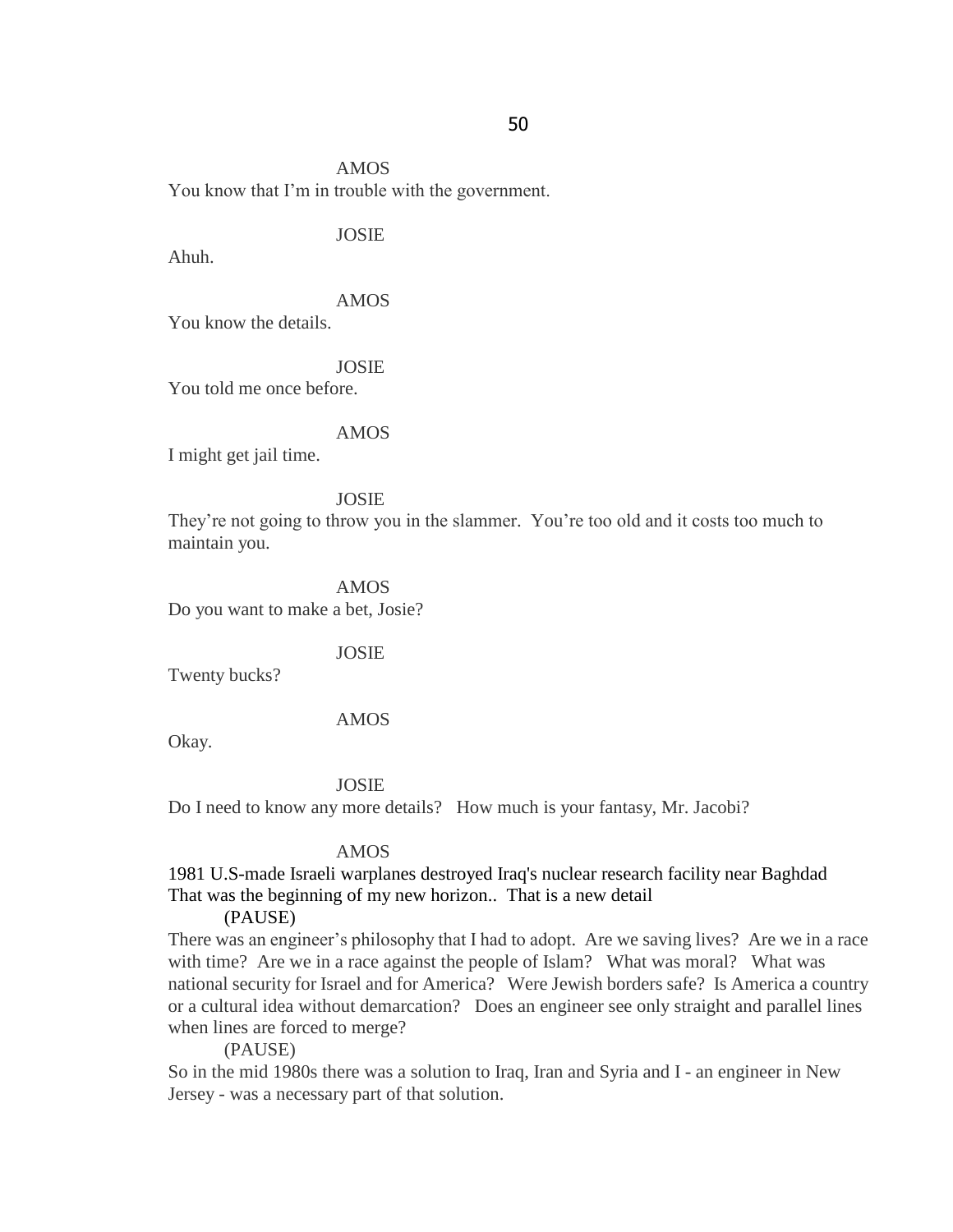## JOSIE

Picatinny, New Jersey.

AMOS There were many Jews at Picatinny, but I was deputized.

JOSIE Am I the only one who knows?

AMOS I don"t know. Probably you are.

JOSIE Why is that, Mr. Jacobi?

AMOS Because I thought I was going to die this year.

## JOSIE

I don"t understand.

## AMOS

I didn"t want to die, Josie. I thought if I told you something in secret I would be given another year's extension. There's no logic to this, but that's how I think. And you see, it worked for one year.

## END OF SCENE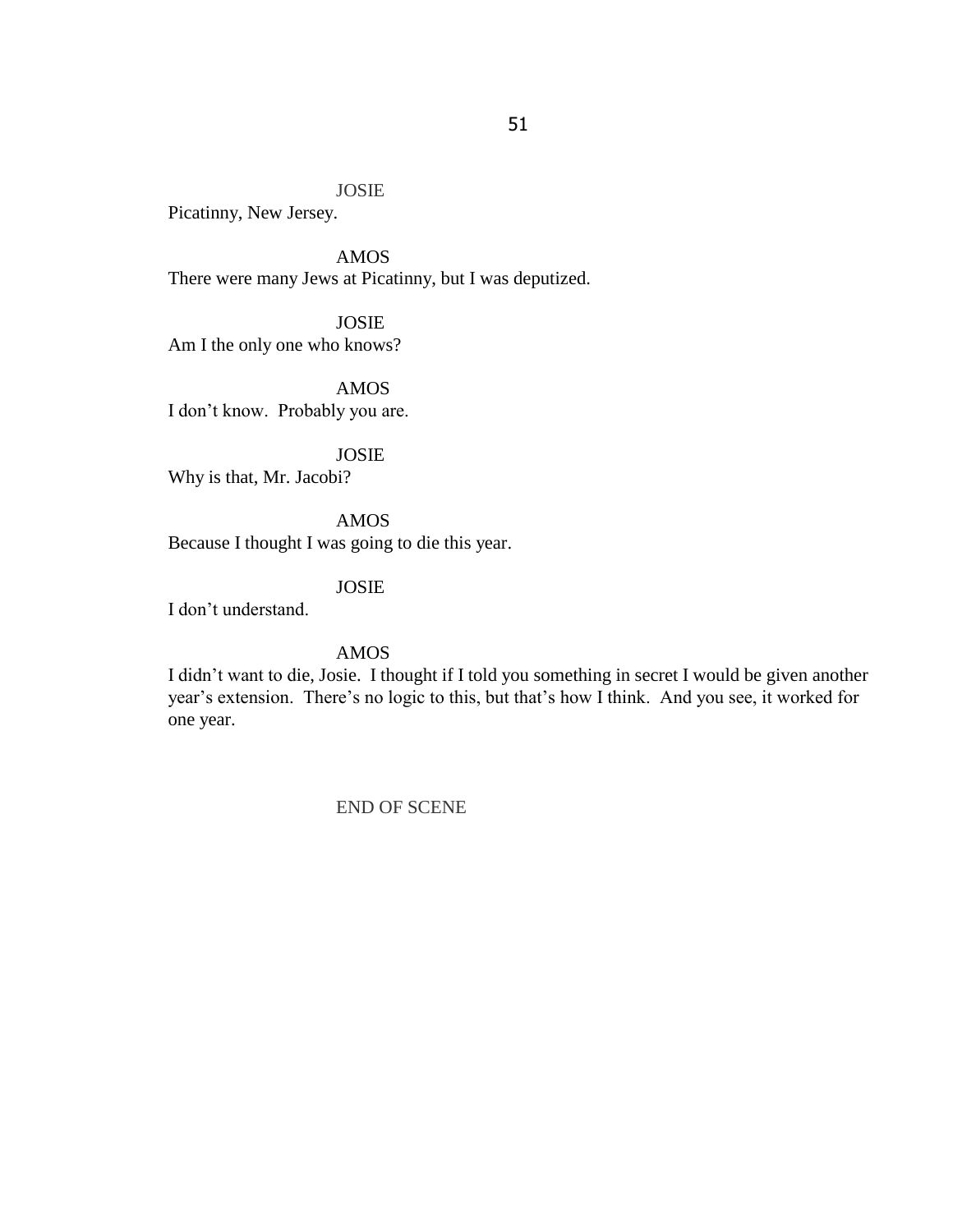## SCENE FIVE (NEXT DAY)

#### LITTLE

I phoned before. I think I spoke with you. I"d like to see Mr. Amos Jacobi please.

JOSIE He's in the bathroom taking medication. Who are you?

LITTLE Ella Little. I'm with the government. (SHOWS BADGE) I have a calling card too. (SHE GIVES THE CARD) Would you please have him see me now?

## JOSIE

Sounds urgent.

#### LITTLE

May I come in please? (SHE ENTERS) Are you his caregiver?

## JOSIE

Yes.

## LITTLE

May I ask you name?

JOSIE Josephine Cleveland. Mr. Jacobi calls me Josie.

## LITTLE

Thank you, Miss Cleveland. I promise I won't be unpleasant with him. But yes, it is rather urgent.

(SHE SITS ON COUCH) Where is his wife?

#### JOSIE

Oh, she passed away about eight years ago.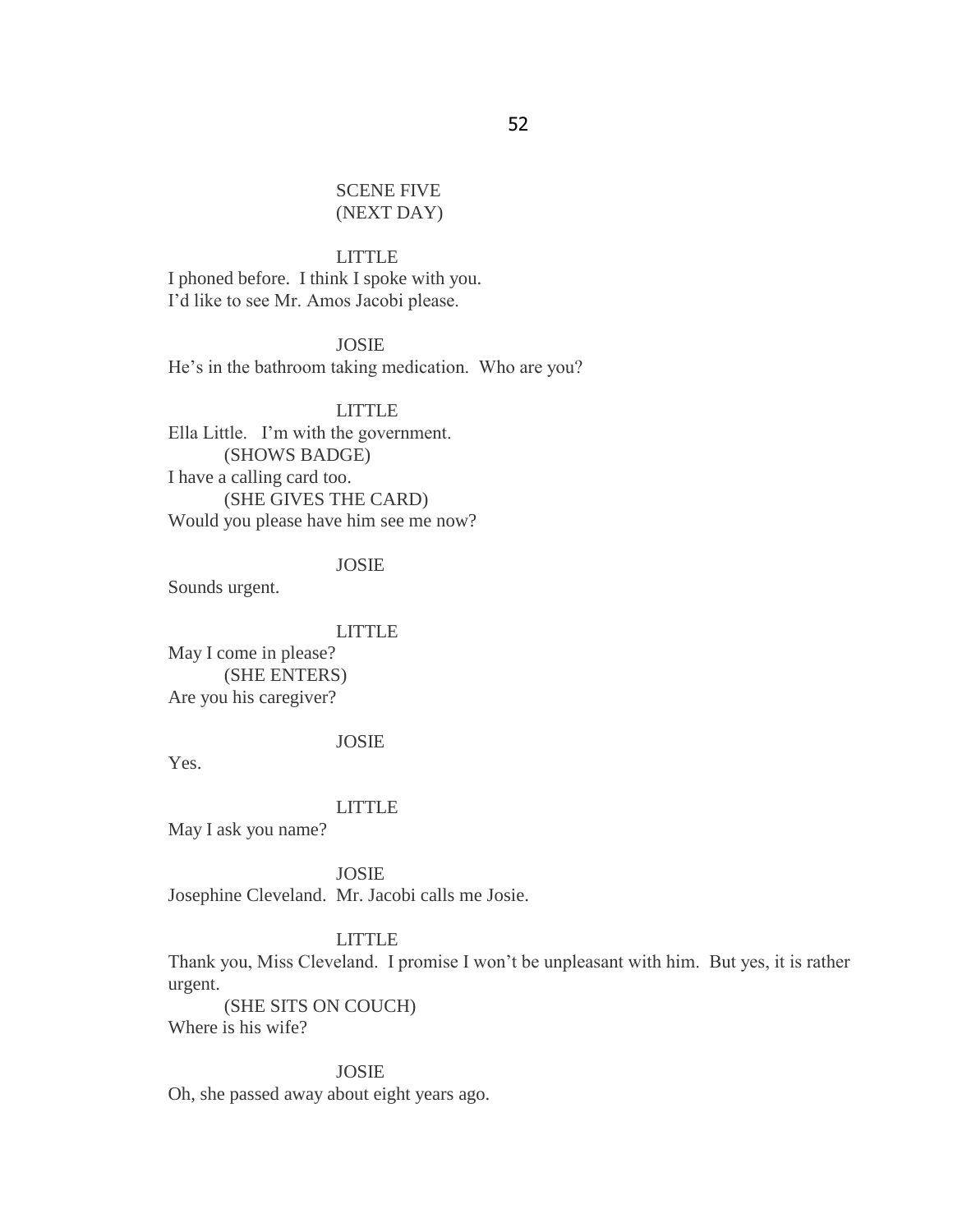## LITTLE

I see.

## JOSIE

A glass of water?

#### LITTLE

That would be lovely, yes.

#### (AMOS ENTERS IN A BATHROBE)

#### AMOS

Hello.

## LITTLE

Mr. Jacobi? Good morning. I"m Special Investigator Ella Little. FBI. (FLIPS BADGE OPEN) We've phoned you several times.

#### AMOS

Not to my knowledge.

#### LITTLE

I'm based in Washington. With your permission, I have a few pressing questions. May we please be alone?

(GLANCES AT JOSIE)

#### JOSIE

I can come back in an hour. Yes?

## LITTLE

Thank you.

(SHE EXITS)

She's very nice, Mr. Jacobi. It's hard to get good care these days. My mother is in assisted living in Silver Springs and frequently the conditions are negligent.

(PAUSE)

I"ve studied the Picattiny Arsenal dossier and our office is very concerned with your work in the 1980s. Do know what I am alluding to?

## AMOS

Yes.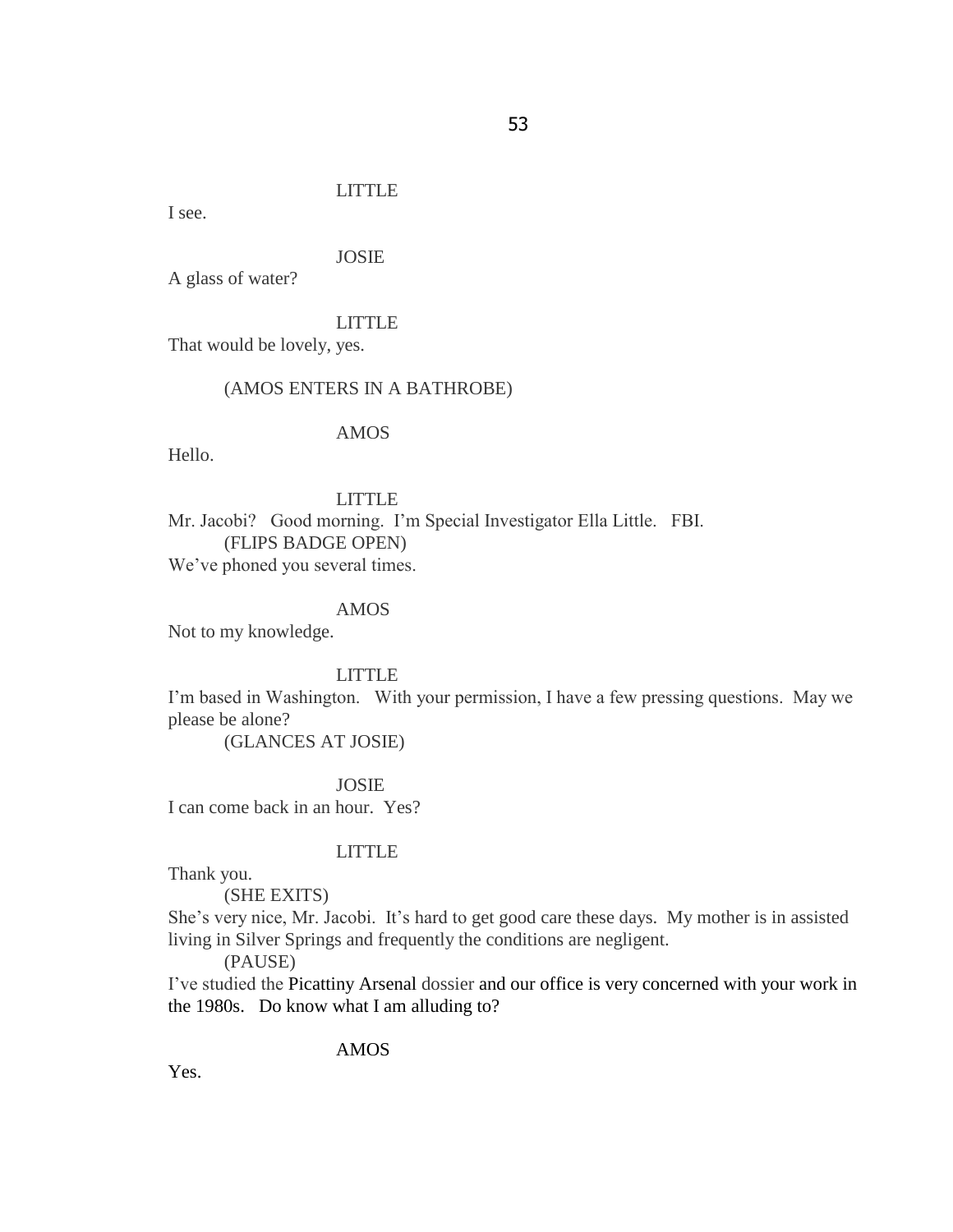## LITTLE

Have you been in correspondence with any foreign government over the last 35 years?

AMOS

Absolutely not, but we worked with engineers overseas.

## LITTLE

Have any private individuals approached you about missile systems? (PAUSE) Can you please answer that question?

AMOS

No one has approached me.

LITTLE

You were very familiar with the Patriot missile system.

## AMOS

Yes.

LITTLE

Did you get money for the things you did outside of Picattiny?

#### AMOS

How do you mean?

#### LITTLE

Contract work in the private sector?

AMOS

No. I was on salary, Mrs. Little. You"re investigating something many decades ago. Is that necessary?

## LITTLE

We have no choice.

## AMOS

The timing's odd.

## LITTLE

Perhaps so but there's no statute of limitations in areas of military intelligence. We've records of your phone calls to several people of interest and you"ve been in communication with the Israeli government.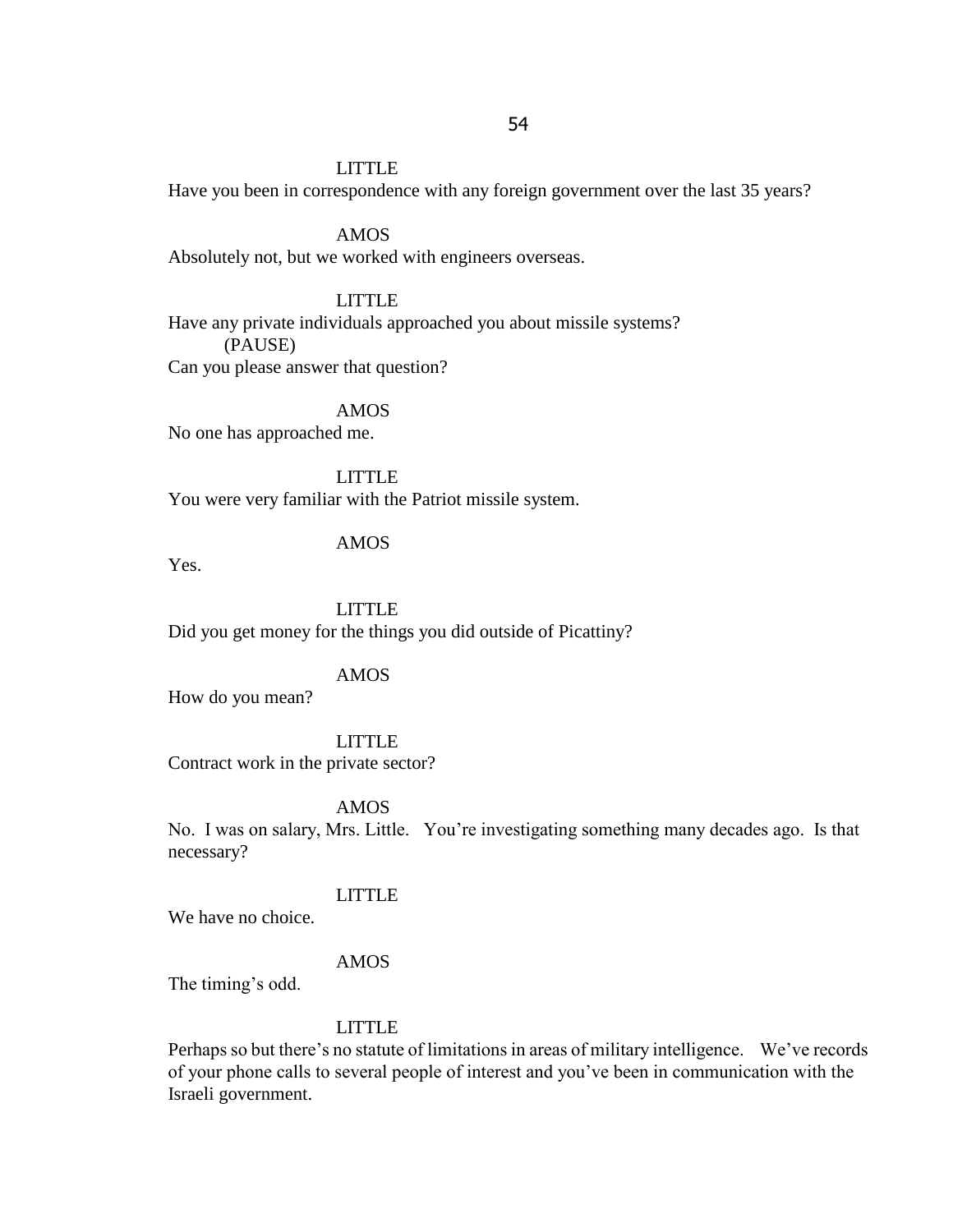AMOS What don"t you know, Miss Little?

## LITTLE

There are many names on the list but perhaps foremost is Rafi Eitan, a former Mossad officer. Can you tell me please how well you know Eitan and how frequently you corresponded with him?

## AMOS

I don"t know Rafi Eitan.

## LITTLE

Eitan was an adviser on counterterrorism to former Prime Minister Menachem Begin.

## AMOS

(AMUSED) Do you think I was a foreign agent? Is that what this is about?

LITTLE

Maybe that's the wrong choice of words.

## AMOS

I'm in a wheelchair.

## LITTLE

Yes.

AMOS Are you meeting with the other engineers from Picattiny?

## LITTLE

Only the Jewish ones.

## AMOS

I've been through army clearance many times.

## LITTLE

What can you tell us so that we can close the investigation this month?

#### AMOS

I don"t understand the investigation.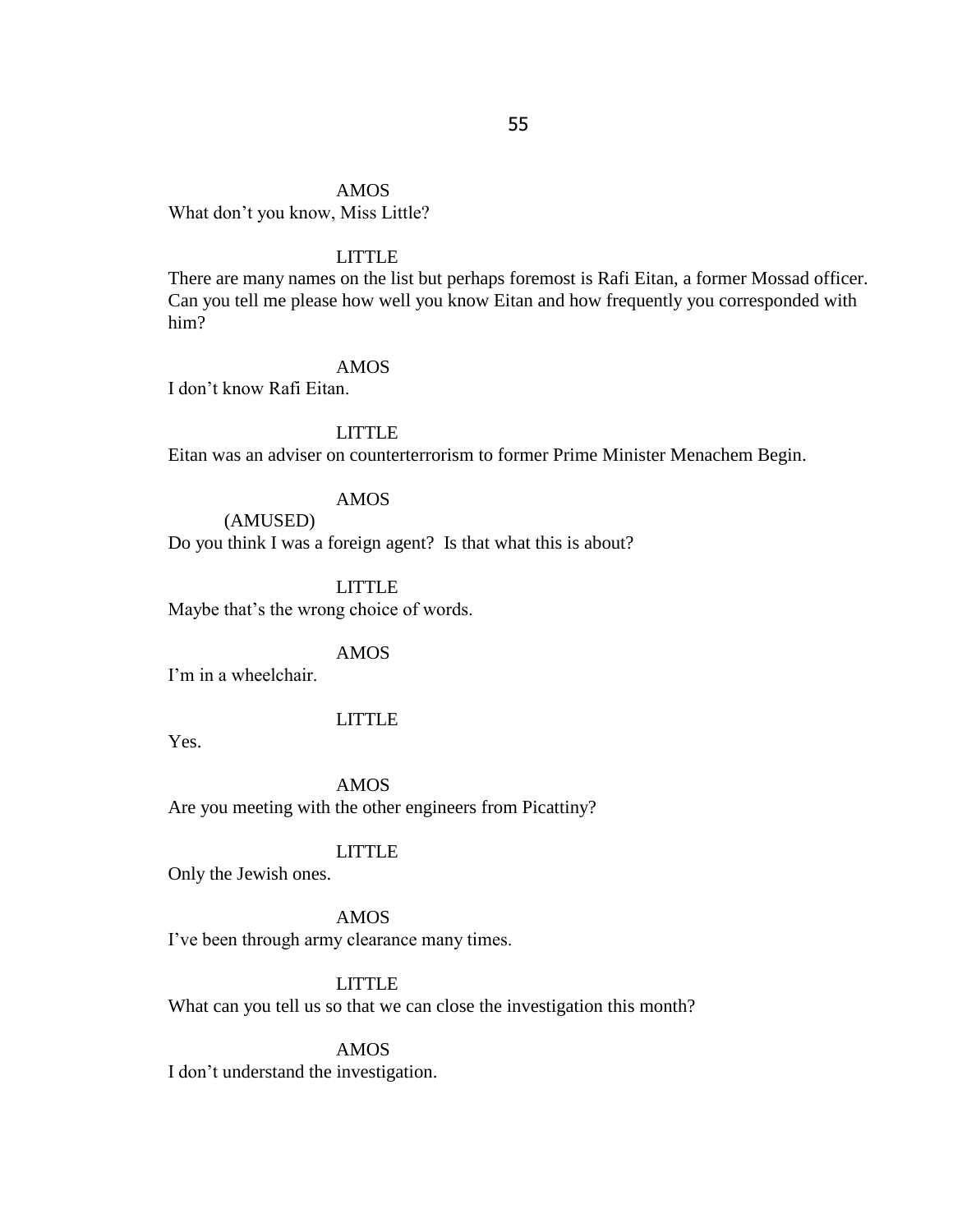#### LITTLE

Documents on weaponry were supplied to Israel in the mid 80s and the traces lead to you. The Israeli Bureau of Scientific Research – in Hebrew LAKAM - was the recipient of your work.

## AMOS

## (CORRECTS HER DICTION)

#### LAKAM.

(PAUSE) What traces?

LITTLE Witnesses. Evidence from Picatinny"s library. Phone logs.

AMOS A little of this. A little of that.

LITTLE You hold two passports, Mr. Jacobi.

AMOS I spent many years as a child in Tel Aviv. Ms. Little, I think I should call my lawyer . . .

LITTLE Picatinny Arsenal is in Dover, Mr. Jacobi?

## AMOS

That's right.

## LITTLE

A very small town. I don"t wish to speak to your lawyer and I promise to give you a break get if we just finish out the day with a few good questions. A few good stories.

#### AMOS

You want I should tell you stories?

## LITTLE

Yes, Mr. Jacobi. And one or two wonderful Jewish jokes. How many Jewish mothers does it take to change a light bulb? None. *" I'll sit in the dark, tatala."*

(PAUSE)

What do you say? You"re too old to go to jail. Can you trust me?

AMOS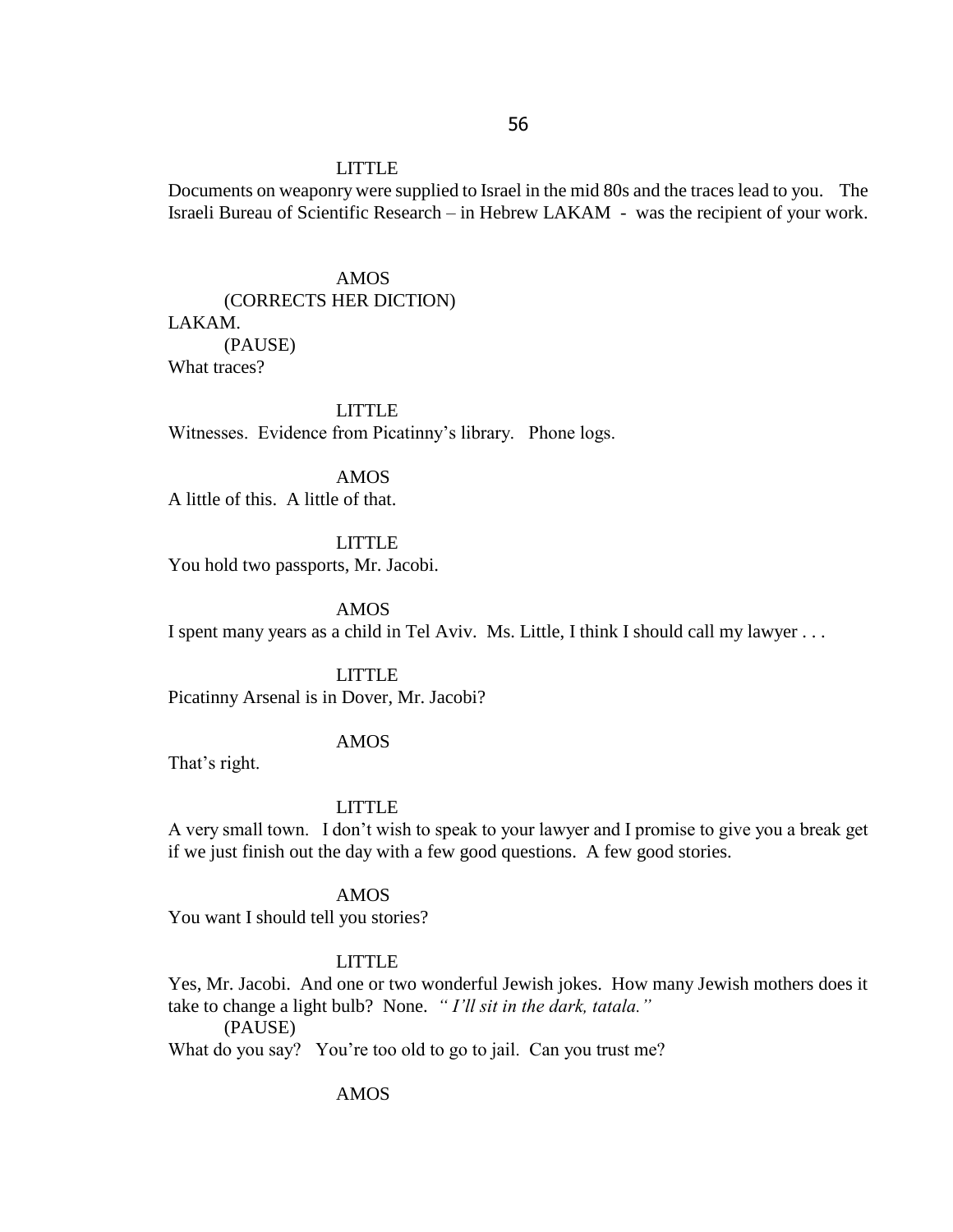Yes, I can trust you. But I'm not a spy.

#### LITTLE

Can I trust you, Mr. Jacobi?

## AMOS

I'm an old man. With fading memory and failing instincts.

## LITTLE

I know you"ve a fine memory and I infer excellent instincts. Look, you"ll get a phone call soon from Yaguri or Ari Cantor and told to be quiet. To deny everything.

#### AMOS

I met Ari Cantor in Israel five years ago. I was already retired. I let Israel know what she already knew about missile defense in 1986. That was not a crime.

## LITTLE

Take me at my word. I'm not like other agents. And I won't transform you into Jonathan Pollard.

#### AMOS

Pollard sold classified documents to other countries besides Israel.

#### LITTLE

You ran in the same circles as Pollard and my guys think you"ve done equal damage to the U.S. (PAUSE)

Mr. Jacobi, you didn"t exaggerate your actions. I don"t think you wanted to play James Bond of the Catskills. You"ve never met Pollard?

#### AMOS

No.

#### LITTLE

He"s an asshole and never going to leave jail. You"re not very far apart in the sphere of things. Two degrees of separation in the span of twenty five years. You need to see the truest measure of Jewish espionage is drawn from 1950 and the life of Julius Rosenberg. The stakes were very dangerous, and the contest with Russia was atomic. They were close to accomplishing their goal, Mr. Jacobi.

(PAUSE)

Do you watch Bill O'Reilly on Fox? He's very funny. Reminds me of my older brother who would beat the Jesus out of me in the bathroom. My brother would make me laugh and suddenly turn because he thought he was so *moral.* That was so ass backwards. I was educated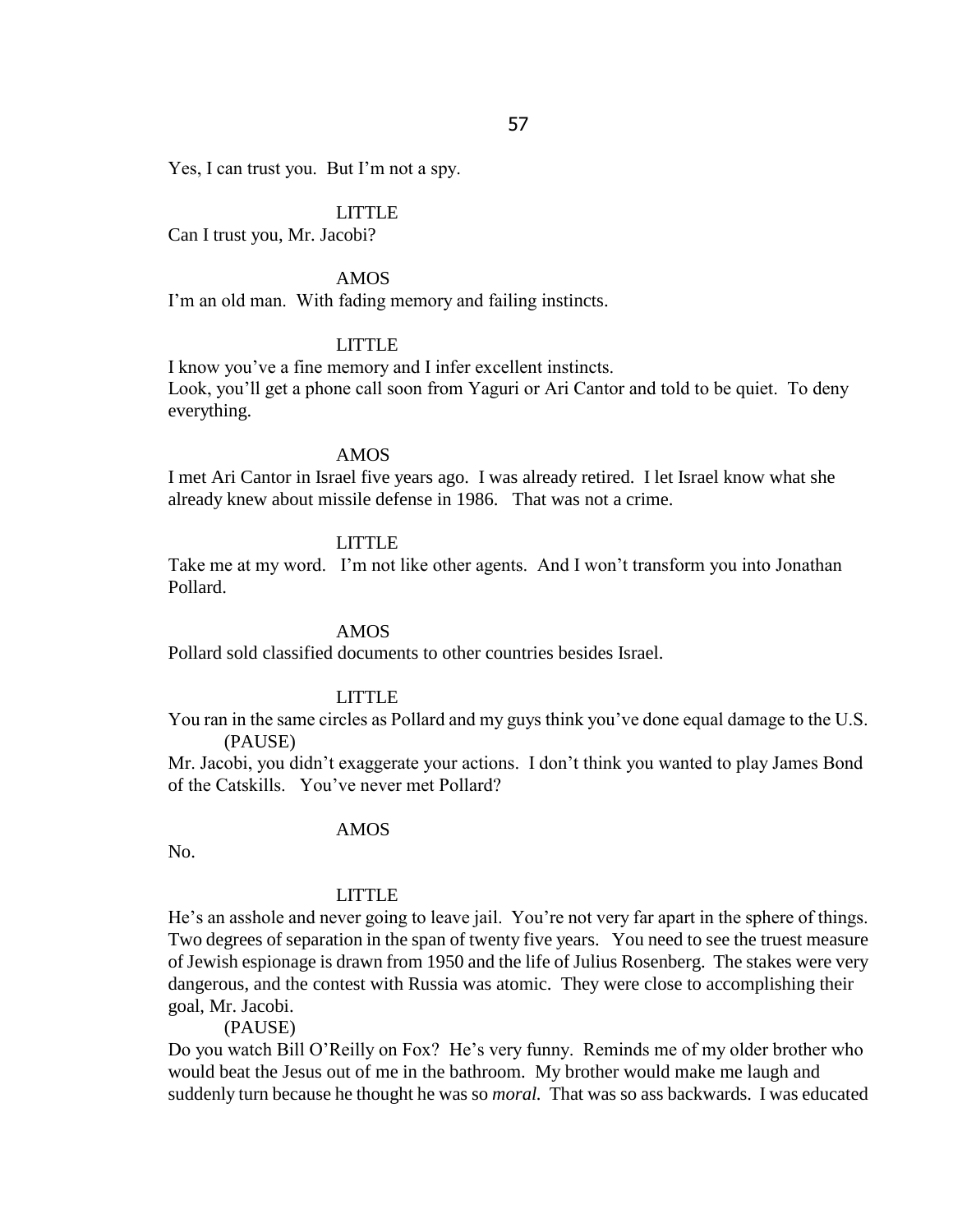by nuns in the Bronx. There still are nuns in the Bronx, Mr. Jacobi. And half of them now carry mace.

(PAUSE)

You began professionally in October, 1963. Weeks before Kennedy"s assassination. You went a very long time and separated from Picatinny in January 1990.

(AMOS NODS)

And you stopped freelance consulting too.

(PAUSE)

The Picatinny Arsenal is headquarters of the US Army Armament Research Center known for creating the Patriot missile and the Bunker Buster aerial. You had very high clearance.

#### AMOS

Yes.

## LITTLE

We assume from '79 until '85, you gave a dozen national defense related documents to an Israel. Our analysts believe you had information about nuclear arms and F-15 fighter jets.

## AMOS

Why now?

#### LITTLE

I don"t understand.

AMOS Why are you doing this to me now?

#### LITTLE

My office wanted to interview you years ago but there was no urgency and directive. Your behavior was sterling. You involved no other nations beyond Israel. We felt comfortable looking the other way.

#### AMOS

I wish I could believe you.

#### LITTLE

Twenty five years later is a reasonable delay. By coming now to your door, we knew we could spare you jail time and other hardships. You are nothing like Jonathan Pollard. I swear to you that is the truth. Please tell me something so we can wrap this today.

#### AMOS

Alright. The Patriot system was very specialized. I knew the dangers surrounding the Holy Land. I was approached by Israeli security. I'm not repeating the lives of Ethel and Julius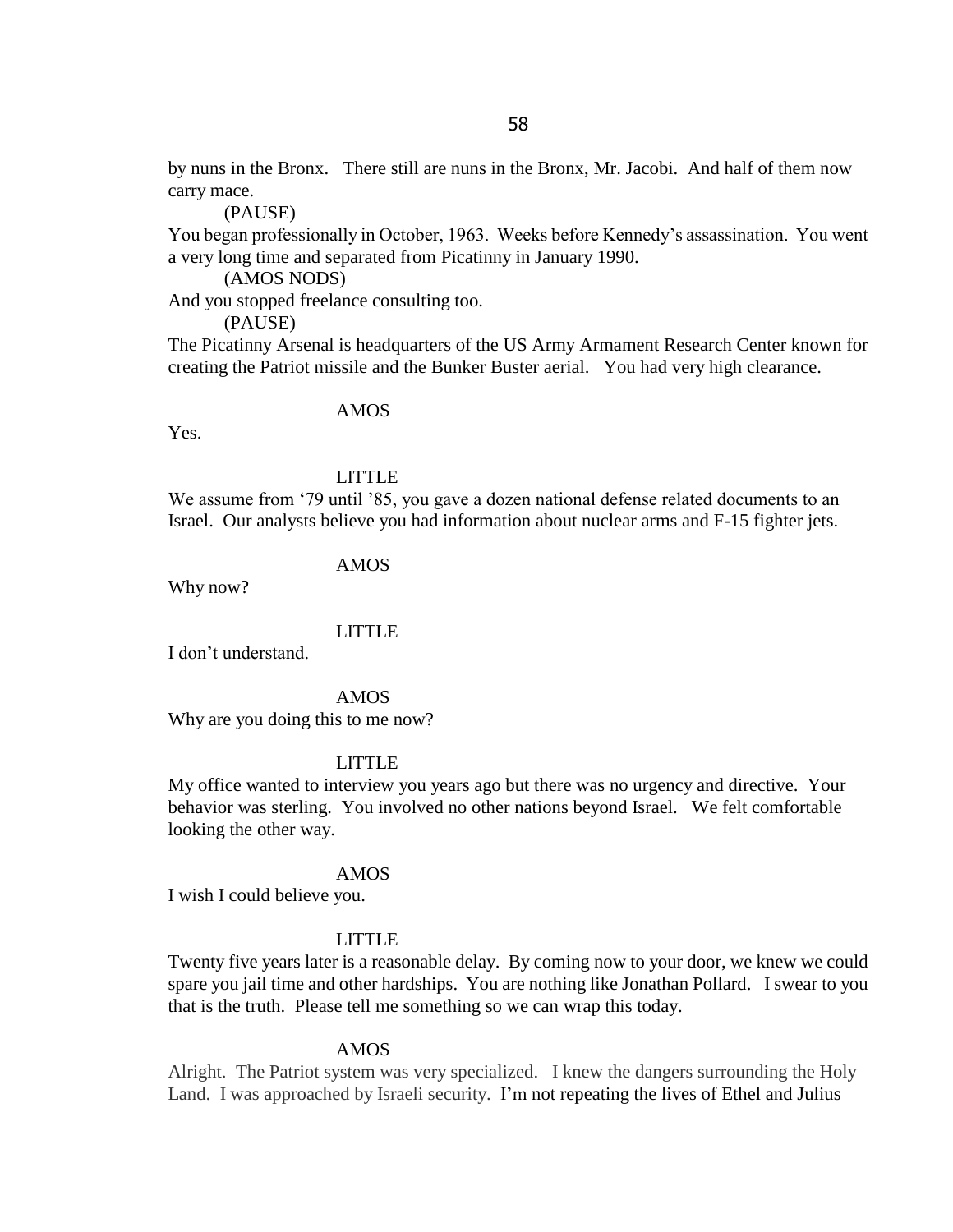Rosenberg. Israel is a friend of this country. You have to honor that fact. I borrowed classified documents from the library of Picatinny and supplied them to an Israeli agent. He offered money. I said absolutely no. Picatinny was not compromised nor was the American military. I was being used before LAKAM began with Pollard and I was folded shut before you nailed Pollard in 1985. Who in Congress triggered this investigation? So who in the White House wishes to embarrass Israel?

#### LITTLE

Right now there are several Jewish aids to the President who really hold sway and want to shift the fulcrum in the Middle East peace talks. Maybe they"re self-loathing Jews?

#### AMOS

I won"t argue with that.

#### LITTLE

Work with me, and there"ll be a modest fine and no jail time.

## AMOS

And who wants to destroy my reputation?

#### LITTLE

No one, Mr. Jacobi. You"ve had a charmed, affluent life. There"s nothing ahead that you hadn"t earned. But now you make me think of *The Merchant of Venice* and the misinterpretation of the Jew on stage. Asking for a pound of flesh was an exercise in irony and not retribution. You don"t need a PhD in irony to comprehend that. I think the virulent anti-Semitism of Shakespeare"s world could not allow the power of irony informing Shylock"s position. Shylock, after all, was a humanist first and a usurer second. He was a loving father. But Shylock cannot sway the court so he is left with an absurd position. He sounds strident and has lost everything. He cannot wink. His daughter Portia abandons him.

#### AMOS

Shylock"s daughter is *Jessica.*

## LITTLE

That"s right. And *Portia* argues the passions of mercy to Shylock.

(PAUSE)

Still, he fails the moral legacy of Judaism. He is left demanding the impossible. Only a dolt imagines he wants to murder Antonio.

#### (PAUSE)

You may have helped a Jewish state be stronger for a span of years, but how bad it would be if your legacy ultimately marred Judaism.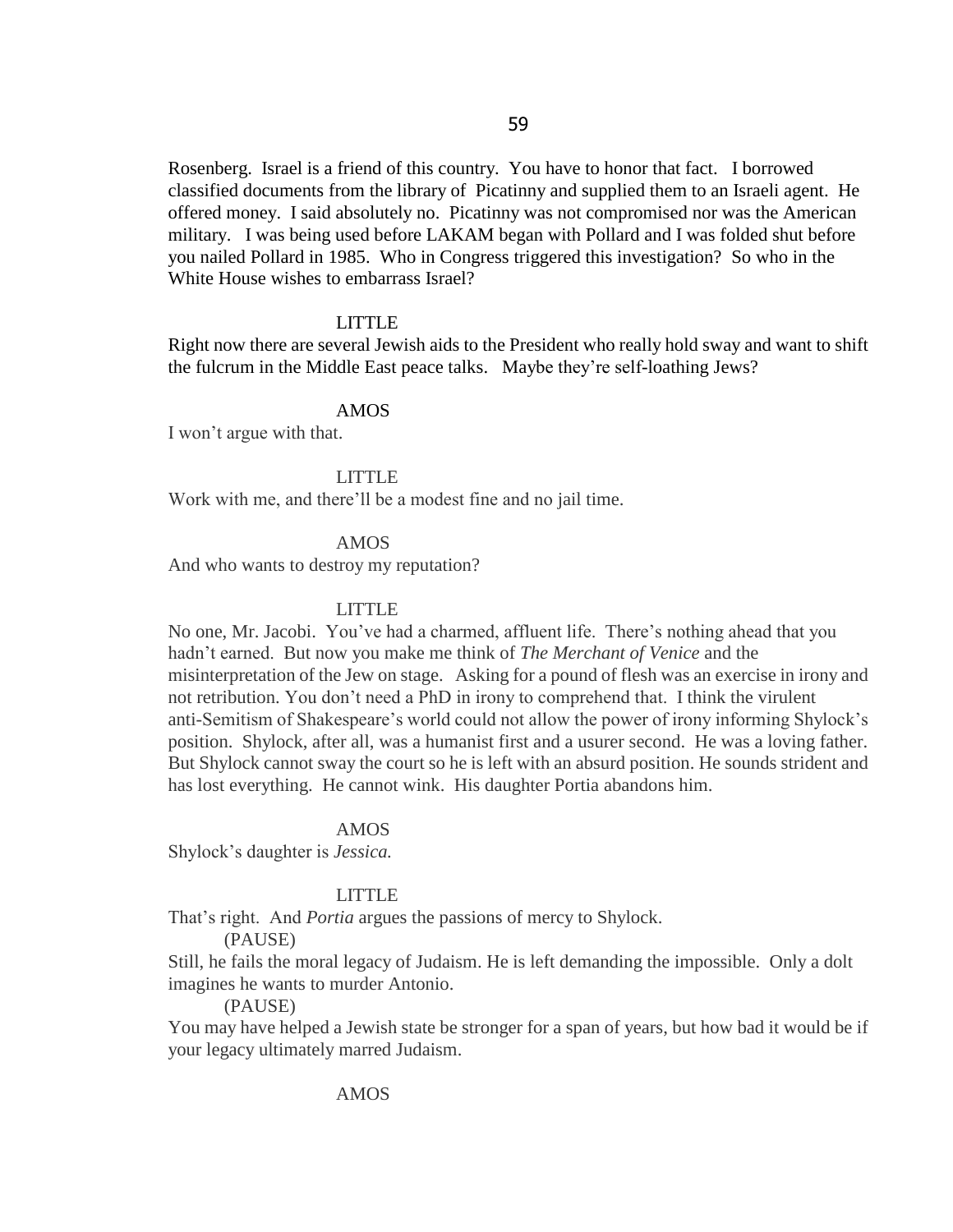That *goniff* Bernard Madoff marred Judaism.

#### LITTLE

You're right, Mr. Jacobi. But to the vultures in the media, it's a toss of a coin. I don"t want you to phone your lawyer today. I don"t want you to phone anyone. I"ll guarantee nothing bad happens to you and your family. Admit to the smallest things. That's easy enough. You and I both regret doing this now. And you"ll write a check to our deficit-prone federal government and that will be the end of any further sorrow. Agreed?

(SHE EXTENDS HAND AND HE HOLDS HER HAND BETWEEN HIS HANDS) Thank you, Mr. Jacobi. It may be awkward to say this but I feel like your daughter and I will continue to earn your trust despite your fears of the FBI.

## END OF SCENE

## SCENE SIX (THE NEXT WEEK, IN AMOS" APARTMENT)

## RUTH

This is not like you.

## AMOS

I"m very anxious, Ruth.

#### RUTH

You have xanax in the cabinet.

AMOS I don"t like taking it. The men are back.

RUTH Why are you asking me for money?

AMOS You once said I could rely on you.

#### RUTH

I never said that.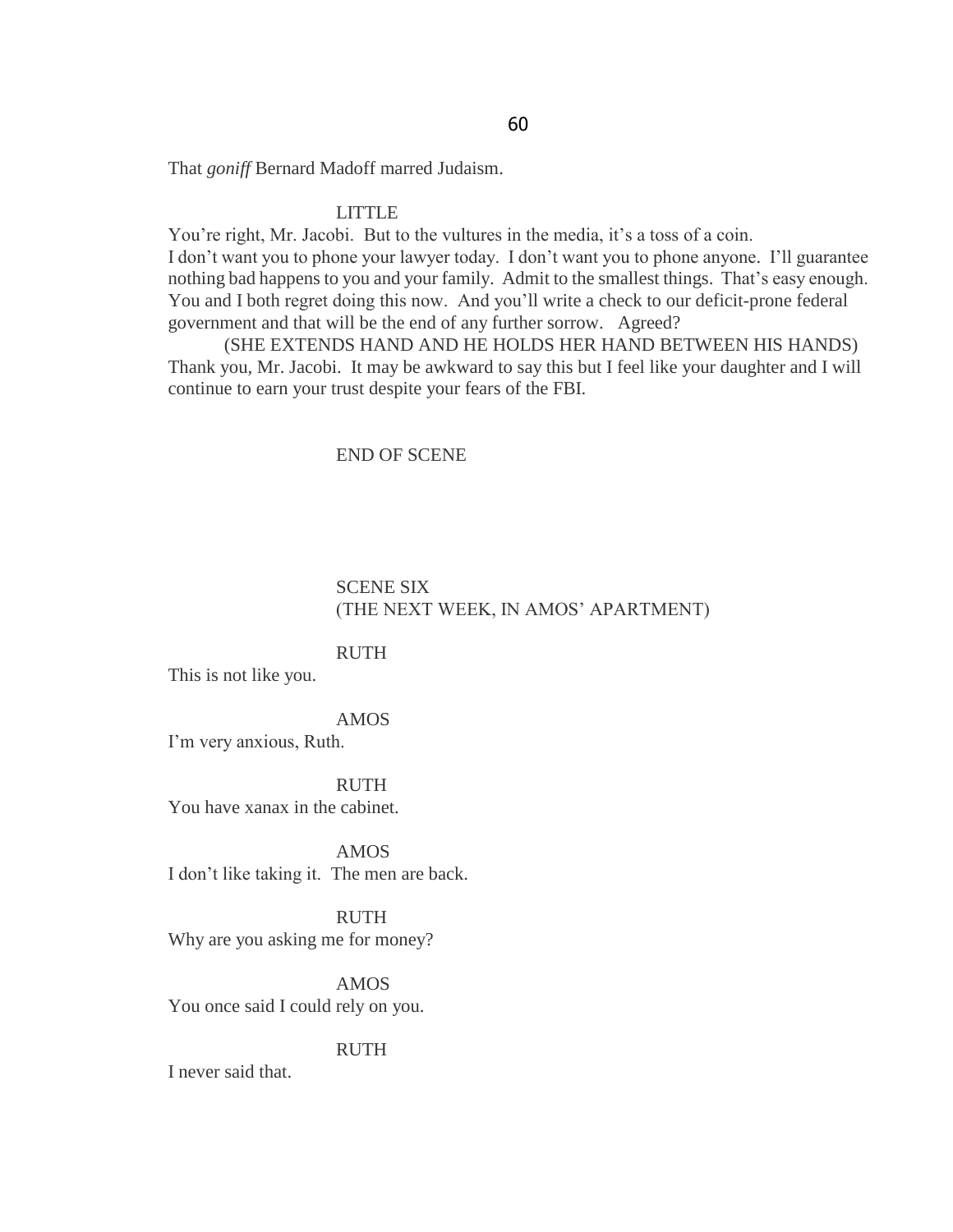## AMOS

You have said that. Several times over dinner. Move in with me, Ruthie. (PAUSE)

Look. It doesn't matter. I apologize for being a nuisance. I can't turn to my children. I'm running into a larger problem than I anticipated. I need a big bond to stay out of prison. I haven"t always used my money wisely.

RUTH

Cash in one of your annuities. I've no liquidity, Amos. I'm on a fixed income.

AMOS You used to have more assets.

RUTH

After I sold my house, I created a trust for my grandchildren.

## AMOS

I didn"t know that.

RUTH Now you do. I"m leaving the facility next month, Amos.

AMOS I"ve really embarrassed myself.

## RUTH

I understand.

AMOS Maybe embarrassing myself in front of you is a form of intimacy.

## RUTH

You"re right.

AMOS I wish I were wrong. It could be worse too.

## RUTH

Hyman"s in the hospital.

## AMOS

I just heard the news.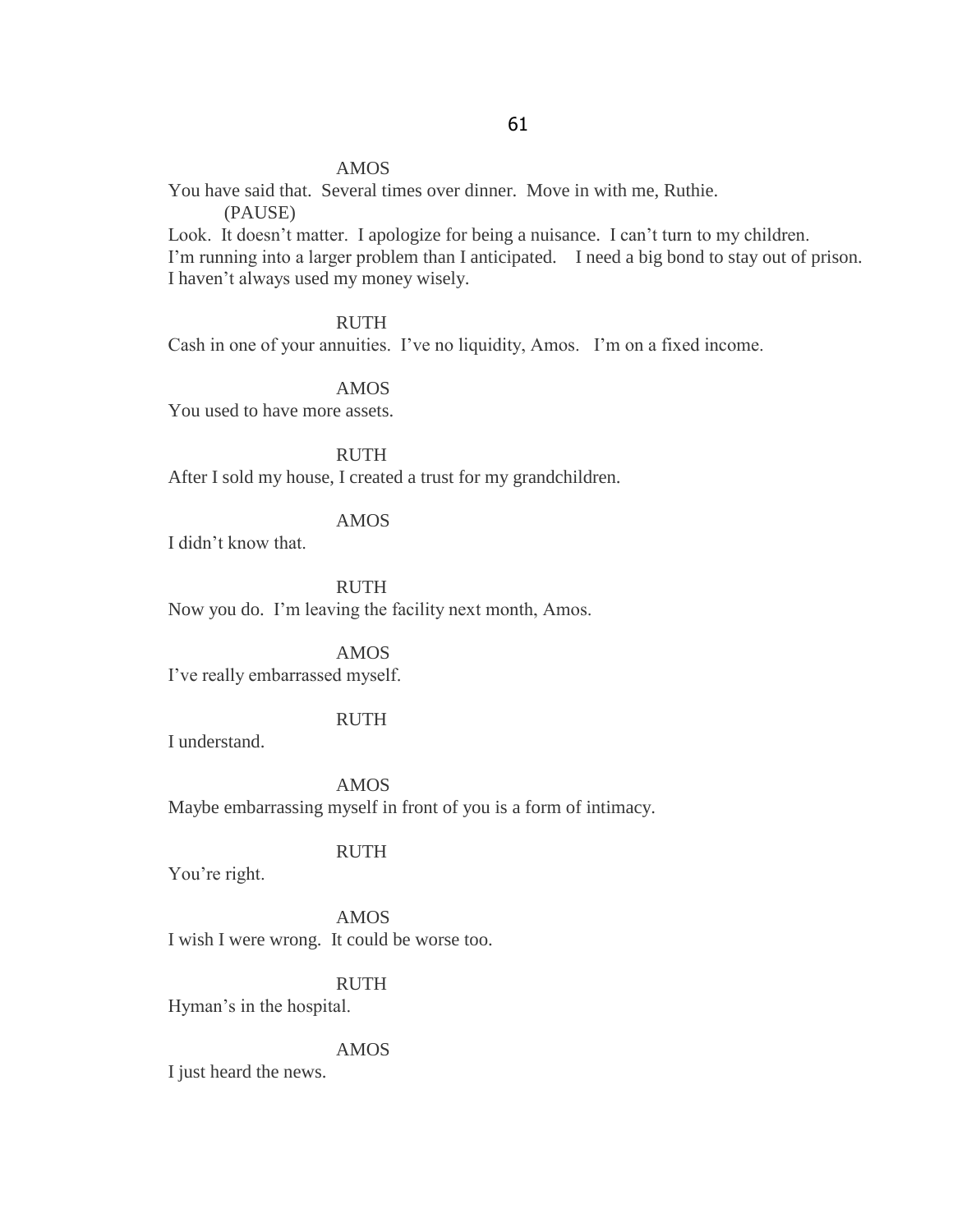#### RUTH

He had a seizure.

AMOS God willing, he'll get better. He's built like an old goat.

## RUTH

He"s still in ICU.

AMOS The girls in the front desk are keeping you abreast? (SHE NODS)

## RUTH

God forbid he has more medical trouble. Everyone's talking about the fight you two had in the library.

AMOS

I didn"t give him a seizure.

RUTH Some think you set off his condition.

AMOS Fine, but my problems are beyond Hyman.

RUTH

Go visit Hyman.

AMOS

Okay. I will.

RUTH

Thank you, Amos. (PAUSE) Are they going to arrest you?

AMOS

I don"t know yet. My lawyer thinks the FBI is willing to make a deal. No jail time.

RUTH

Wonderful. You're far better off than Hyman..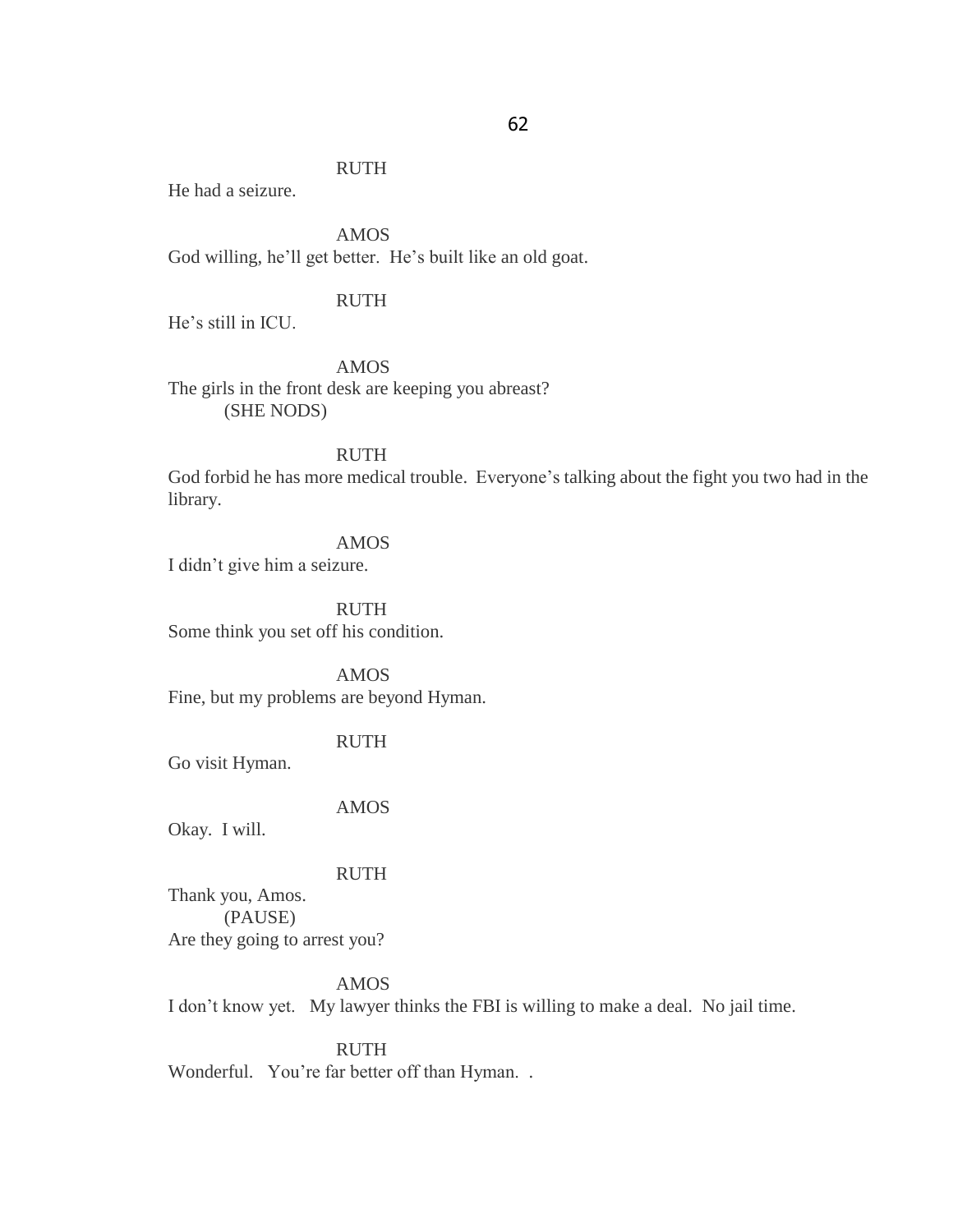#### AMOS

Please don't say that. I am guilty of secreting blueprints and military documents.

## RUTH

What does that mean?

#### AMOS

It means I saved many Jewish lives at no one's expense in this country.

## RUTH

Famous Amos. Another kind of cookie. Of all *alta kakas* to be painted a spy

#### AMOS

I'm not a spy. A spy is human cancer. It's a three letter dirty word. A spy destroys society. I did not violate our nation"s security. I swear this to you, Ruth. FBI agent Robert Hanssen was a spy and did untold damage to America. I did nothing harmful, for I love my country.

## RUTH

Are you becoming a stranger to me?

AMOS I was a different man in middle age.

RUTH

You"re the same man, Amos, but you would buried by your secrets.

#### AMOS

I meant well.

## RUTH

I'm sure you did mean well. But sometimes words can't conceal deeds.

#### AMOS

I was able to shift the military fulcrum.

(PAUSE)

I didn"t hurt a soul, Ruth. I protected everyone at risk, including my family.

That's why I kept distance from my two children. That should solve one mystery for you. I am capable of being a wonderful father. My distance was a skillful way to protect them from harm.

(PAUSE)

You don"t believe me.

#### RUTH

I believe you.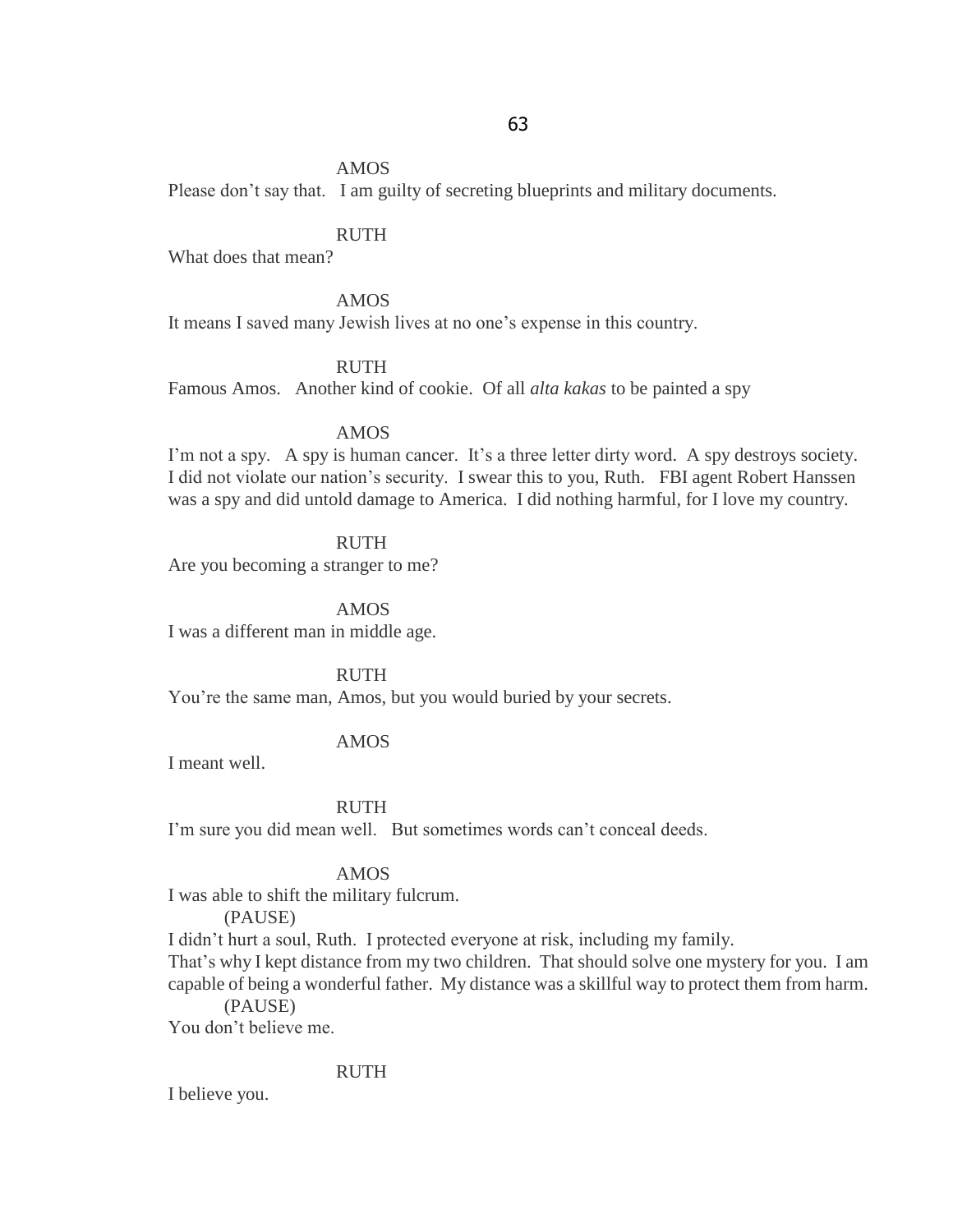## AMOS

Do I scare you?

RUTH

I don"t know how to answer that.

## AMOS

Yes or no. (PAUSE) Say it. Ruth. Is that why you"re moving in with your daughter.

RUTH

Yes. You scare me.

## AMOS

You"ve been to Israel.

## RUTH

Twice. Group tours.

#### AMOS

You know the dangers.

RUTH I"ll never go on another group tour. (SHE TOUCHES AMOS" HAND TENDERLY)

I know the Israeli military is very strong.

AMOS The military will never be strong enough. Security's an impossible commodity.

## RUTH

Why is the FBI hounding you now and not two decades ago?

## AMOS

I don"t know, Ruthie. Maybe they were just giving me an extended lease on life.

## RUTH

Will the government treat you like Jonathan Pollard?

## AMOS

I don"t thinks so*.*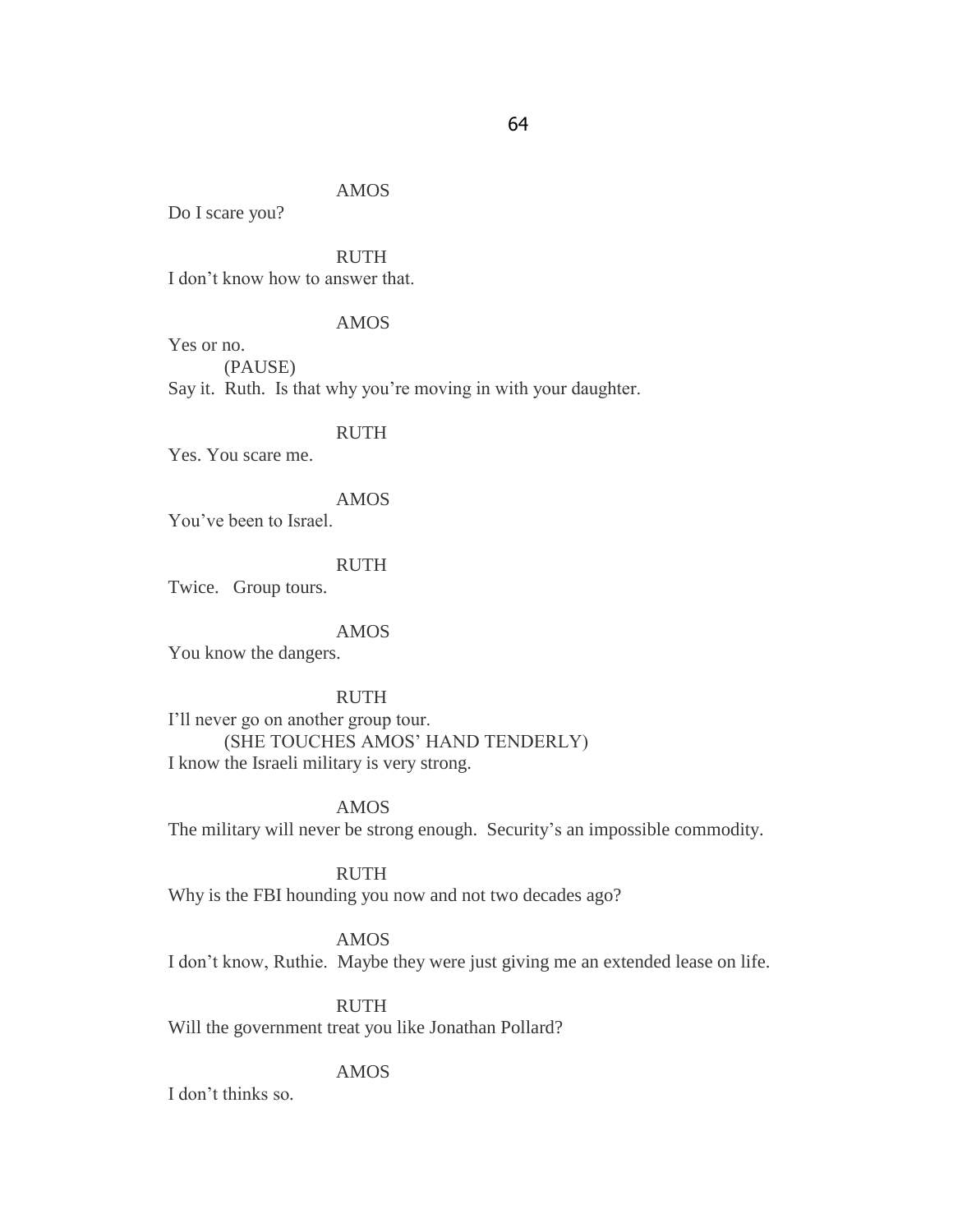RUTH Good luck, my darling. Does anyone know about this here?

| No.                                                      | <b>AMOS</b>                                                    |
|----------------------------------------------------------|----------------------------------------------------------------|
| The front desk?                                          | <b>RUTH</b>                                                    |
| Only you and Josie.                                      | <b>AMOS</b>                                                    |
| Josie?                                                   | <b>RUTH</b>                                                    |
| Yes.                                                     | <b>AMOS</b>                                                    |
| Did you tell her?                                        | <b>RUTH</b>                                                    |
| A long time ago.                                         | <b>AMOS</b>                                                    |
| You're joking?                                           | <b>RUTH</b>                                                    |
|                                                          | <b>AMOS</b><br>She was fine about the news. Nothing fazes her. |
| <b>RUTH</b><br>Why didn't you tell me when you told her? |                                                                |
|                                                          | <b>AMOS</b><br>Because I love you and I wanted to protect you. |

RUTH I don"t believe you. Why did you tell Josie?

AMOS She talks to no one, Ruth. I took a chance. (SILENCE)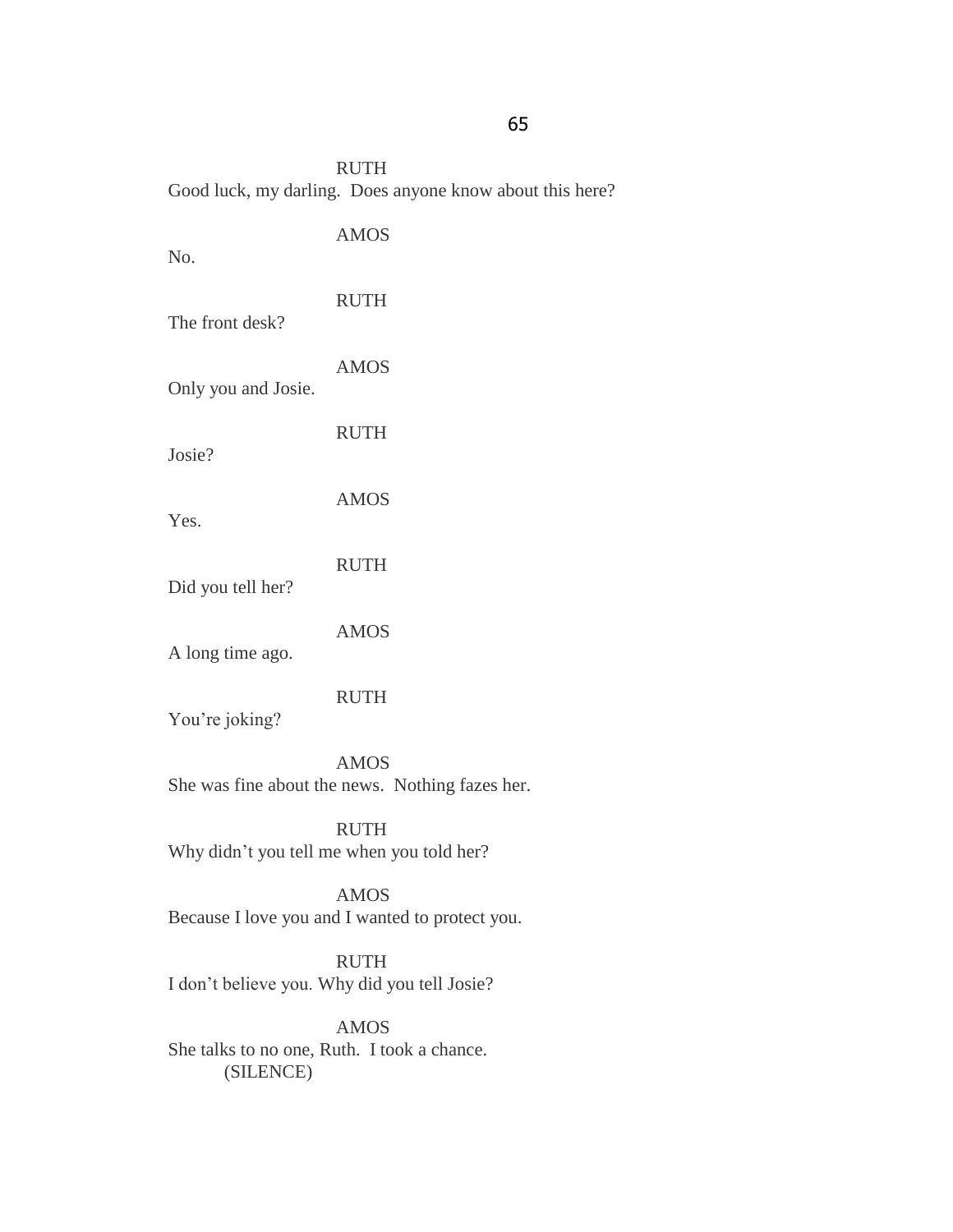RUTH Don"t you regret what you"ve done?

AMOS I did what I had to do. And I would do it again without hesitation.

END OF SCENE

SCENE SEVEN (A FEW DAYS LATER)

## HYMAN

I'm epileptic. Never knew it until now. The condition I have is uncommon, Ruth. Normally, epilepsy surfaces earlier in one's life. But that is what caused my hospitalization. And I can work with this information. My mind is clear. I can function. Can you?

## RUTH

Each day at a time.

## HYMAN

He's gone for several weeks. Let me take you to dinner tonight.

RUTH

No.

## HYMAN

Please.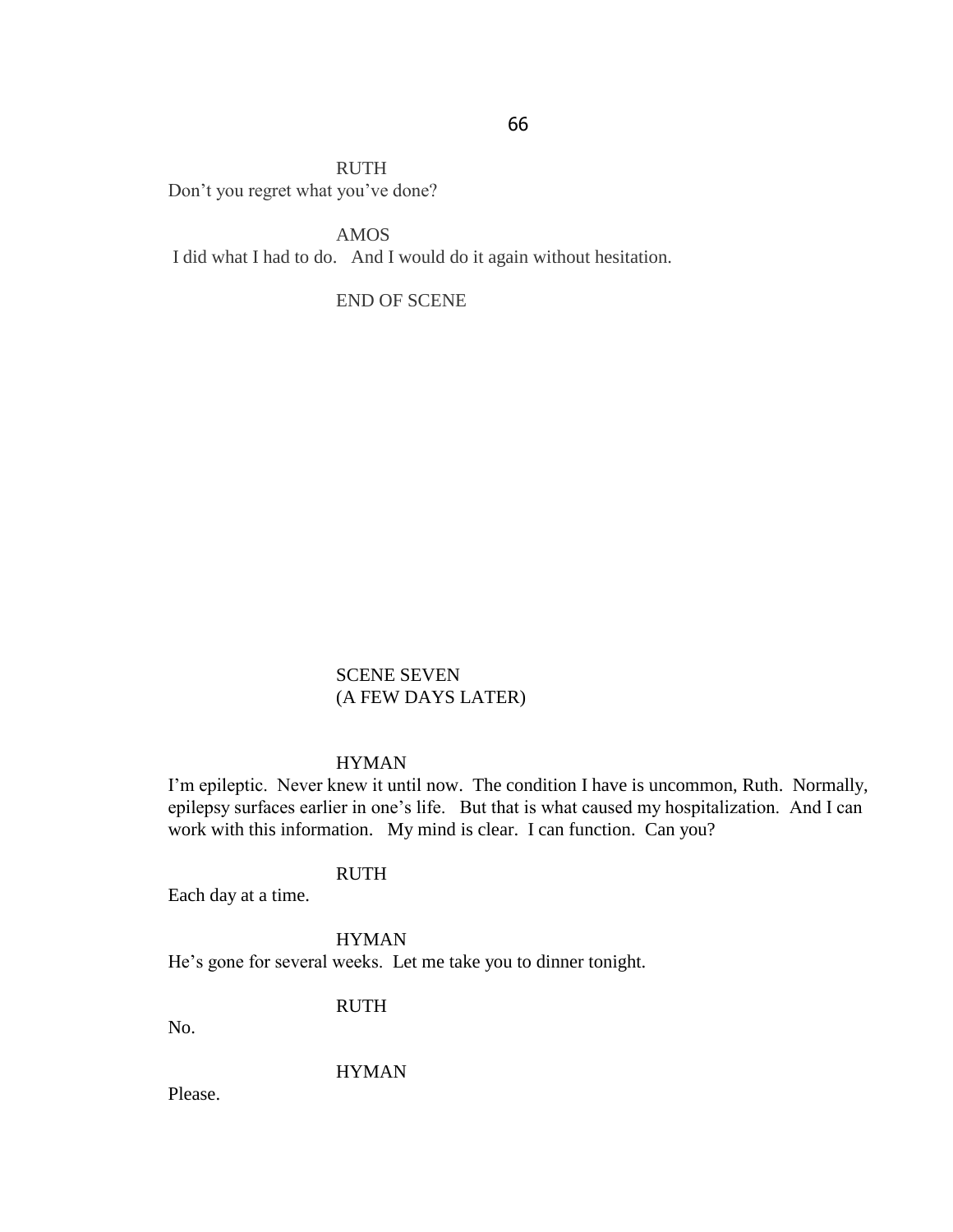## RUTH

I have no appetite anymore.

## HYMAN

You got to eat. You got to take care of yourself. We are fragile and these shocks hit hard. (PAUSE)

I didn"t know.

#### RUTH

I knew.

#### HYMAN

I know you knew. And you had to be the first. FBI casing the building for months. Who could have guessed this? When I saw the news I nearly fainted. It's so incredible. And now we have nothing but TV vans and an army of news people. A circus gone wild. And yet I have to say it thrilling and entertaining. Jacobi is a celebrity. But I know you"re upset and the pain is with all of us. I don't exaggerate or make fun out this. Really. I have never seen you so sad, Ruth. And on TV you look even sadder.

#### **RUTH**

I can't help it. Yes. I knew. I knew a few days before. But his children didn't know. Probably his wife never knew This was secrecy, Hyman. Absolutely.

#### HYMAN

Why ruin his life? Why ruin it for so many Jews? First Michael Milken, then Bernie Madoff and now Amos Jacobi.

#### **RUTH**

Amos did not steal from anyone and did not hurt a soul.

#### HYMAN

Do you live an entire life in denial? And lie to everyone you love? Do you trick yourself into believing each lie? Believe that your hidden self will always remain hidden?

(PAUSE)

Can you really feel the same way about him?

## RUTH

It's tragic.

#### HYMAN

He has a tragic smile. And yet he looks strikingly handsome now.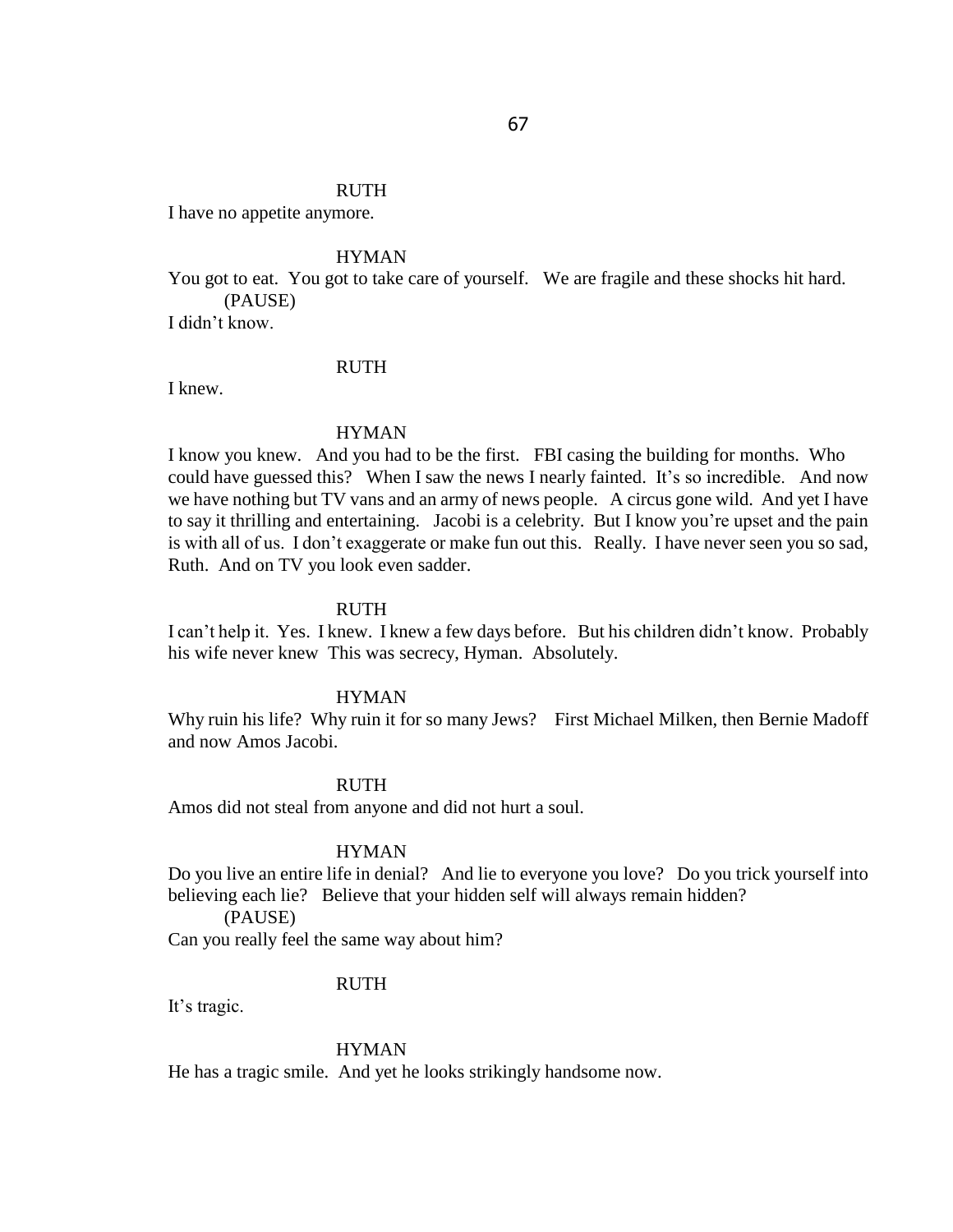#### RUTH

Amos is a good man.

## HYMAN

You love him.

#### RUTH

You don"t prosecute an old man for helping an ally.

## HYMAN

You're right. Didn't think we would be this close to someone cloaked in espionage . . . but you still love him.

RUTH

He"s too old for prison. And too infirmed. Yes, I still love him.

#### HYMAN

I wish I were in his place.

#### RUTH

He was heroic in being so quiet.

#### HYMAN

You're closer to him than ever before. Isn't that so, Ruth?

(PAUSE)

You think about him day and night. You would die for him? I see this all on your face. And I thought I knew jealousy before. I despise myself. I can"t compete with this guy. How pathetic is this? I'm five years younger than him. I've never been in trouble with the law. I have genuine relations with my children. I eat in the dining room and always socialize. I write down my friends" birthdays and I celebrate. I volunteer for all of our fundraising events. I know the magic word. *Mensch.* Maybe Jacobi qualifies in your eyes. Maybe the standards of judgment are profoundly imprecise. If your boyfriend goes to jail, I know that I will see your tears. If he gets clemency, I know that I will lose you forever. So how do I reconcile myself, Ruth? When did crime become an attribute? When did misery become an asset? Two years ago. Yes, two years ago. What was my reticence? Did you know how much head over heels in love with you I was? I am? I will always be? I should have bought you a diamond ring from Tiffany and stacked a dozen powder blue boxes a mile high against your front door.

#### END OF SCENE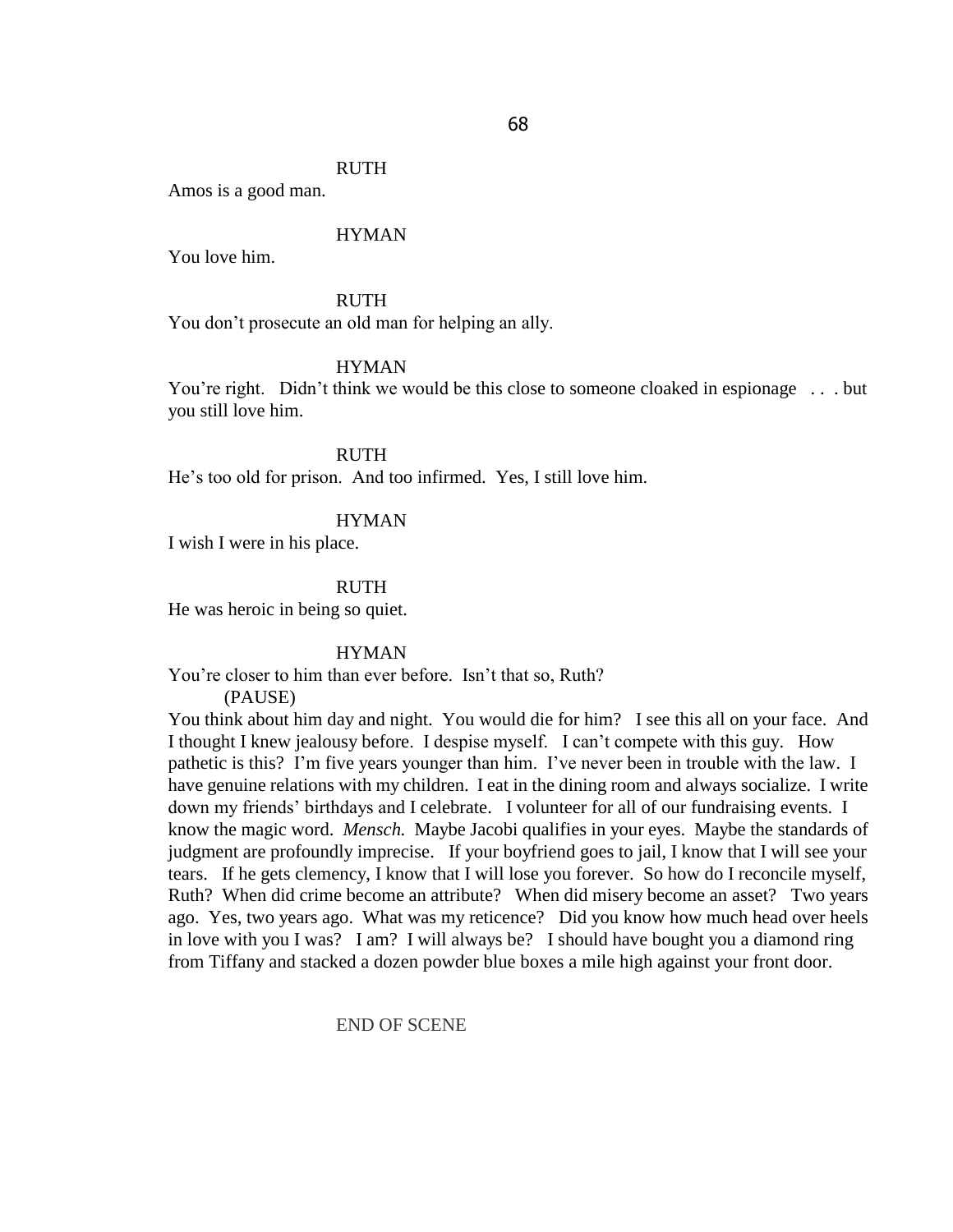## SCENE EIGHT (EITHER AMOS IN ADVANCING DEMENTIA OR A SCENE THAT TOOK PLACE ONE YEAR AGO IN HIS APARTMENT)

AMOS You are very nice to look at, yes. Your name again?

JOSIE Josephine Cleveland. Josie Cleveland.

AMOS I'm happy to meet you, Mrs. Cleveland. Please sit down.

Thank you.

AMOS

JOSIE

You live nearby?

JOSIE

Next township over.

AMOS

I"ve a small apartment but I am comfortable here. I had one helper a few months ago and she had trouble with asthma. I had to let her go. How is your health?

## JOSIE

Fine.

AMOS That's good. Are you OK about lifting things?

## JOSIE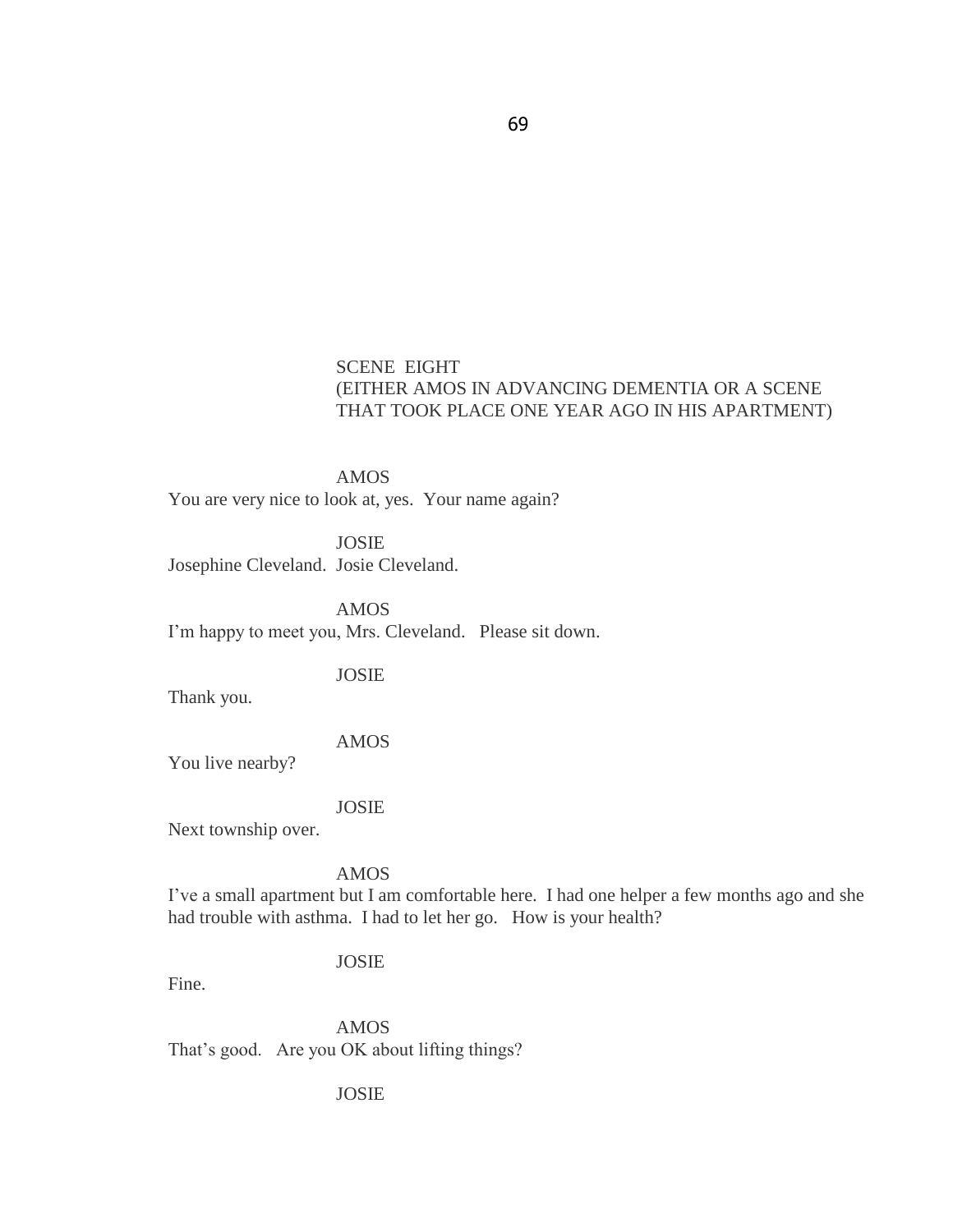Lifting you?

AMOS

Well, yes - that too. Out of the seat and into the tub. But I have two strong arms. You were a nanny once according to your paperwork.

## JOSIE

Yes.

AMOS

Why are you looking for something else?

JOSIE I guess it was time to get some time way from young kids. I"m not Mary Poppins.

AMOS

You don"t like umbrellas?

## JOSIE

Children fight a lot.

AMOS

We have our arguments here. We're cranky old monsters – and if we had our teeth we'd bare them.

Very funny.

AMOS

JOSIE

Am I?

JOSIE Is everyone Jewish here?

AMOS Yes, I think so. Is that okay?

JOSIE

Sure.

AMOS

Jewish people are a lot of fun. We groan when we sing and sing when we groan. This is doubly true if you"re very old and Jewish. And if we sing and dance at the same time,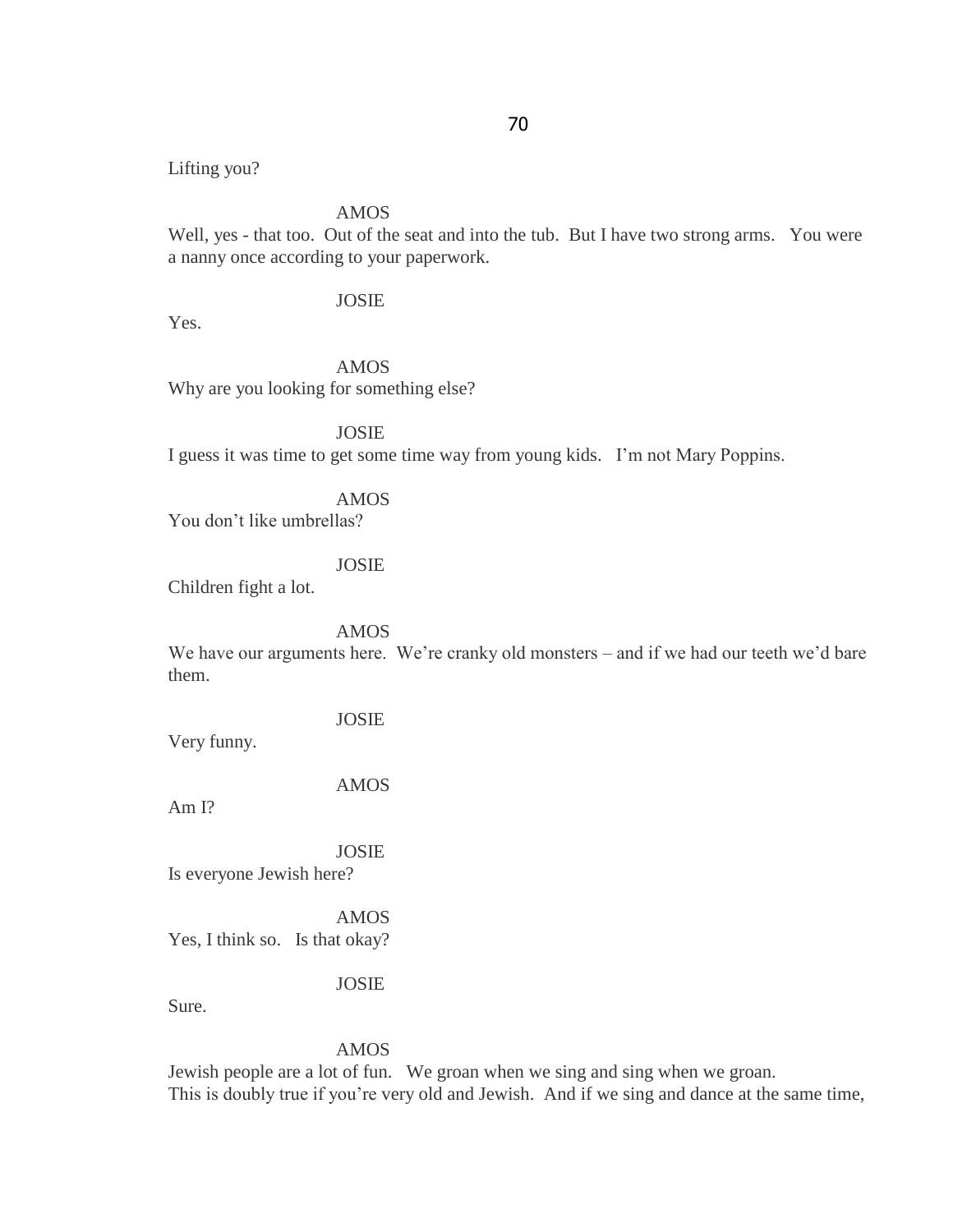*you* will end up groaning. Jewish people get along with black people, Mrs. Cleveland, in case you didn"t know that. The Civil Rights Movement in the "60s showed us that worked. Can you schedule five to six days per week?

JOSIE Yes. AMOS Can I phone your references? JOSIE Of course. AMOS Your hours are open? JOSIE I"m very flexible, Mr. Jacobi. AMOS When? JOSIE When? AMOS When do you want me to start? JOSIE Any time.

#### AMOS

Wonderful. Next week? I will give you my list of prescriptions and you can study the interaction of my drugs if we fail to follow doctor's instructions. I like to take weekly drives to the ocean in good weather days. The smell of the beach and feel of the wind. Will that be okay? I like to attend classical concerts too. We might do that on Saturdays. And if you hate classical music, I won"t force you to attend.

## JOSIE

I like classical music.

## AMOS

That's good. I was married for thirty years and the pleasure of this convention stays with me.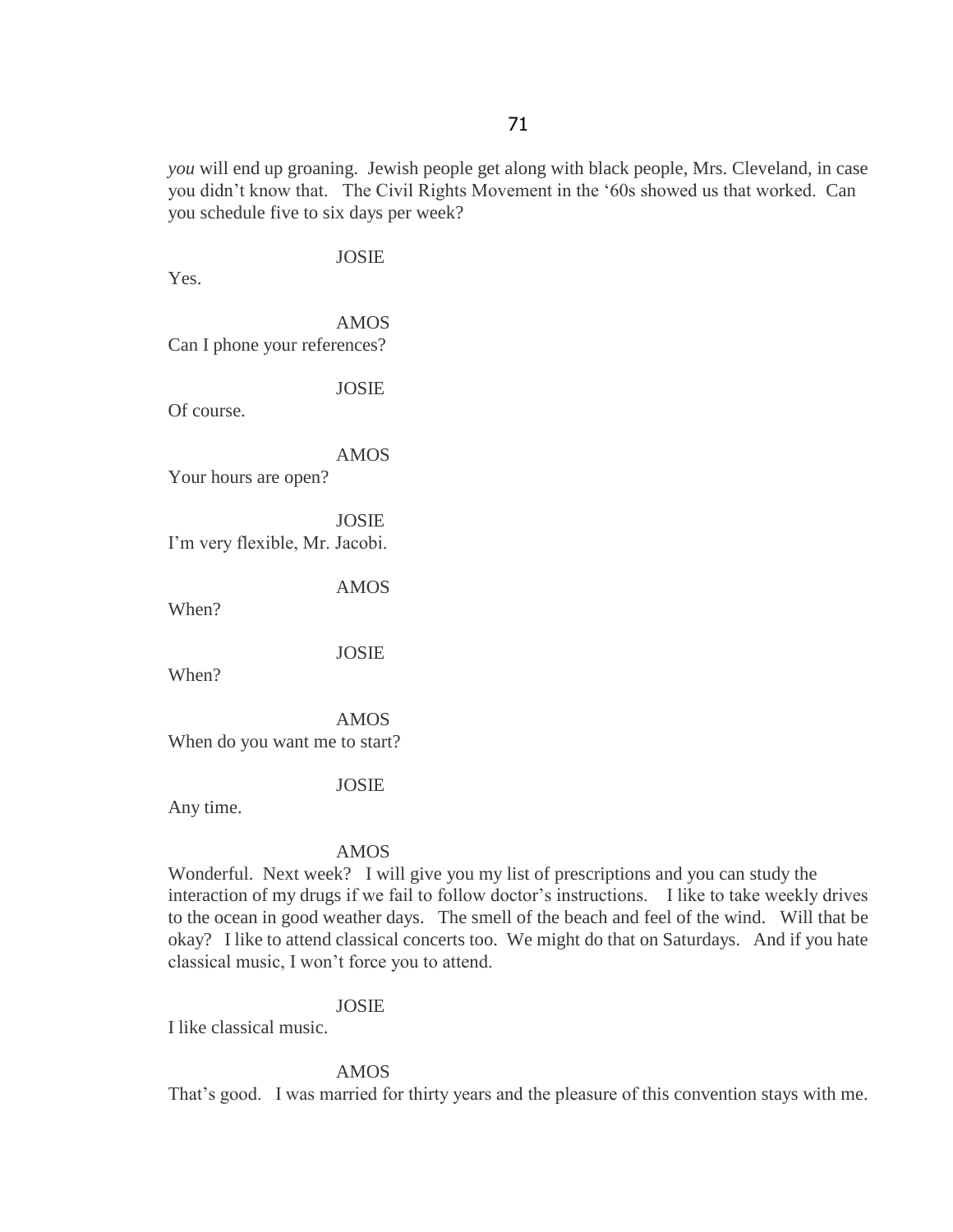I miss my wife greatly. You have no idea. She wasn"t an angel but she was a good woman and I continue to honor her today. She joked that she would leave me. She joked that I would live to one hundred years. She knew I worked very hard to provide for the family and she teased me about my work.

#### JOSIE

What kind of work did you do?

#### AMOS

Well, mostly I was an engineer for the government. I did that for thirty two years. And I was also a spy for another country.

#### JOSIE

You were a spy?

AMOS That's right, Mrs. Cleveland. I had a separate identity and I was very secretive.

## JOSIE

That's very funny.

## AMOS

Yes, I think so too. I"m telling you this to avoid jinxing my life any longer. Someone told me I had to confide in one stranger in order to live an exceptional year longer.

JOSIE Do you tell everybody this?

AMOS

No. I need credibility.

JOSIE

I see.

AMOS

Only you.

JOSIE

Why me?

AMOS

Because you surprise me.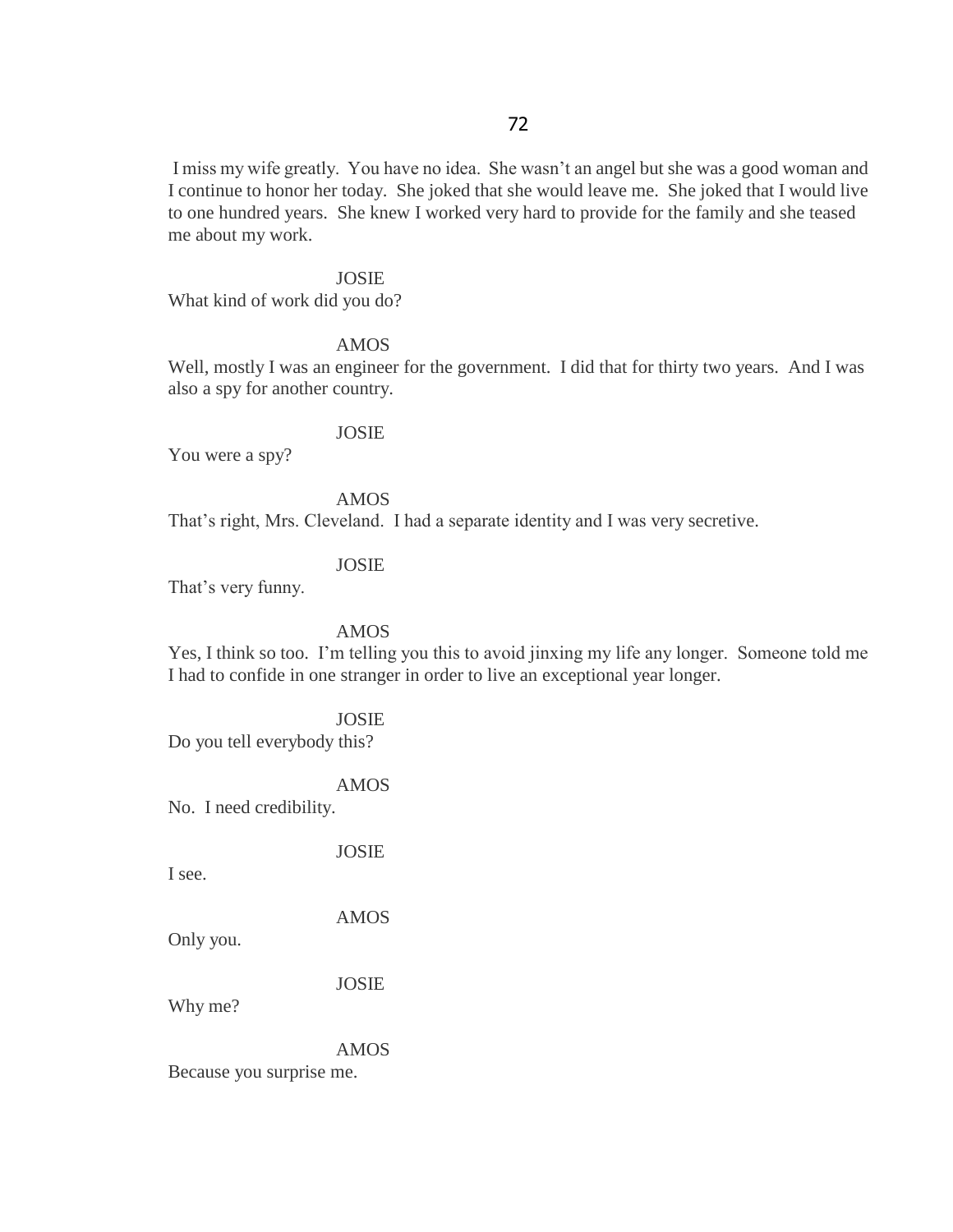## JOSIE

How do I surprise you?

## AMOS

You have a beautiful smile with the most honest eyes I have ever seen. Your eyes are like sunshine from heaven.

#### JOSIE

Thank you.

#### AMOS

I have a girl friend at this facility, Mrs. Cleveland. I call her pumpkin when she"s not around. Sometimes being with her is pure joy and other times it is not so much fun. Dating at my age is an extreme sport.. Picking up a restaurant check. Buying flowers. Dressing up in a wheel chair. Do you know what I mean?

(JOSIE SMILES)

You do. I'm a lucky man.

# JOSIE

What is her name?

## AMOS

Ruthie. The girls here call her Ruth. When we first met I entertained her with a little psychology story game. It enthralled her beyond my expectation. I asked her to imagine that she was in a forest.

# JOSIE

A forest?

## AMOS

Yes. Was the forest friendly or cold? Day or night? Was there a path inside the forest?

#### JOSIE

There's no path in my forest.

# AMOS

Ruthie said the same thing. And that conformed to her imagination.

JOSIE In my forest, I would follow the light.

## AMOS

The light from the sky?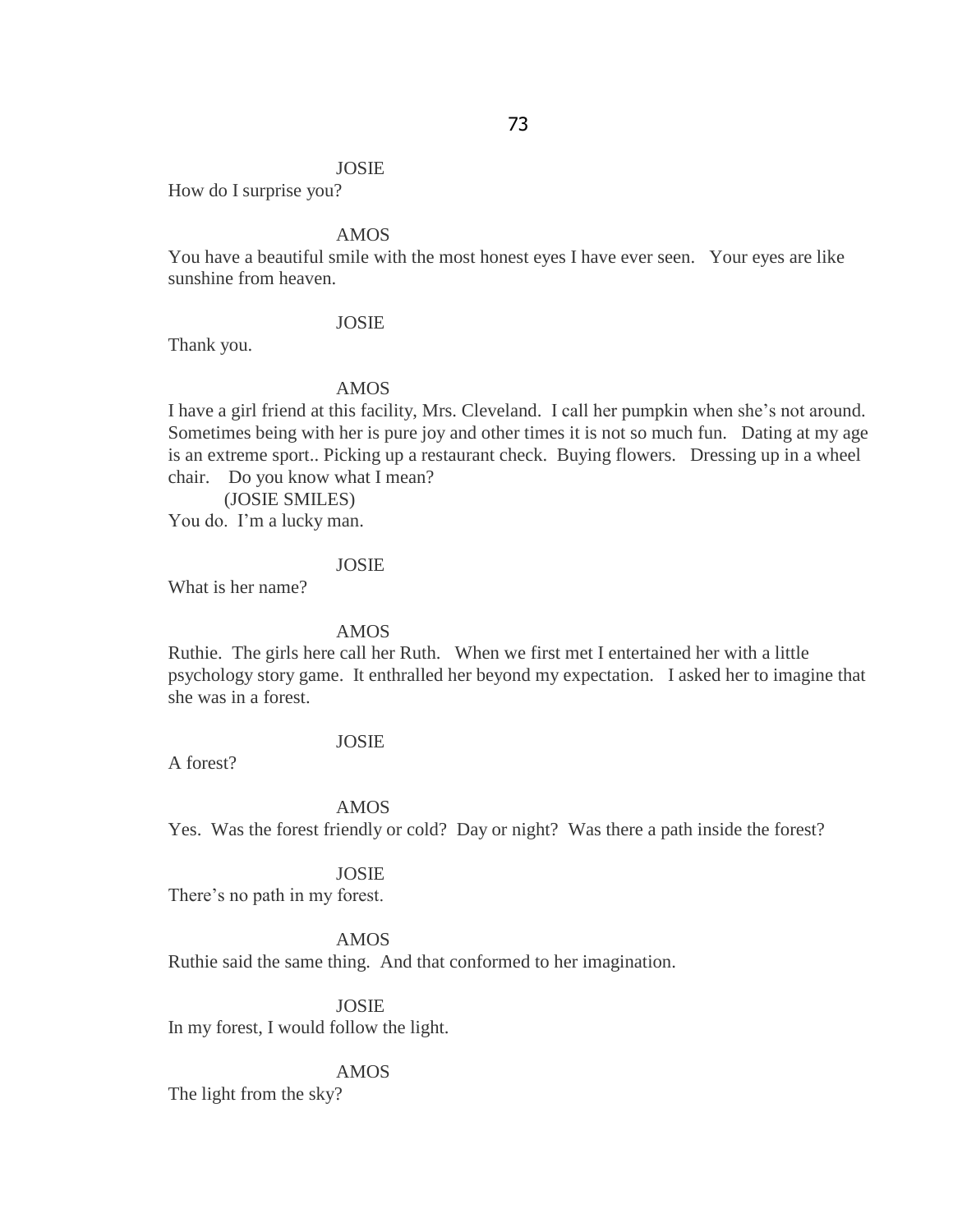JOSIE Ahuh. Sunlight beaming through the leaves.

AMOS What season of the year is this?

#### JOSIE

Summer.

AMOS

I asked Ruthie about a cup that she finds on the ground. She went into some detail about the cup.

#### JOSIE

I can see the cup.

# AMOS

What sort of cup?

JOSIE Ceramic. Smooth. Not very dirty. Blue or green.

AMOS What do you do with the cup?

# JOSIE

I keep it. I like it.

AMOS I asked Ruthie to keep walking and then come upon a key.

JOSIE I see the key. Under a log. It's an old style key – for an antique door. Very rusty.

# AMOS

What do you do with the key?

JOSIE I keep it. I like it. I put it in the cup. It fits.

AMOS I asked Ruthie to walk a little further until she sees a stream.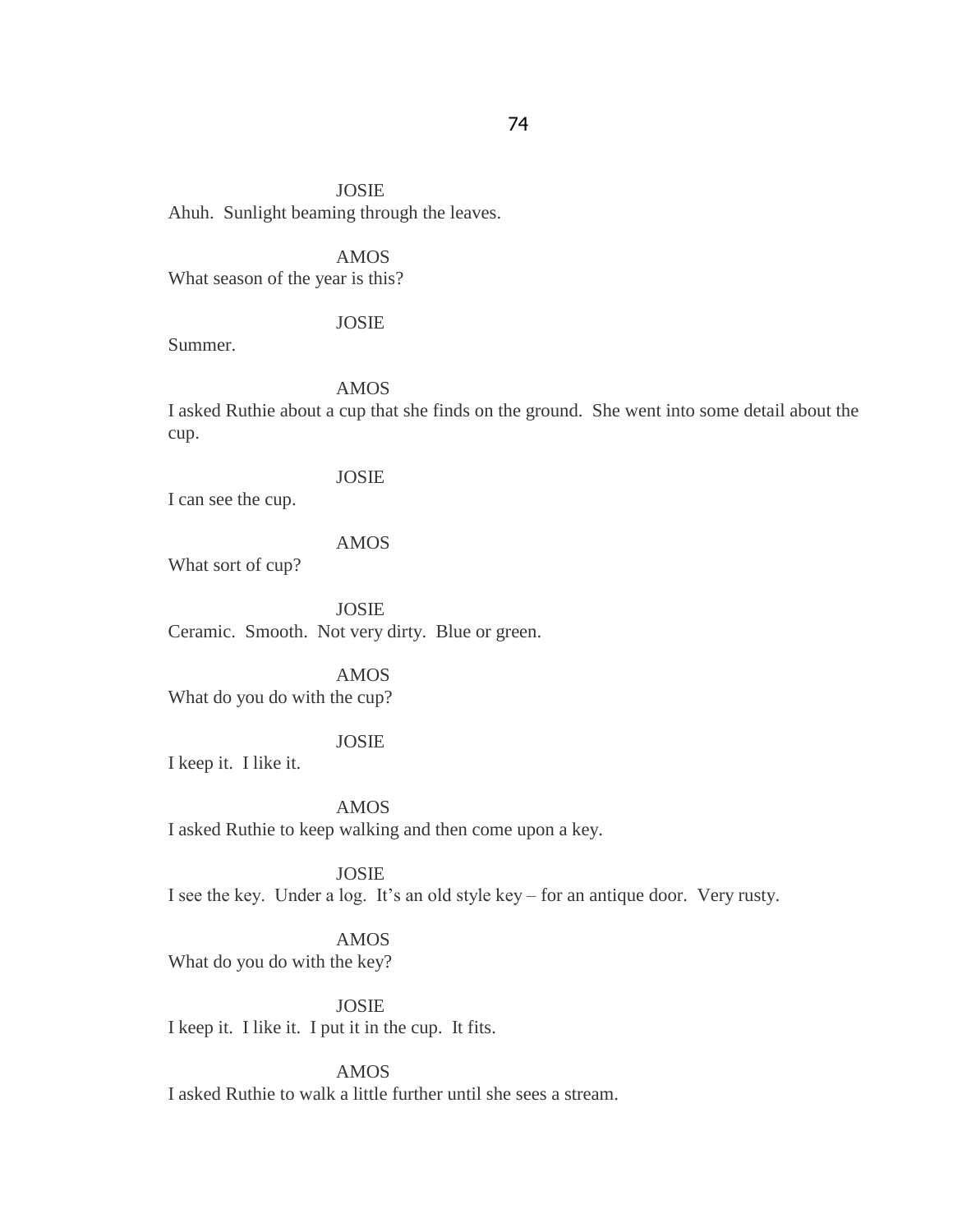#### JOSIE

I see the water. It's very clean, clear, cool. Bubbling brook.

# AMOS

What do you do?

## JOSIE

What do I do? I guess I take my shoes off and go wading. Is that what Ruth did?

#### AMOS

No. She said the water was too cold. (PAUSE)

You leave the brook and come upon a wall.

## JOSIE

It's a stone wall. Low to the ground. Lots of vegetation growing over it. Some stones are missing.

#### AMOS

What do you do?

#### JOSIE

What do I do? I look over the wall. I climb on top of the wall. I walk along the wall for a few minutes. I jump to the other side.

## AMOS

I told Ruth that the forest stands for life. The cup stands for friendship. The key stands for knowledge. The stream – sex. The wall – death. Your summer forest was full of optimism. Your cup was worthy and you honored it. Your key was far from contemporary but you thought to keep it safe inside your cup. The brook was inviting and you took off your shoes. The wall did not scare you and you had more than enough height to see beyond it. Your world is very secure, Mrs. Cleveland, and you give a lot to your world.

## JOSIE

Thank you, Mr. Jacobi. I liked that very much. (SILENCE) Does she know?

AMOS

Does she know what?

JOSIE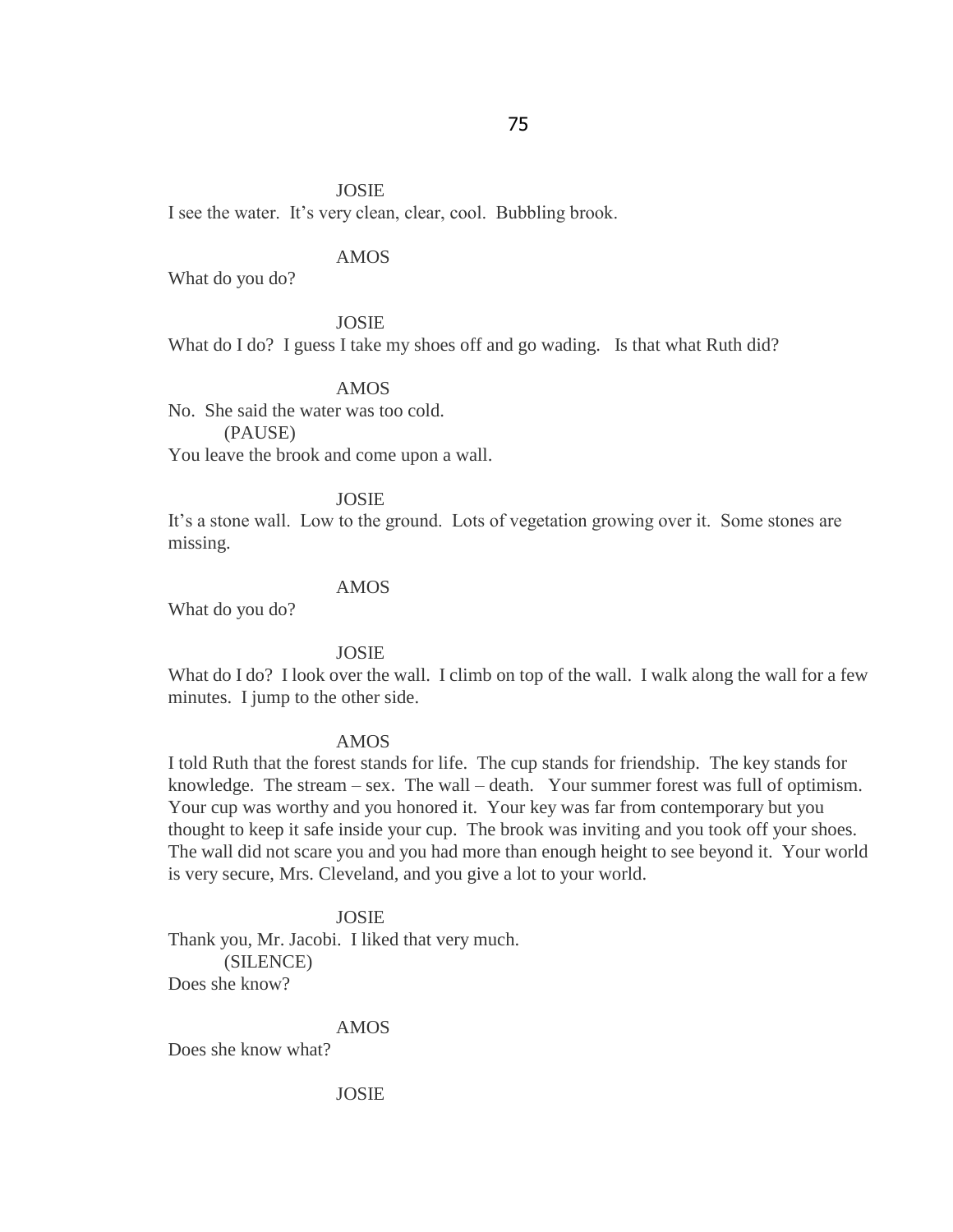That you're a spy?

AMOS

Oh no. Of course not. No one knows. Certainly, no one here knows.

# JOSIE

Really?

AMOS If people knew, I"d end up in jail. In a flash. And that would be worse than hell.

JOSIE

Yes.

AMOS

My wife never knew.

JOSIE

Because it was a secret?

AMOS

That's right, Mrs. Cleveland. I regret that every word was shrouded by secrecy. Language veils the most truthful conceits. And we are victims of our own language. Men should go through every phase of childbirth and then we would know the truest secrets of life.

(PAUSE) Did you ever go outside this country?

JOSIE

England and Canada.

# AMOS

Ever want to go to Israel?

JOSIE

Some folks in my church have gone.

# AMOS

It"s not very safe these days. Still, the cradle of life can be traced all the way to Jerusalem. Maybe that's become a tired expression. You've heard that before?

JOSIE

Not really.